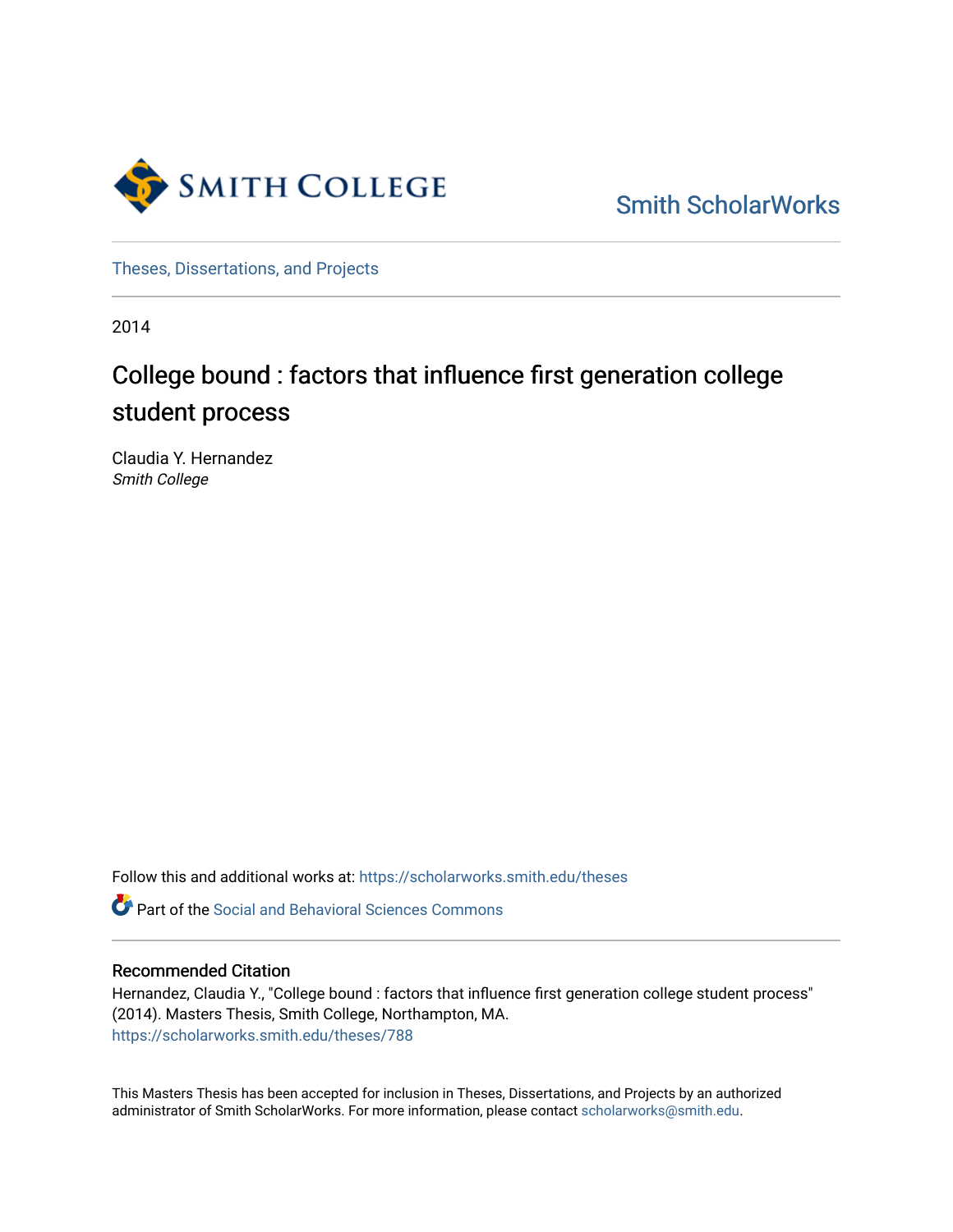Claudia Y. Hernandez College Bound: Factors that Influence First Generation College Student Process

## **ABSTRACT**

This qualitative study explores the biopsychosocial factors that influence first-generation Latino students in their decision to attend college, including individuals' demographic characteristics, and how first generation Latino college students cope with changes in their environment when away from home. The fact that only one in ten Latino adults between the ages of 18 and 24 have a college degree (Brindis, Driscoll, Biggs, & Valderrama, 2002) is a staggering number that highlights part of the need for this study. Twelve first generation Latino College students residing in California, Florida, Georgia, North Carolina and New York participated in this research study. They answered open-ended interview questions focusing on the following topics: 1) Biopsychosocial factors influencing first generation Latino students to attend college; 2) Challenges that first-generation Latino students encounter; 3) What helps students to cope more effectively during their first year of college enrollment; and 4) what helps Latino first-generation students to succeed in college. The findings showed that the greatest challenges in being a first generation college student were lack of support from immediate family; lack of information about college; and being of low socioeconomic status. All participants in this study described success as achieving their educational goals in life; helping future first generation college bound students; and being able to maintain financial stability for their own families. The findings also showed that many participants found their transition to the college environment difficult in terms of their individual autonomy and identity as a first generation Latino college student. Many affirmed the importance of having role models and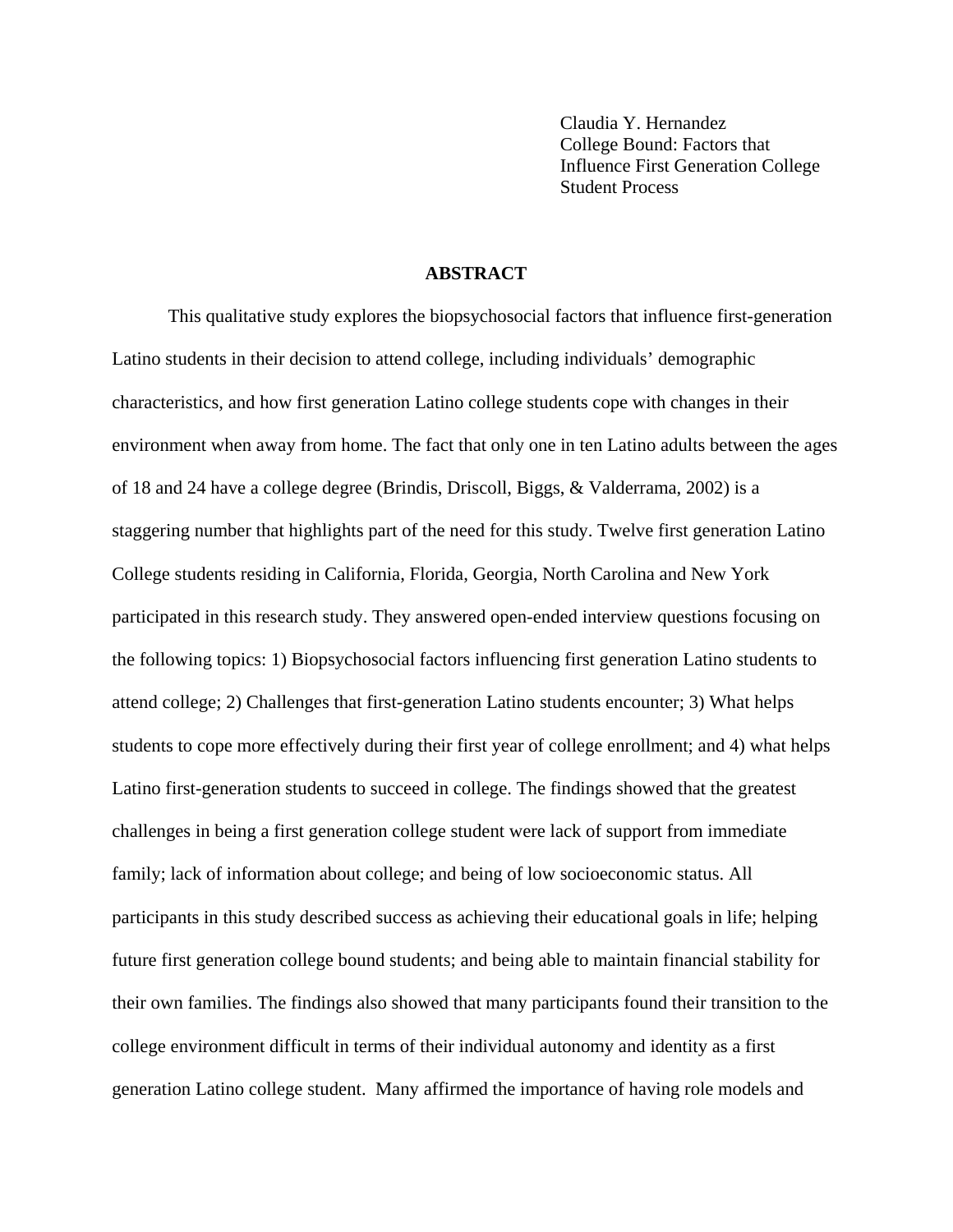mentors in their communities during their early years in high school to help them visualize college as a real option after attaining a high school diploma. These findings suggest the importance of cultural awareness and the need for improved and accessible resources in communities where Latinos reside. Findings also suggest the need for social workers, educators, and other service providers to become knowledgeable of the strengths and challenge that first generation Latino College students may face in the process of attending college for the first time. Participants also identified resources that are necessary for higher education to implement in order to help first generation Latino students succeed in college.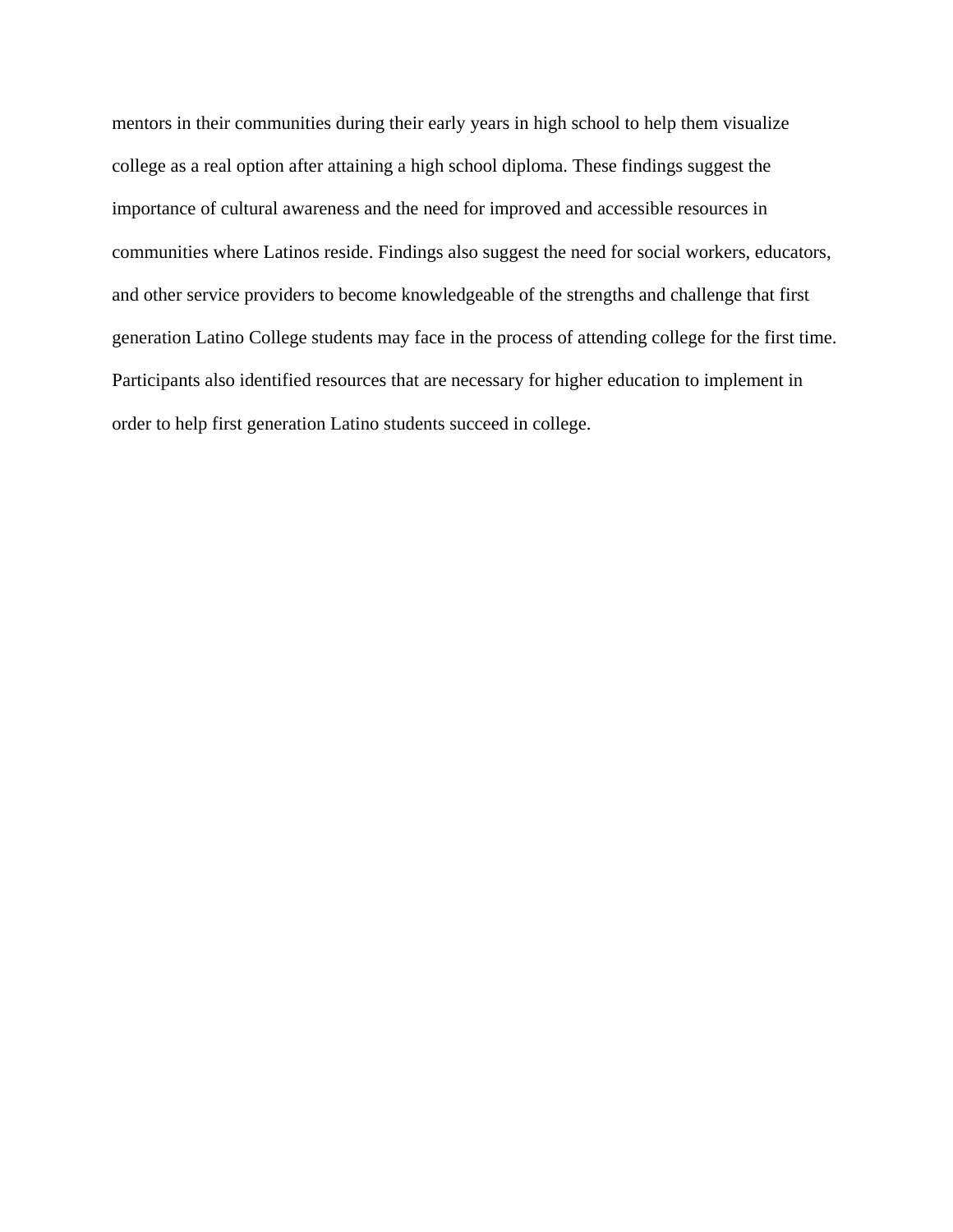## **COLLEGE BOUND: FACTORS THAT INFLUENCE FIRST GENERATION COLLEGE STUDENT PROCESS**

A project based upon an independent investigation, submitted in partial fulfillment of the requirements for the degree of Master of Social Work.

Claudia Y. Hernandez

Smith College School for Social Work Northampton, Massachusetts 01063

2014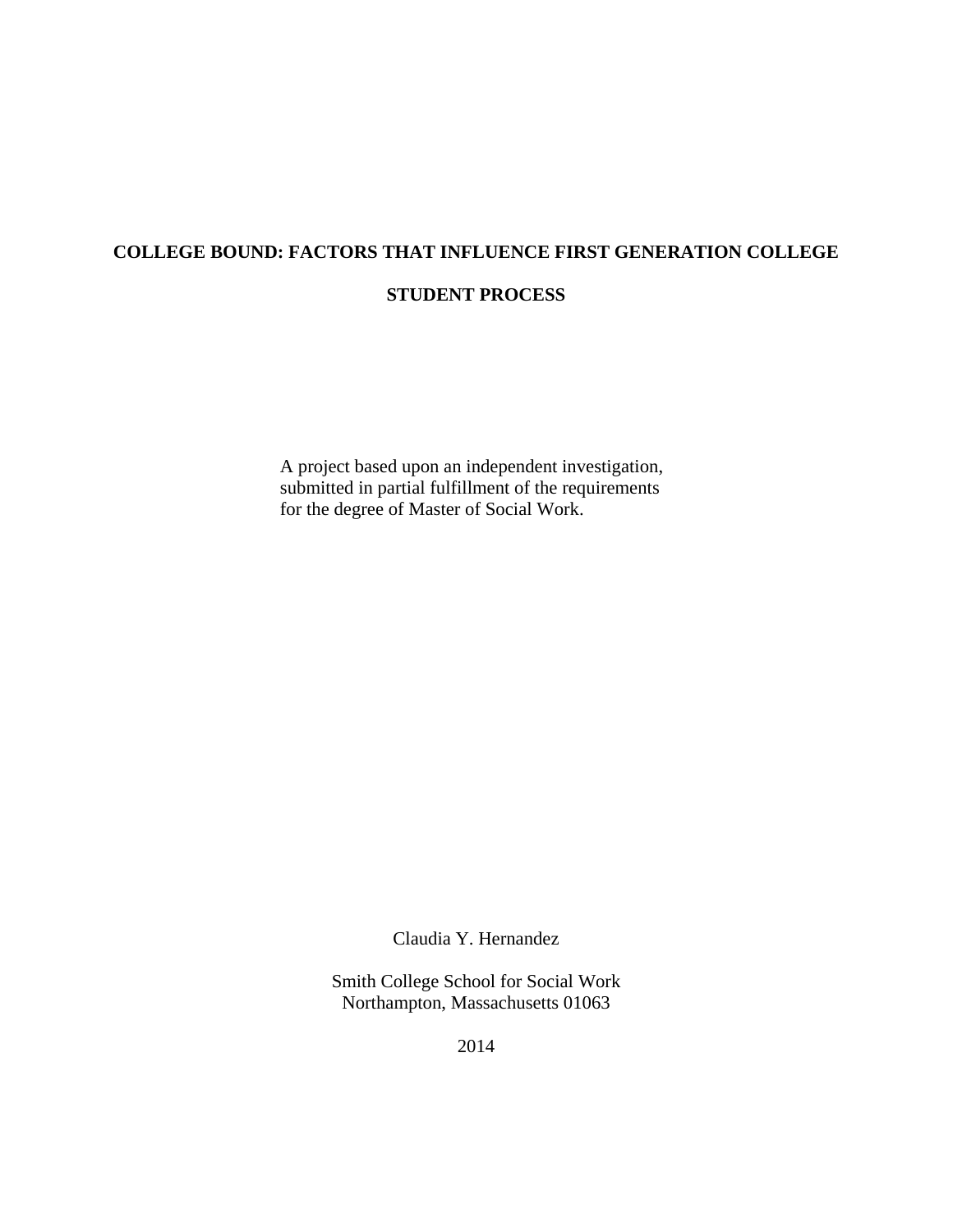## **ACKNOWLEDGEMENTS**

This thesis could not have been accomplished without the assistance of many people whose support I am very grateful for. Being a first generation college student is not an easy task and many people have contributed along the way.

First and foremost, gracias papa Dios, for loving me unconditionally. Thank you for blessing me with such wonderful family and friends. The past two years have been rough, but I know you have been there every step of the way.

I wish to thank my research advisor, Dr. Narviar C. Barker for all your help, knowledge and for being able to put up with my procrastination throughout this process.

To all of my friends who were there for me for the past two years, thank you for making this process a lot easier and for your encouragement. Your text messages, emails and phone calls always brought a smile to my face.

To all my participants in this study, you are all amazing and brave. It takes so much courage to break the cycle. Without you, this study would not have been possible.

Finally, I wish to thank my own family. I am immeasurably grateful for my mother for always being there and for believing in me. Eres una mujer magnificente que me ha enseñado tanto de la vida y me ha dado el mejor ejemplo de como ser una madre. You are kind, loving and patient. My son, Ivan, we have been through so many ups and downs together; I am sure you will remember every bit of my college experience. The day you were born changed my whole life forever and you are the main reason why I strive to be better each day.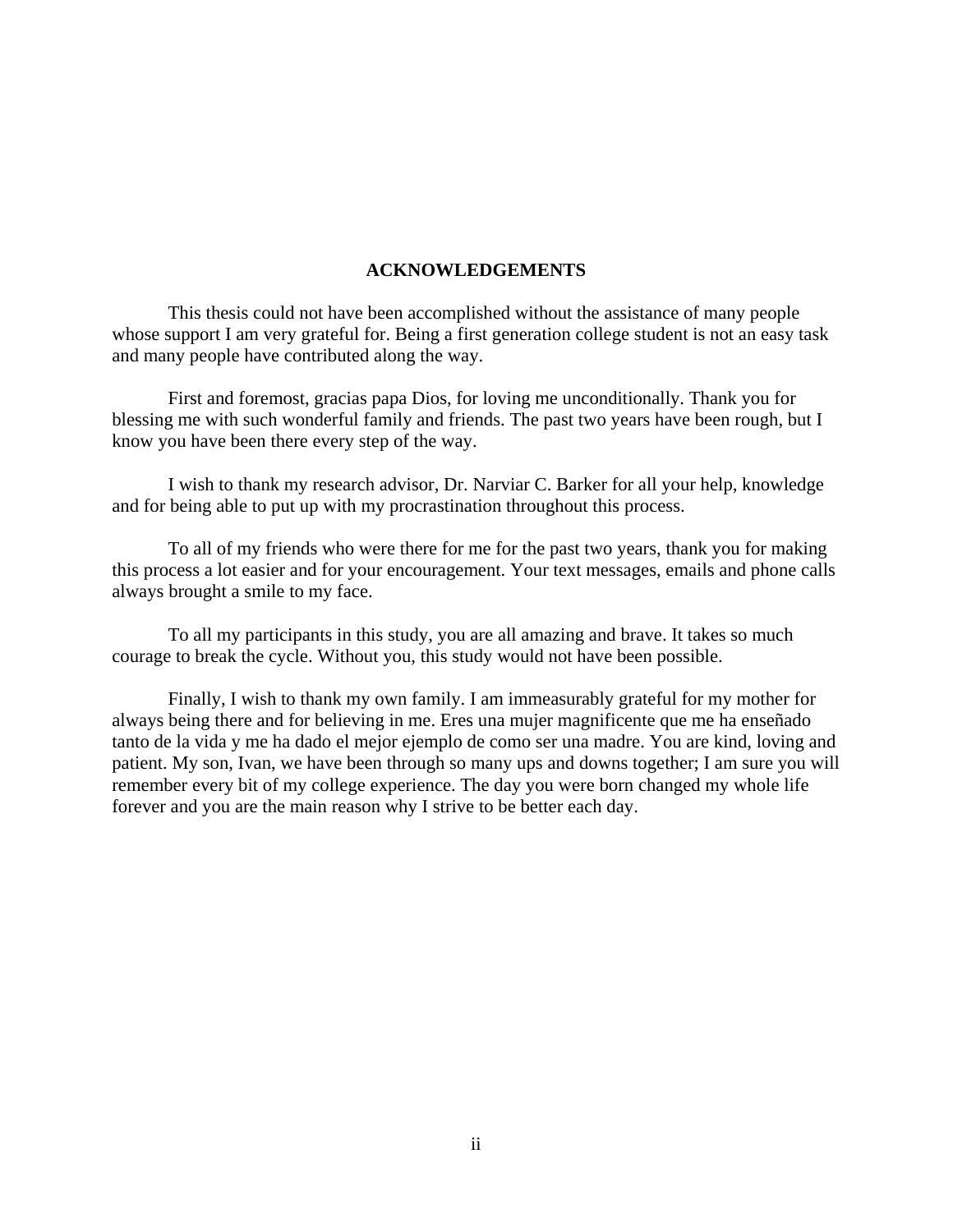## **TABLE OF CONTENTS**

|                   | <b>CHAPTER</b> |  |  |  |  |
|-------------------|----------------|--|--|--|--|
|                   |                |  |  |  |  |
|                   |                |  |  |  |  |
|                   |                |  |  |  |  |
|                   |                |  |  |  |  |
|                   |                |  |  |  |  |
|                   |                |  |  |  |  |
| <b>APPENDICES</b> |                |  |  |  |  |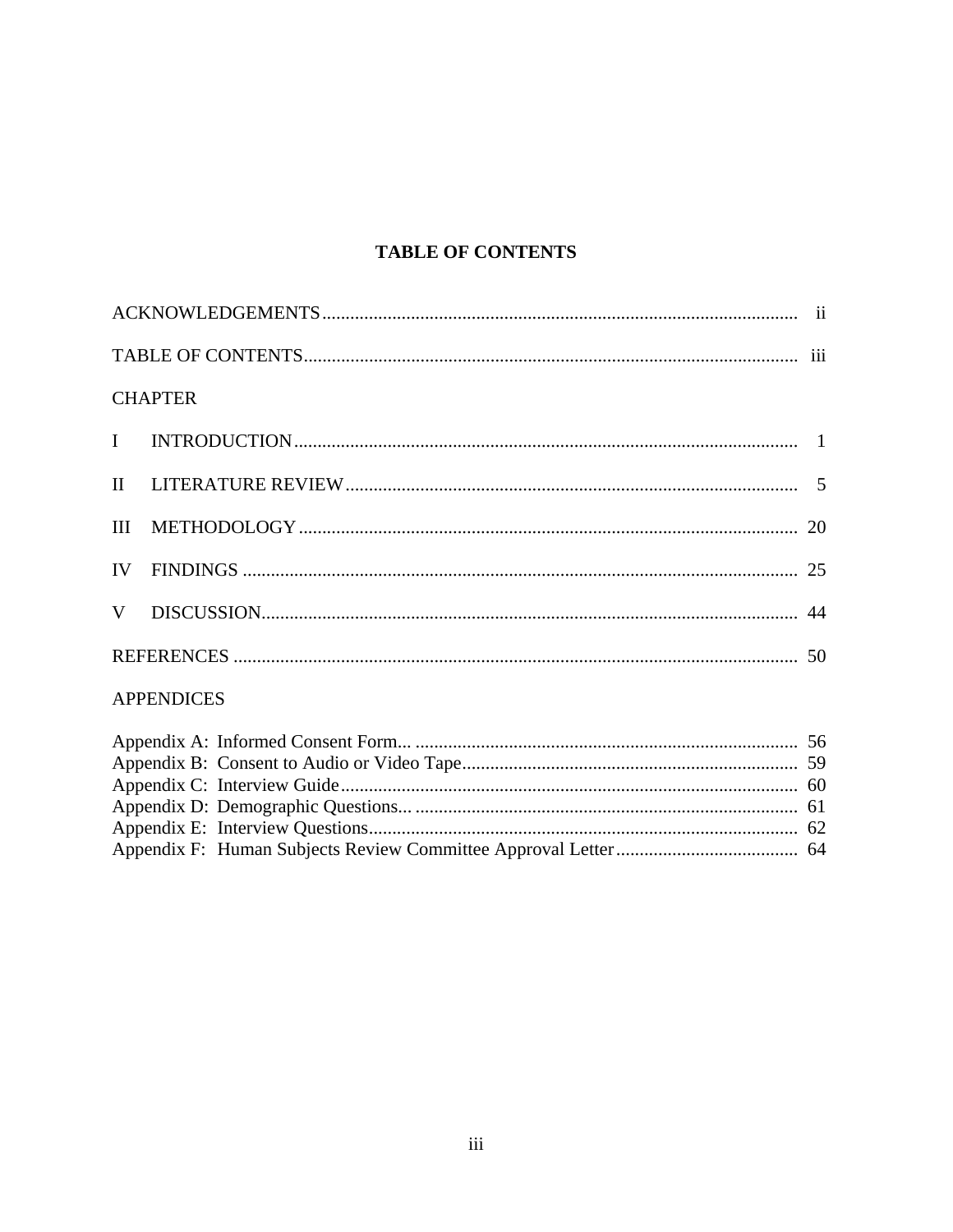## **CHAPTER I**

#### **Introduction**

The Latino population within the United States has grown over the past decade from 35.3 million to 50.5 million, and now comprises 16.3% of the U.S. population (Ennis, Ríos-Vargas, & Albert, 2011). Notably, more than half of the growth in the U.S. population from 2000 to 2010 is attributed to the increase in the Latino population (Ennis et al., 2011). Yet, while the Latino population clearly constitutes a large portion of the U.S. population, our youth continue to face ongoing barriers in the pursuit of postsecondary education. Only 37% of Latino high school graduates between the ages of 18 and 24 are enrolled in college, compared to 40% of Black and 49% of White high school graduates (Santiago, 2011). Equally alarming is the fact that only one in ten Latino adults between the ages of 18 and 24 have a college degree (Brindis, Driscoll, Biggs, & Valderrama, 2002). In the 2007-2008 academic year, approximately one-half of all Latino-enrolled college students had parents whose highest level of education was a high school diploma or less (Santiago, 2011). If college enrollment and achievement gaps for Hispanic students are expected to reach the nation's degree attainment goals (Santiago, 2011), it is necessary for more Hispanic students from first generation college backgrounds to gain greater access to and success in college. This student population and their educational success will undeniably affect the future of the United States.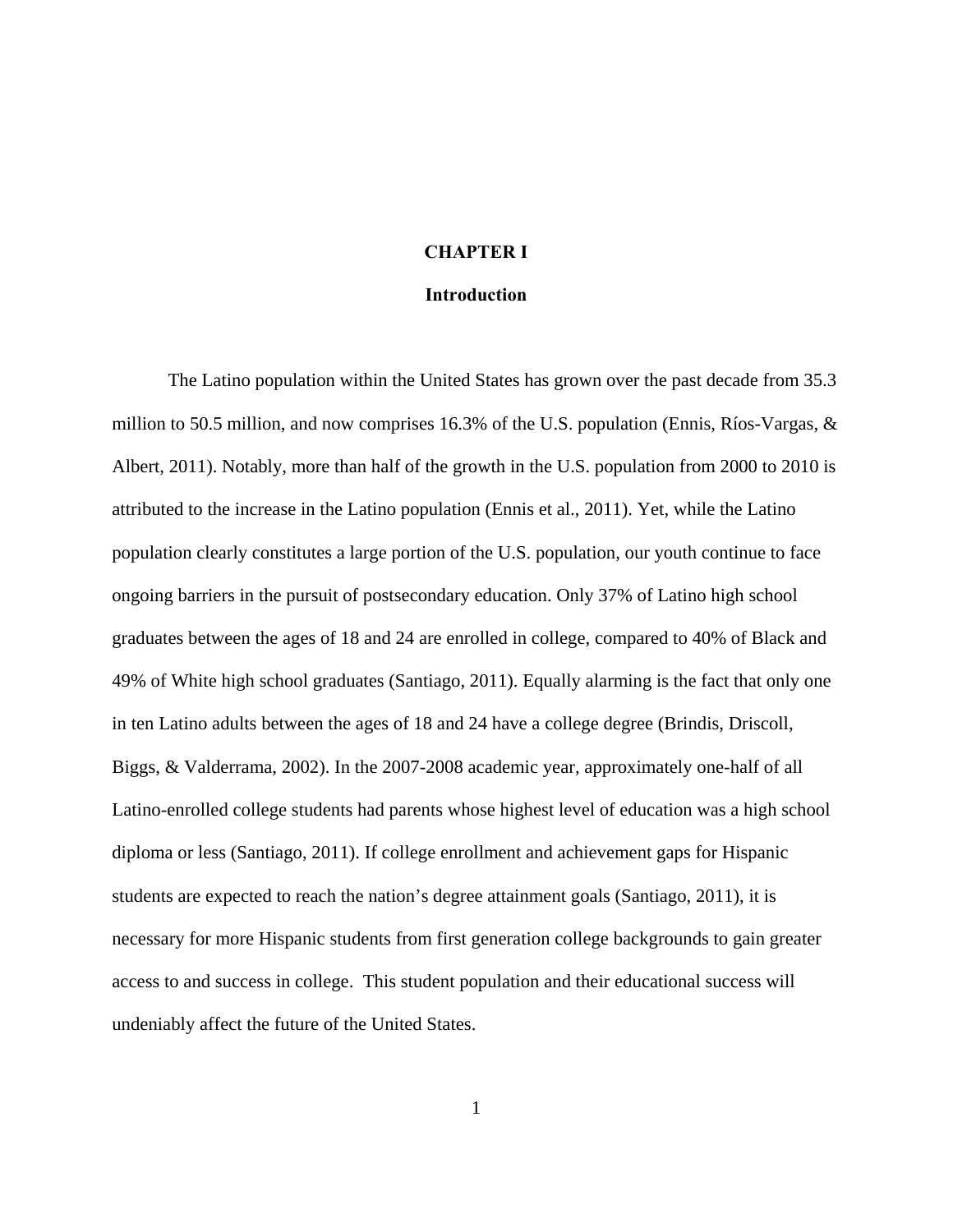There are national polls that suggest that Latino students have high hopes for achieving a postsecondary education but these objectives are not always matched by outcomes. There is a combination of factors that place Latinos at a significant disadvantage compared to other ethnic groups when pursuing a college degree in the United States.

The purpose of this study was to explore the biopsychosocial factors that influence first generation Latino students in their decision to attend college, including individual demographic characteristics, and how first generation Latino college students cope with changes in their environment when away from home. This study intentionally focused on first generation Latino students because this group is found to have lower college aspirations than continuing generation college students (Brindis, Driscoll, Biggs, & Valderrama, 2002). Defining the criteria that informs whether or not a Latino student will attend college, and how they choose what college to attend will provide insight for increasing the likelihood of college enrollment and completion among this population group. Recognizing barriers and understanding their effects upon Latino students are important initial steps in raising the educational attainment of the Latino population. Findings from this study will provide information that can help high school counselors, college counselors, teachers and administrators in better exposing Latino students to college, providing resources and materials about college, and in identifying areas where greater support is needed to encourage Latino students to attend and succeed in college.

Data from existing research studies indicate that Latino adults often have lower levels of education compared to other ethnic groups. Year-after-year, statistical data demonstrates that there is a significant college graduation gap between Latino vs. non-Latino college students (U.S. Department of Education, 2013). Data most often shows high disproportionate numbers between Latinos that fail to apply to college and those who opt to drop out of college during their first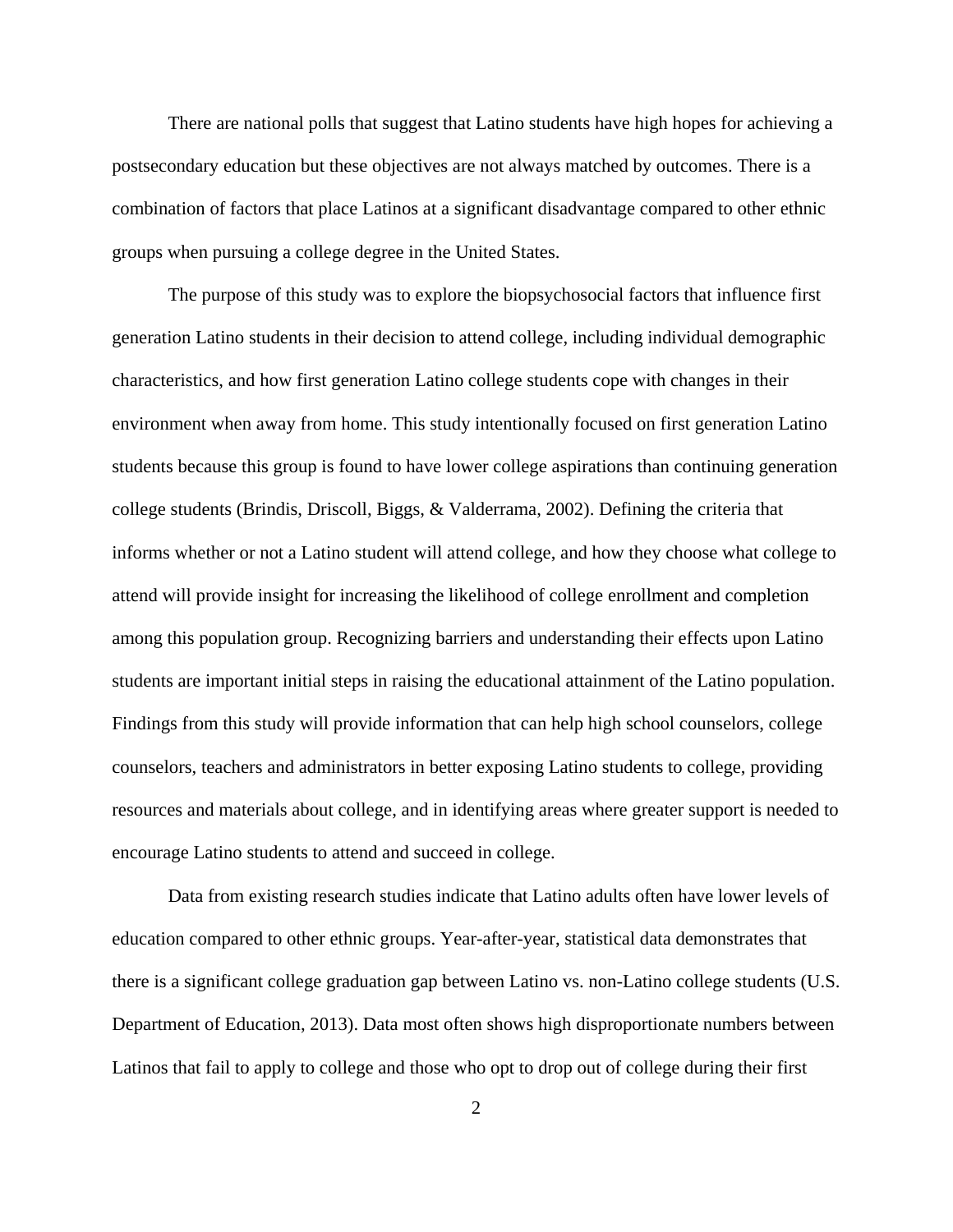year. Several factors attribute to Latino students' underrepresentation in postsecondary education. These include limited or lack of resources for higher education (Nora, 2012), academic preparedness (Boden, 2011; Murphy & Hicks, 2006), financial challenges, adjustment to college, familial support (Choy, 2001; Nunez & Cuccaro-Alamin, 1998), and attachment (feeling included in the college environment) (Arbona & Nora, 2007).

Bradbury and Mather (2009) reported that in the 2003-2004 academic school year, 45% of new students enrolled in four-year institutions were first-generation students. This was especially true of Latino students who faced several obstacles in their pursuit of upward mobility. Latino students, like many of their first-generation peers, are more likely to come from low socioeconomic backgrounds, high-risk social environments, and educational systems that lag in resources. Economic resources, parental support, academic preparation, exposure to college and educational advancement, and mentoring are only some of the obstacles that first-generation Latino students face in their pursuit of college. When researchers examine actual rates of Latino college student participation, significant data emerges. A 2012 study by the Pew Hispanic Center showed that while many Latino high school graduates eventually enroll in some form of schooling, most Latino high school graduates make choices that are less likely to lead to degree completion. The discrepancy between 'degree intention' and 'degree completion' in the Latino community is real. Many Latino students delay college attendance rather than go to college immediately after graduating from high school; they pursue their studies only on a part-time basis, or they go to a community college rather than to a four-year institution (Fry, 2002).

Most research on the attrition rates of first-generation students suggests that Latinos are more likely to drop out of school during their freshman or sophomore year of study (Squire, 2013). Despite research findings that these students report the college going experience to be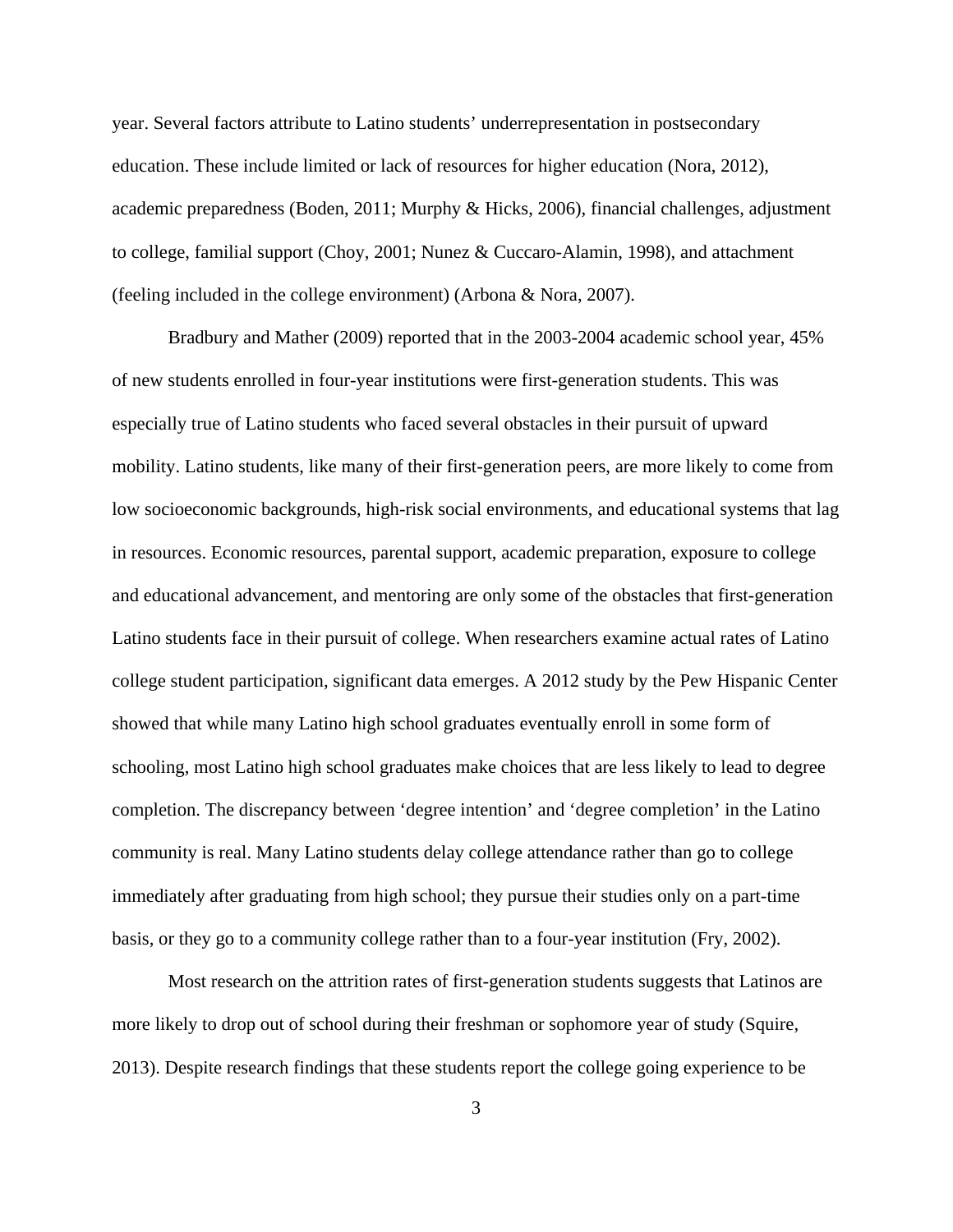stressful, most of this research fails to examine specifically first generation Latino college process and decision to attend college. A major reason for conducting the current study is the growing presence of Latinos now living in the U.S., and what supports are necessary to help first generation Latino college students' transition into college. Identification of specific barriers or challenges that prevent this population group from attending college allows administrators and other stakeholders to implement supports that are needed to help first generation students want to attend and to reach degree completion.

#### **Important Operational Definitions**

For purposes of this study, the following definitions will be used:

- 1. Latino and Hispanic will be used throughout this study in order to reflect the diverse national origins of Latinos in the U.S. In this study, both refer to all persons of Latin American origin or descent, irrespective of language, race or culture
- 2. First Generation College Student indicates students whose parents or guardians have not received a college degree. The term identifies students who are the first member of their immediate family to attend college. Each participant in this study self-identified as a first generation college student.
- 3. Biopsychosocial Factors refer to the intersectional influence of environment, community and parental legacy; feelings, attitudes and other cognitive characteristics; and family/friends or societal influences.
- 4. College Success indicates Latino students who are currently enrolled and working towards degree completion.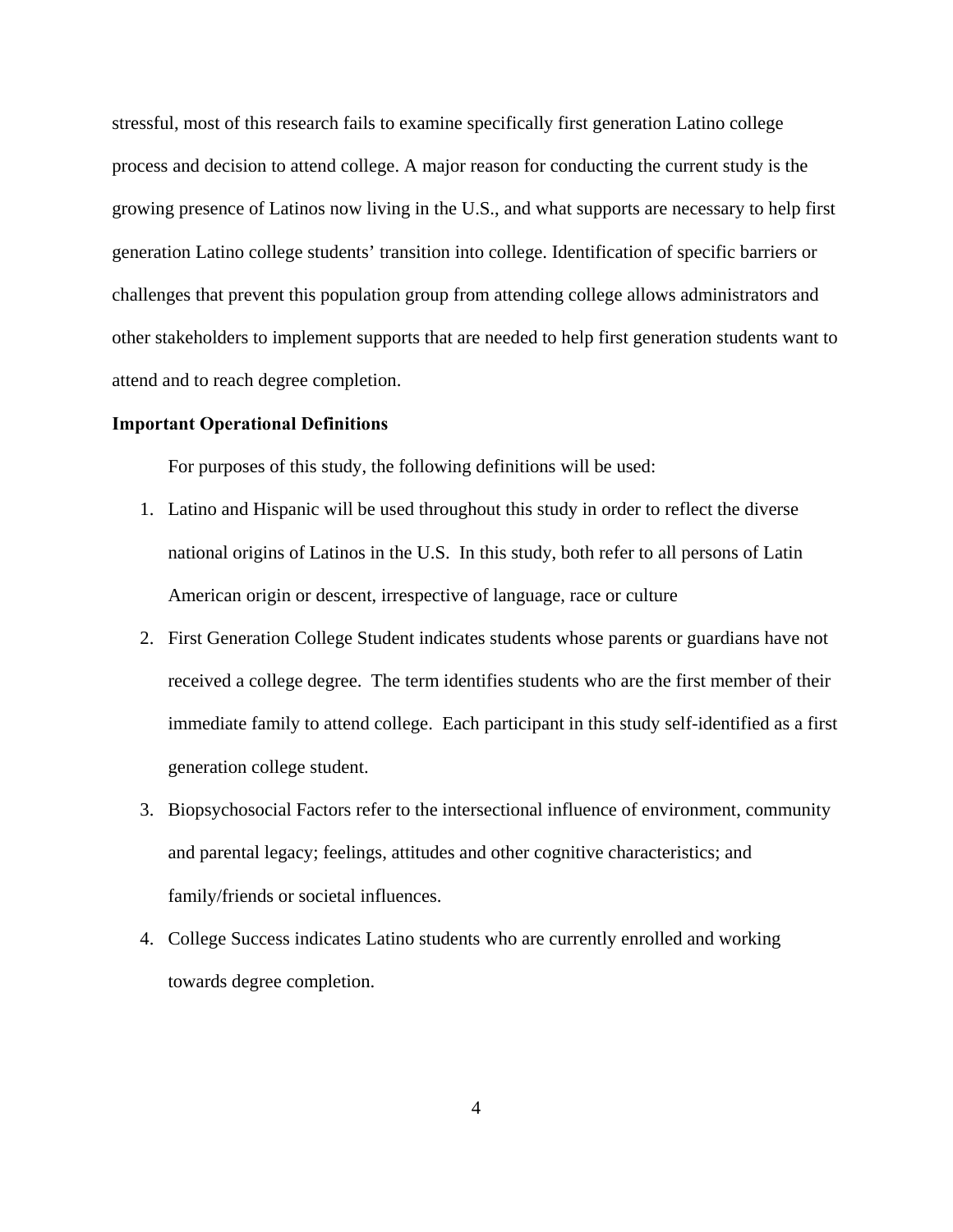## **CHAPTER II**

## **Literature Review**

This literature review focuses primarily on research that elucidates the factors that influence first generation college student process, the decision to attend college, and how first generation Latino college students cope with changes in their environment as a result of being away from home. The chapter is divided into five sections. Section one provides the theoretical framework on which this research is based. Section two presents relevant pre-college factors and an overview of current statistics on first generation college students. Section three describes biopsychosocial factors influencing first generation Latino students. Section four addresses some of the challenges that first generation Latino students encounter, and section five identifies what helps students to cope more effectively during their first year of college enrollment in addition to considering what helps Latino first-generation students succeed in college.

## **Theoretical Framework**

Tinto's model of student integration (Tinto, 1975) has been used widely as a framework for understanding college student persistence and departure, and is applied widely within the field of higher education (Guiffrida, 2006). Tinto's theory suggests that a student's departure from college can be viewed as a longitudinal process of interactions between the student, the academic environment, and social systems present within the college being attended by the student. If a student lacks academic integration (thought to be a mix of grade performance and cognitive development), lacks social integration (social interactions, relationships, and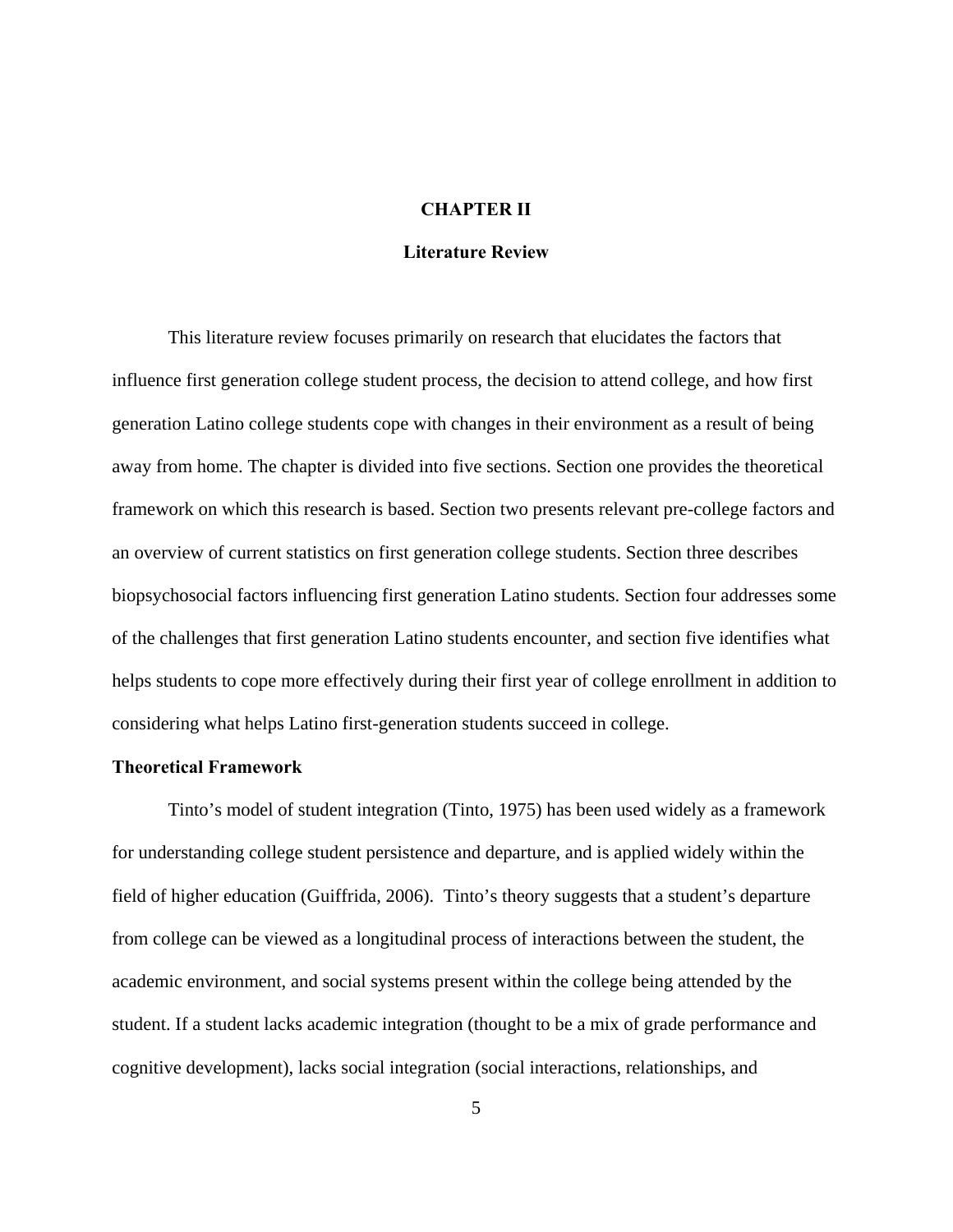attachment with family, peers, and teachers), and lacks willpower to overcome challenges (selfefficacy), the student will more likely have low institutional commitment and subsequently leave the institution (Tinto, 1975). Their departure suggests a mismatch in the student's biopsychosocial domains. This may especially apply to minority and diverse students' early departure from or failure to attend college, especially if they feel alienation and intimidation from the academic arena. For Latino first generation college students, it is especially important to understand precollege characteristics, institutional factors and environmental pull factors that will increase their attendance in college and support their degree completion.

Rendón (1994) suggested there can be strong pressure for ethnic group students to adjust to a new, dominant institutional culture, and that these expectations may be linked to feelings of alienation and intimidation in the college environment. Similarly, these feelings may lead students to doubt their abilities to succeed in college. Rendón (1994) suggested that faculty, staff, and administrators could provide these students with positive academic and interpersonal validation that would counter some of the challenges they faced. He believed they needed validation and support to bolster their beliefs about their abilities to be powerful learners. Similarly, Hurtado and Carter (1997) proposed "a sense of belongingness as a useful measure for recognizing that marginalized students may simultaneously maintain affiliations with multiple communities as well as for assessing specifically which forms of social interaction may be academic and social, and which can further enhance students' affiliation and identity with their colleges" (p. 328). These authors all hold in common the belief that educators and institutions must recognize that students from diverse backgrounds, including first generation Latino students, will carry with them diverse ways of being and knowing. Rather than making an attempt to eliminate these cultural differences, educators and institutions must then find suitable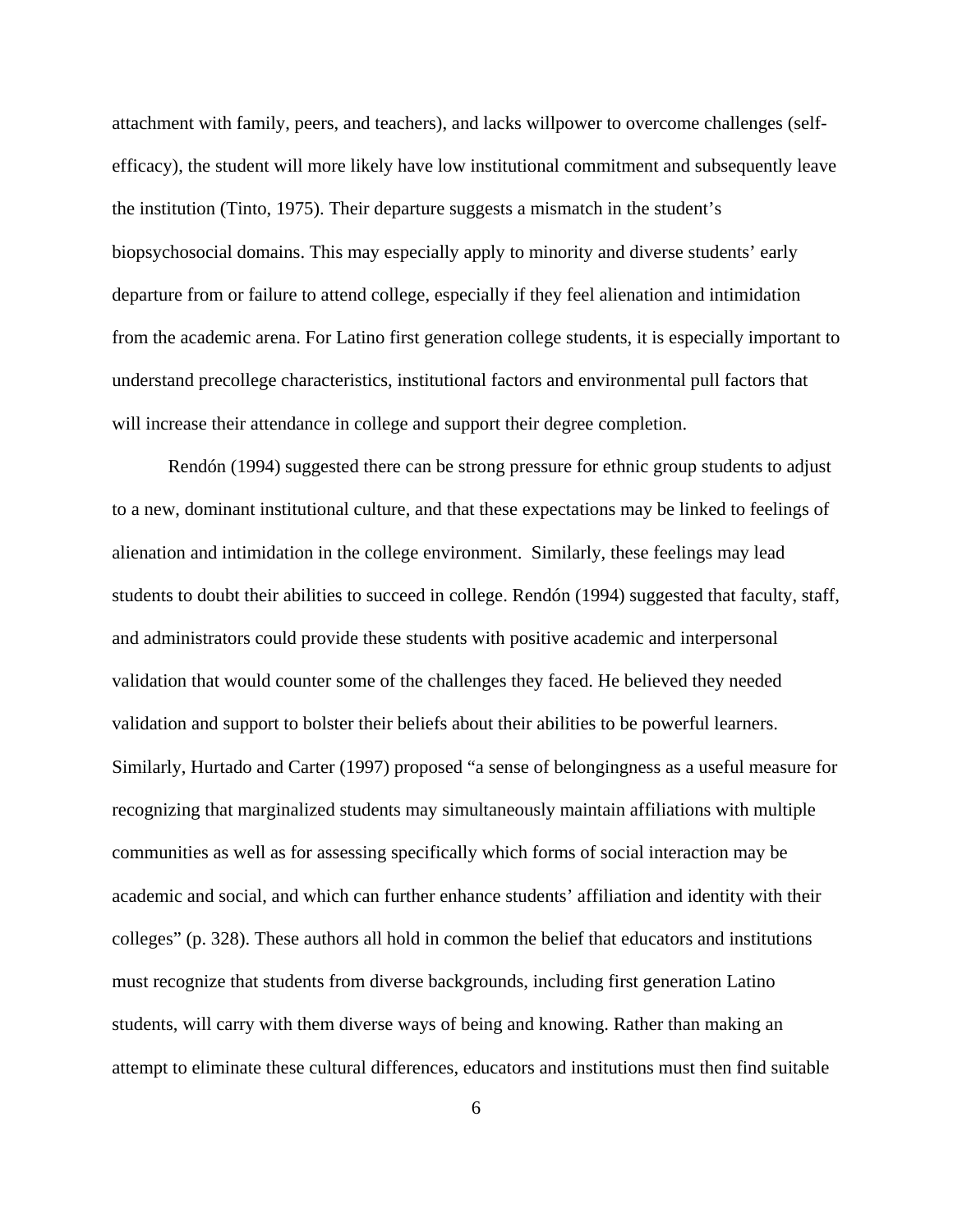ways to help these students not only to maintain their senses of identity but also to develop these senses into unique strengths that contribute to their ultimate success in college. These theoretical considerations provide the beginning of a framework for considering how institutions may best serve Latino students, especially those who are first generation college students.

It is inherently problematic to think of first generation Latino college students who are struggling with the college process in terms of a deficits model. These students possess unique strengths and resiliencies that can be capitalized upon to fuel their academic success. Nora (2012) proposes a Student or Institution Engagement Model, in which the decision to withdraw from college is influenced by pre-college characteristics, as well as institutional factors, and various environmental factors. Equally important to mention is the study conducted by Hurtado and Carter on how campus climates impact students' sense of belonging, and the importance of existing social networks (Hurtado & Carter, 1997). Bordieu (1977, 1986) alternatively suggests that students develop their future aspirations through various socialization processes and are able to work toward attaining these aspirations through their accumulation or lack of accumulation of financial, informational, social, and other resources. These researchers have in common the extent to which they are willing to consider the experience of Latino first generation college students with a strengths-based perspective.

#### **Influence of Pre-College Factors**

When youth are not exposed to postsecondary education in high school, they are less likely to view college as a viable option in their own life. Family, peers, role models, and other significant figures in their environment all play a role in the way college education is perceived by Latino youth. There is some evidence to suggest that Latino youth are likely to interact in environmental systems comprised primarily of other Latinos. In 2008, Latinos in the United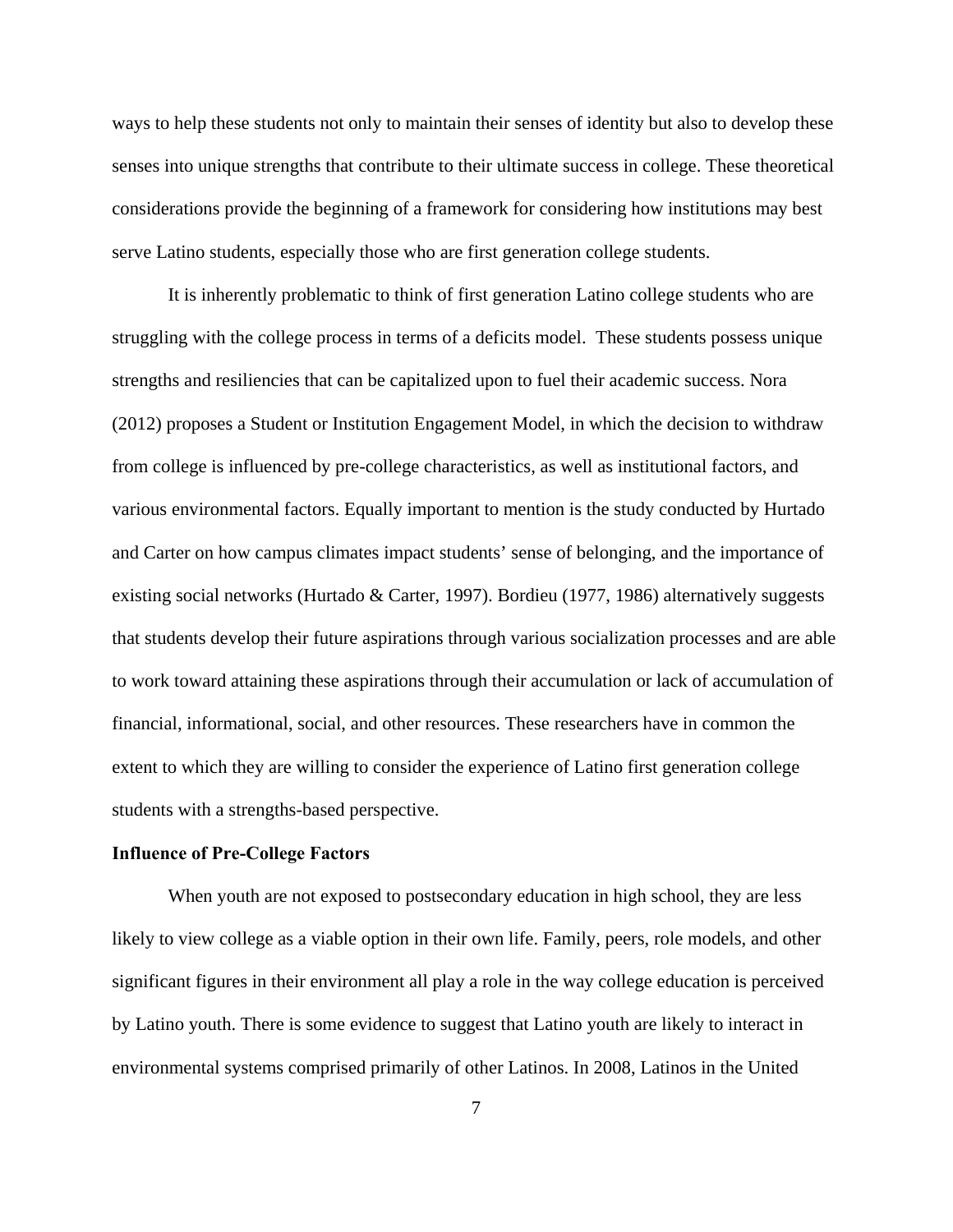States were slightly more likely than black students (39.5 % versus 38.3 %) to attend hypersegregated schools (Schneider, Martinez & Owens, 2006). Many Latino students lack access to peers from a diverse U.S. culture, which potentially inhibits their understanding of the norms, standards, and expectations of the broader society (Orfield & Frankenberg, 2008). As a result, many Latino students may not come into contact with anyone who has gone to college or who intends to go, so the aspirations and knowledge about getting to college may never develop. Latino students are likely to attend under-resourced schools with poorer facilities and less qualified teachers than mainstream students experience (Association for Supervision and Curriculum Development, 2013). Latino students attending under-resourced schools are sent the message that their education is not a priority, which means they do not perceive it as a valuable commodity themselves.

First generation students are less likely than continuing-generation students to enroll in the college track curriculum or in rigorous high school courses like Advanced Placement classes. This often results in lower high school GPA scores (Ward, Siegel & Davenport, 2012), lower college entrance examination scores (Schmidt, 2003), and poorly written college entrance essays among first generation college students. The result and cause of these differences may lead to lower educational aspirations and higher dropout rates among first generation students compared to continuing-generation college students (Bui, 2002; Terenzini, Springer, Yaeger, Pascarella & Nora, 1996). According to Bui (2005), these findings suggest that college aspirations in youth may develop as early as middle school, dramatically influence the choices a student makes during high school and ultimately serve as a predictor of students' likelihood to attend college. If this is the case, then a student's introduction to college should begin before high school; and the youth should see benefits from furthering their education.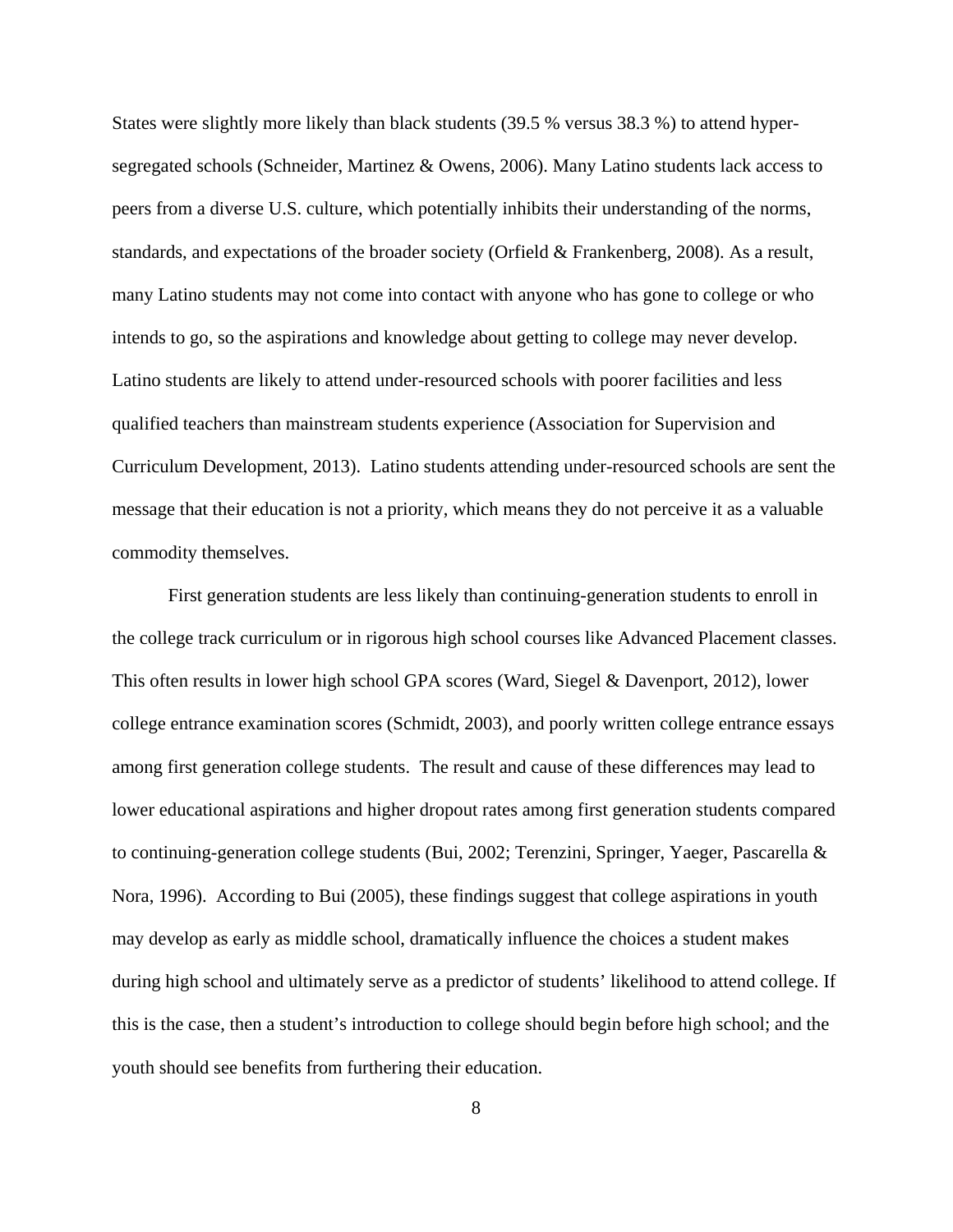By comparison, research data shows that Latino adults often have lower levels of education completion than other ethnic groups (U.S. Census Bureau, U.S. Department of Commerce, 2012); and that there is a large college graduation gap between Latino and other college students (National Center for Education Statistics, 2013). Research also shows that a significant numbers of Latino students fail to apply to college or choose to drop out of college during their freshman year (Gándara & Bial, 2001). This may be the result of limited resources, lack of access to higher education, financial stressors, and lack of preparedness (Gándara & Contreras, 2009). As demonstrated in the consideration of the relevant theoretical framework, these findings underscore the importance of understanding the extent to which multiple factors interact to affect the educational attainment of the Latino population.

In 2012, the Pew Research Center conducted a study based on information from the U.S. Census Bureau Report, which compared high school graduates enrolled in college by race. The study found that for the first time in history, more Latino graduates (49%) were perusing high education than their non-Latino peers (47%). However, college dropout rates are also the highest among Latinos compared to any other ethnic group (Pew Research Center, 2012). While college drop-out rates are high, it appears high school drop-out rates are decreasing. In 2000, 32% of Latino high school attendees dropped out before graduation, and in 2012, this rate decreased to 15%. These rates are especially noticeable because they are approaching drop-out rates of blacks, white non-Hispanics, and Asians. Furthermore, college enrolment was on the rise for the third consecutive year in 2012, with an all-time high of 2.4 million Latino students ages 18 to 24 enrolled. Overall, Latinos make up 19 % of all college students' ages 18 to 24, an increase of 12 % from 2008. On the other hand, the number of non-Hispanic groups enrolled in college fell between 2011 and 2012 (Pew Research Center, 2012).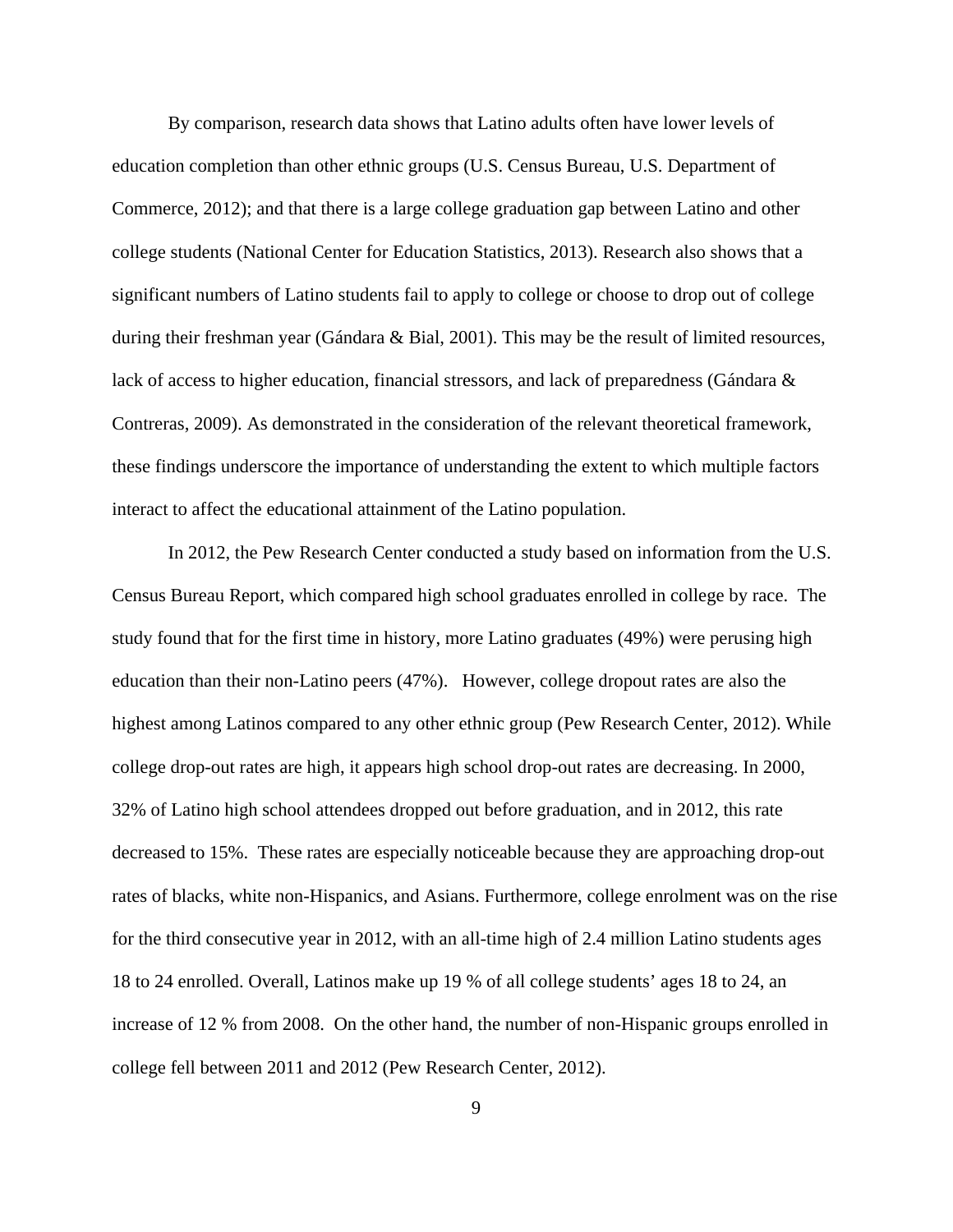The U.S. Census Bureau (2012) reports that one in every four public-school students nationwide identified as Latino, and the numbers continue to grow. Latino presence varies across different school levels and these numbers seem to decrease as educational levels go up. For example, among public high school students, Latinos only make up 23 % of the total student body. Despite the increase in representation in the public-school system, there is still a significant gap between Latinos and non-Latinos with respect to educational attainment. Latino students continue to lag behind other groups in earning a baccalaureate degree; and in 2012 only 14.5 % of Latino students between ages 25 and older had earned a baccalaureate degree. Non-Hispanic/Latino students were higher in college graduation success. Of those groups, 51 % of Asians, 34.5 % of whites and 21.2 % of blacks had earned a baccalaureate degree (United States Census Bureau, 2012).

#### **Biopsychosocial Factors**

There are important demographic differences between Latino first generation college students and continuing-generation students. These characteristics play an important role in motivation to attend college, location of college, and academic and social integration while in college. Latino first-generation students are more likely to be lower-income, older, have dependent children, female gender, and primary caretaker (Choy, 2001; Nuñez & Cuccaro-Alamin, 1998; Saenz, Hurtado, Barrera, Wolf, & Yeung, 2007; Terenzini et al., 1996).

 Gibbons and Borders (2010) clarify that despite significant interest in attending college, many first generation students have low college-going self-efficacy expectations, perceive greater barriers, have less parental educational support, have lower positive outcome expectations related to degree completion, and fear losing friends or being alone. Gibbons and Borders (2010) also found that Latino students reported more negative college-going outcome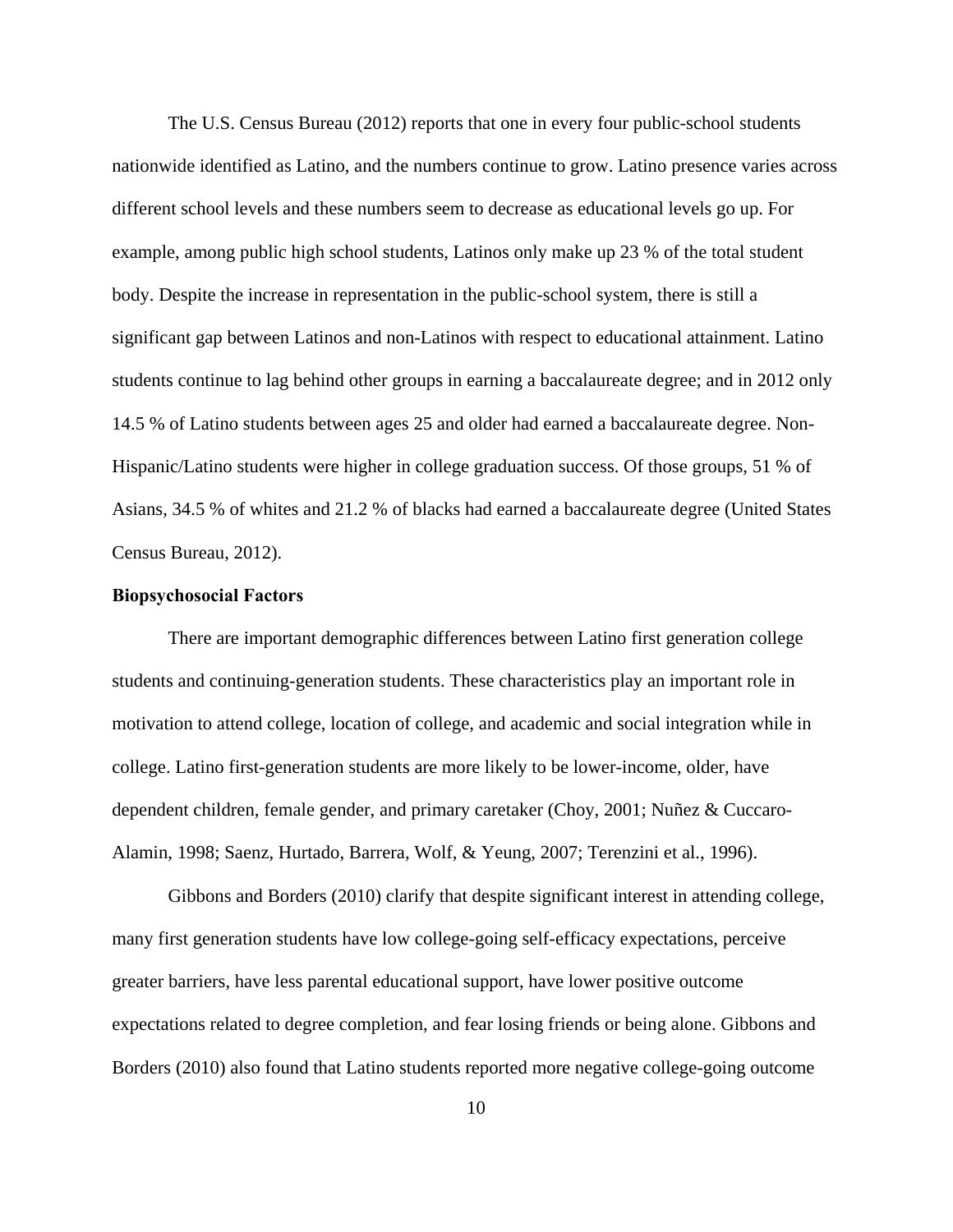expectations and more perceived barriers than other racial and ethnic student groups. They also found a difference between first generation college students whose parents did not attend college and those students whose parents had some postsecondary education. Latino students whose parents have some postsecondary education felt that support from school personnel would be available to them and that they could ask for help, unlike those Latino students whose parents had no postsecondary education and knew nothing about resources (Gibbons & Borders, 2010).

Lundberg, Schreiner, Hovaguimian, & Miller (2007) found that first generation collegebound status and racial and ethnic backgrounds independently effect college-going expectations and college choices among students. They also reported that the findings of Perez & McDonough (2008) and Gibbons & Borders (2010) suggested that race and ethnicity interact with one another as they impact the college-going expectations and college choices of Latino first-generation college students.

 Nearly nine in ten Latinos report that it is 'necessary' to get a college education in order to get ahead in life, which is much higher than any other ethnic or racial group in the U.S. (USA Today, 2009). Latino voters say that education is a top issue for them, and Latinos are generally more likely than the general public to see a college degree as key to life's success. In its 'Report on the Status of Hispanics in Education: Overcoming a History of Neglect', the National Education Association highlighted the importance of examining how language, cultural, and socioeconomic obstacles impede the academic success of Latino students (March, 2007). The report goes on to say that poverty rates among Latinos are two-to-nearly three times higher than whites; and 40% of the Latino population is foreign born, which may require to attend to special needs. This warrants overhauling the educational system to respond to these concerns in order to ensure that Latino students have educational equity (NEA Report, March, 2007).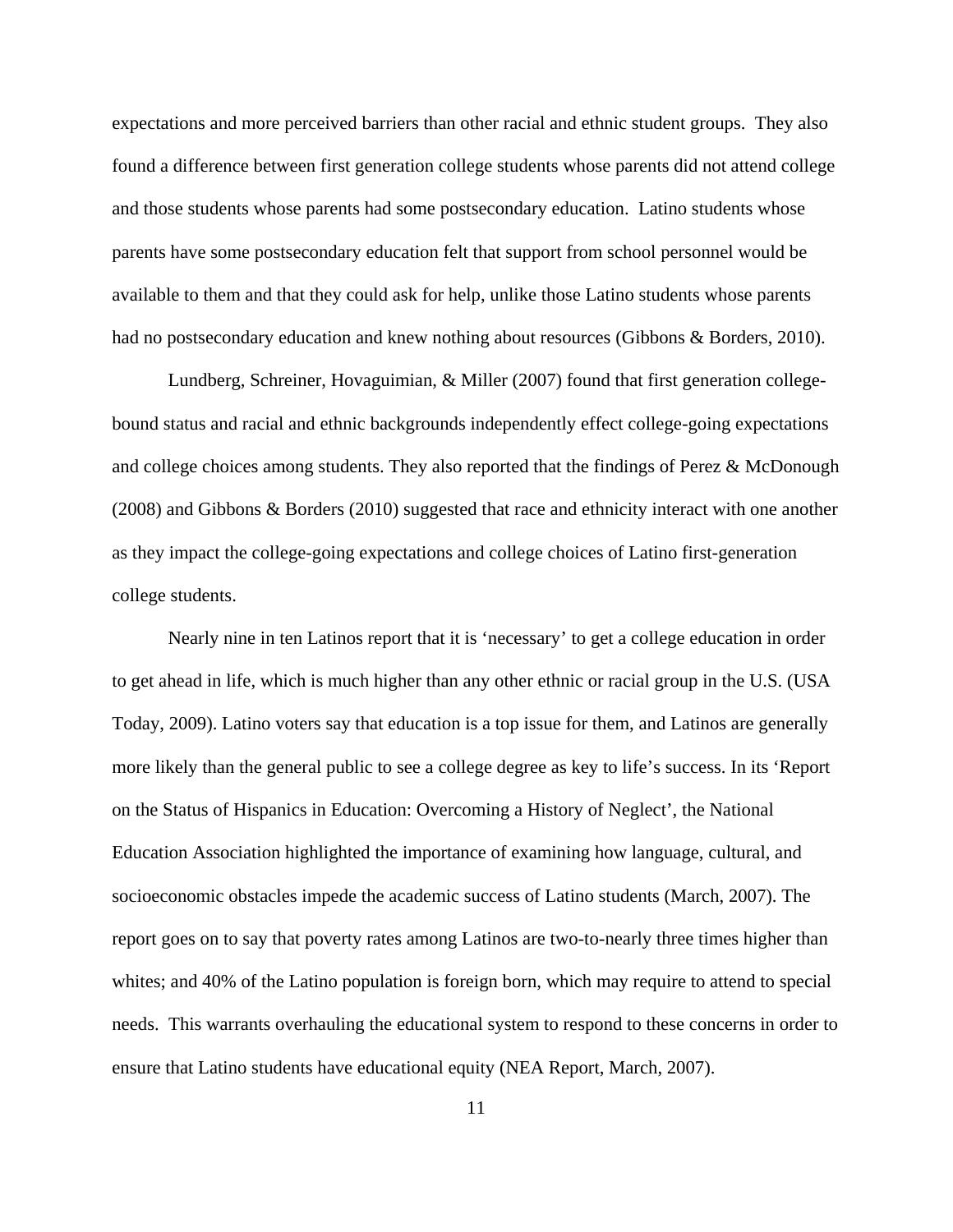Another study by the Department of Education National Center for Education Statistics (2010) found that about 50% of the nation's first generation college students are products of parents who earned no more than a high school diploma; and that Latinos made up the largest demographics of students with parents that had a high school education or less. These percentages were shown as Latino and Hispanic parents (48.5%); black or African American parents (45%); Asian parents (32%); Native American parents (35%); and Caucasian parents (28%). These percentages are higher in minority groups, primarily in Latinos, which further demonstrates the lack of Latino presence in most academic settings.

Alvarez (2011) studied Latino first generation college students in an effort to explore the meaning of their unique experience, identify strengths, and conceptualize a grounded identity theory. Her sample was comprised of participants whose parents' educational background did not exceed high school in the United States or post-secondary education outside of the U.S., and siblings who had not attended college. Participants in this study were racially and ethnically diverse with the majority of students being from Central and South America. The biopsychosocial factors examined were family environment and university environment, which described the negotiation of experiences that identifies as Latino first generation college students. Participants in this study identified specific challenges as first generation Latino college students: (1) core identities of race and ethnicity; (2) gender; (3) role as College Student, and (4) role within family which represented multiple and intersecting dimensions referring to Latino students' identity as Latino first generation college students. Alvarez (2011) found Latino first generation college students negotiated Latino values and expectations; were aware of American values and expectations besides college; and were aware of family responsibilities, and pioneering higher education. Participants in this study also reported the pressure of the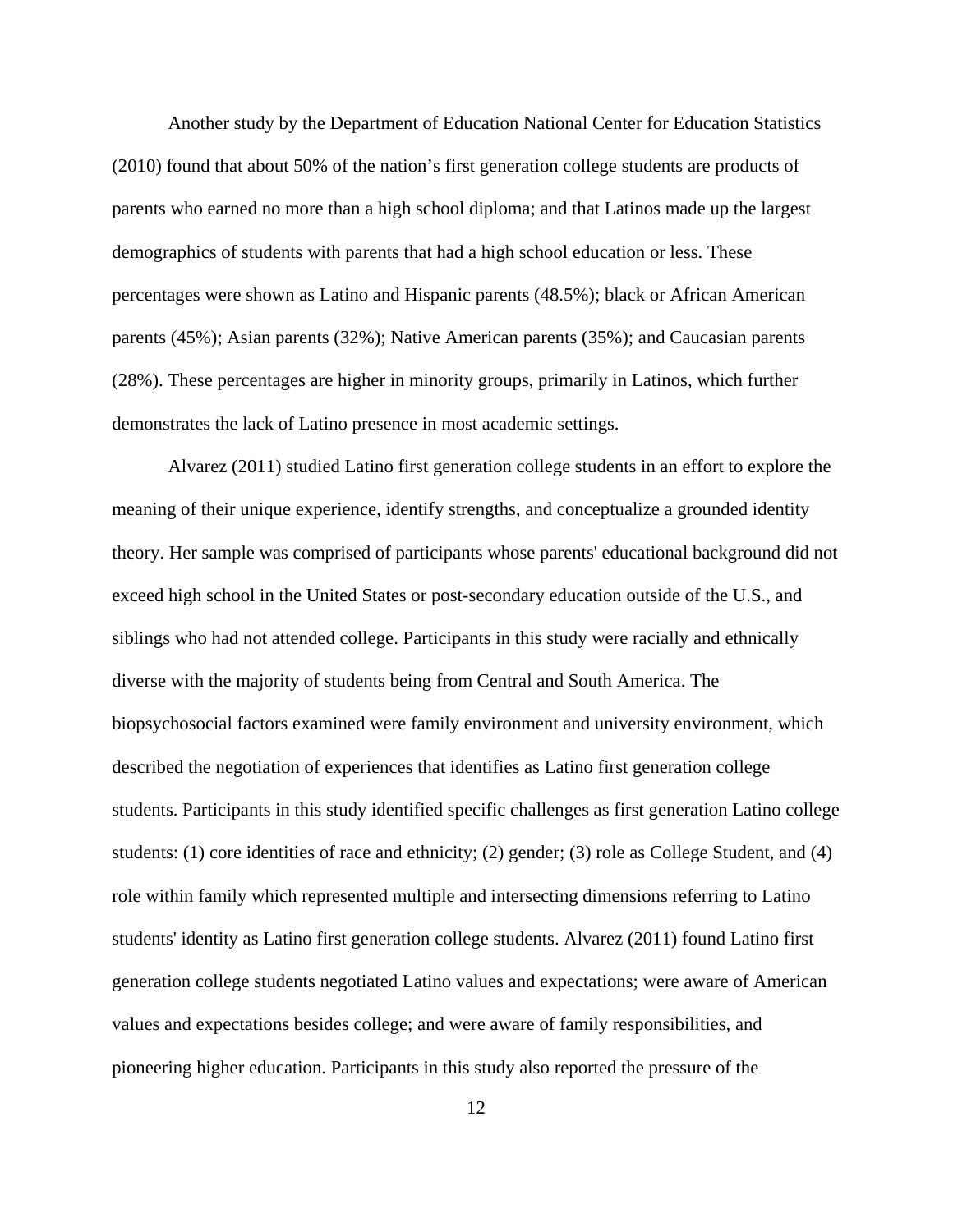responsibility to give back to the family and to the Latino Community, and a combination of pressure and pride. Living at the intersection of these multiple worlds, which includes experiences as "the first" to attend an institution of higher education and engaging both in Latino culture and in "American" culture contributed to the additional pressure as a first generation college student experience. Participants in this study also reported receiving some support from these distinct environments that enabled them to negotiate culturally and educationally distinct worlds, which made it easier for them to transition to college.

#### **Challenges**

 First generation Latino students often come from low-income families that do not have the same personal capital of middle- to high-income bracket students as other privileged groups. Parents of first generation Latino students often do not have life experiences to properly guide their children through the postsecondary experience. An article by Lynch (2004) states "first generation students may be less prepared than similar students whose parents are highly educated to make informed choices that potentially maximize educational progression and benefits." The parents of Latino first generation students often are less prepared than students whose parents are more educated and are well informed about the college processes, which can potentially maximize the student's educational progression. Colleges and universities indeed have a responsibility to offer enough support for this population of students. The Pew Hispanic Center (2012) also highlights the divide between aspirations to attend college and the reality of actually doing so, including linguistic barriers, parents' abilities to play an active role in their child's education, and the student's desire to help support their families.

Immigration policies can have a profound effect on Latino first generation college students. The political and cultural differences over undocumented immigration tend to distract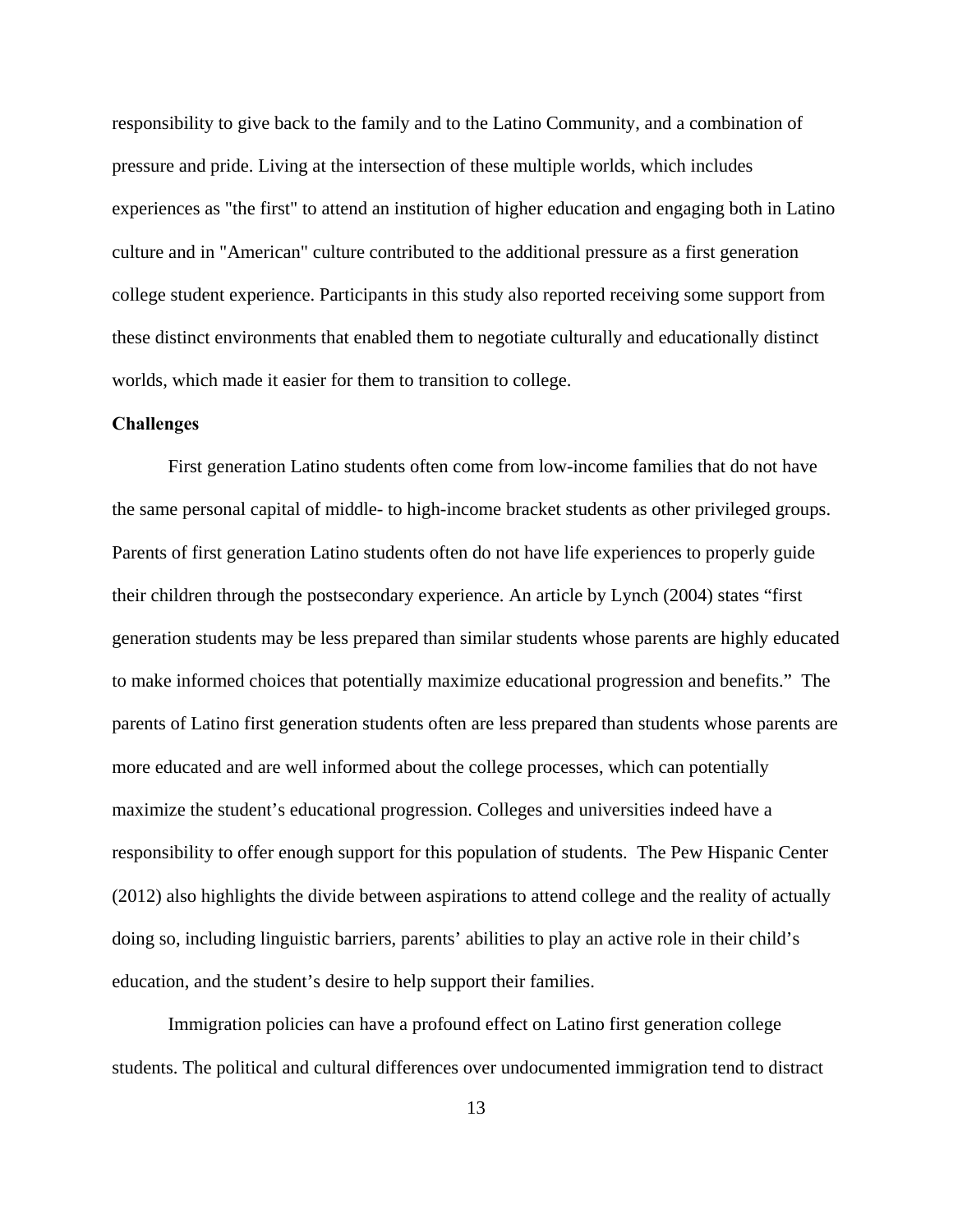attention from the much larger number of non-alien students who study in American colleges. The Department of Education's National Center for Education Statistics (2012) attempted to clarify the relationship between immigration status and student aid in an effort to learn more about the experience of Latino first generation college students. It compares the subgroups of first and second-generation students to one another and to the overall undergraduate student population in higher education to provide the size and makeup of the campus immigrant population, and also on the nature of immigrant students' experiences in the colleges. Over all, about 23% of all the undergraduates in the year 2007-2008 were either immigrants themselves (10 %) or the children of first generation immigrants (13%). The proportions of these college students who fell into these categories were much higher in some of the states than others. In cities like California and New York, first or second generation immigrants made up 45% and 35% of all undergraduates, respectively; whereas the total was under 15 % in both Georgia and Minnesota.

Roughly two-thirds of Latino undergraduates and a full 93% of Asian students were either first or second-generation immigrants, compared to 23% of all undergraduates. More than half (55%) of Asian undergraduates were themselves first generation immigrants. The significance of these numbers was clearer when their socioeconomic and educational backgrounds were explored. Between 32% and 38% of first and second generation Asian and Latino undergraduates were in the lowest socioeconomic bracket in the United States, compared to about a quarter of all undergraduate students. Thirty-eight percent of Asian and 55% of Latino immigrant students were the first in their generation to attend college, which was about a third of all undergraduates. About 88% of all undergraduates grew up in homes where English was the primary spoken language. Approximately 18% of Latinos' primary language was English; 26%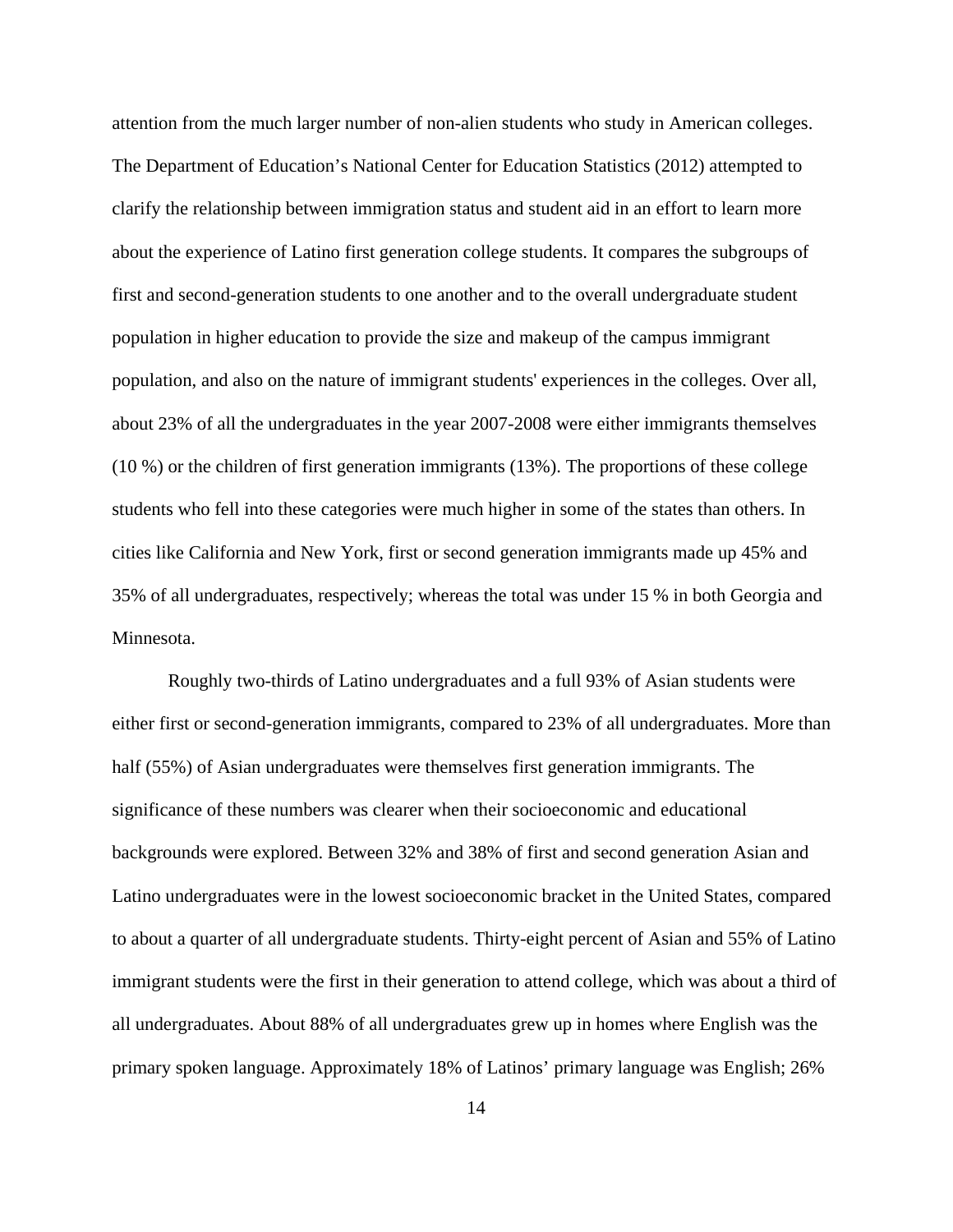of Asian immigrant students spoke English; and 48% and 59% of second-generation Hispanic and Asian undergraduates spoke English. Respectively, after examining this data, we can perceive the importance in offering resources to meet the needs of these students.

Research also reveals that Latinos often have limited resources to higher education. This often is linked to one of their biggest stressors during their first year of college. Latinos are among the least educated group in the United States: 11 % of those over the age of 25 have earned a bachelor's degree or higher compared with other ethnic groups, including blacks (17%), whites (30%), and Asian Americans (49%) in the same age group (U.S. Census Bureau, 2003). More than one-fourth of Hispanic or Latino adults have less than a ninth-grade education (U.S. Census Bureau, 2002b). These numbers represent all Latino groups and include recent immigrants as well. When examined by the country of origin, educational attainment for Latinos varies. Mexican Americans, who are the largest and fastest growing Hispanic or Latino subgroup in the United States, have the lowest rates of education compared with other ethnic groups. Most data sets do not distinguish among Latino subgroups, disregarding the importance of culture and economic differences amongst these groups.

Other barriers to educational advancement experienced by Latino students in the United States is lack of exposure to literacy activities at home as well as in early formalized settings of the school; teacher's assessment of students' proficiency in language unduly influencing the instructional practices; and how the relationship between Latino students and their predominantly non-Hispanic teachers encourages disengagement from academic work. The lack of academic guidance pertaining to curriculum selections and college choice also impedes Latinos from attending four-year colleges.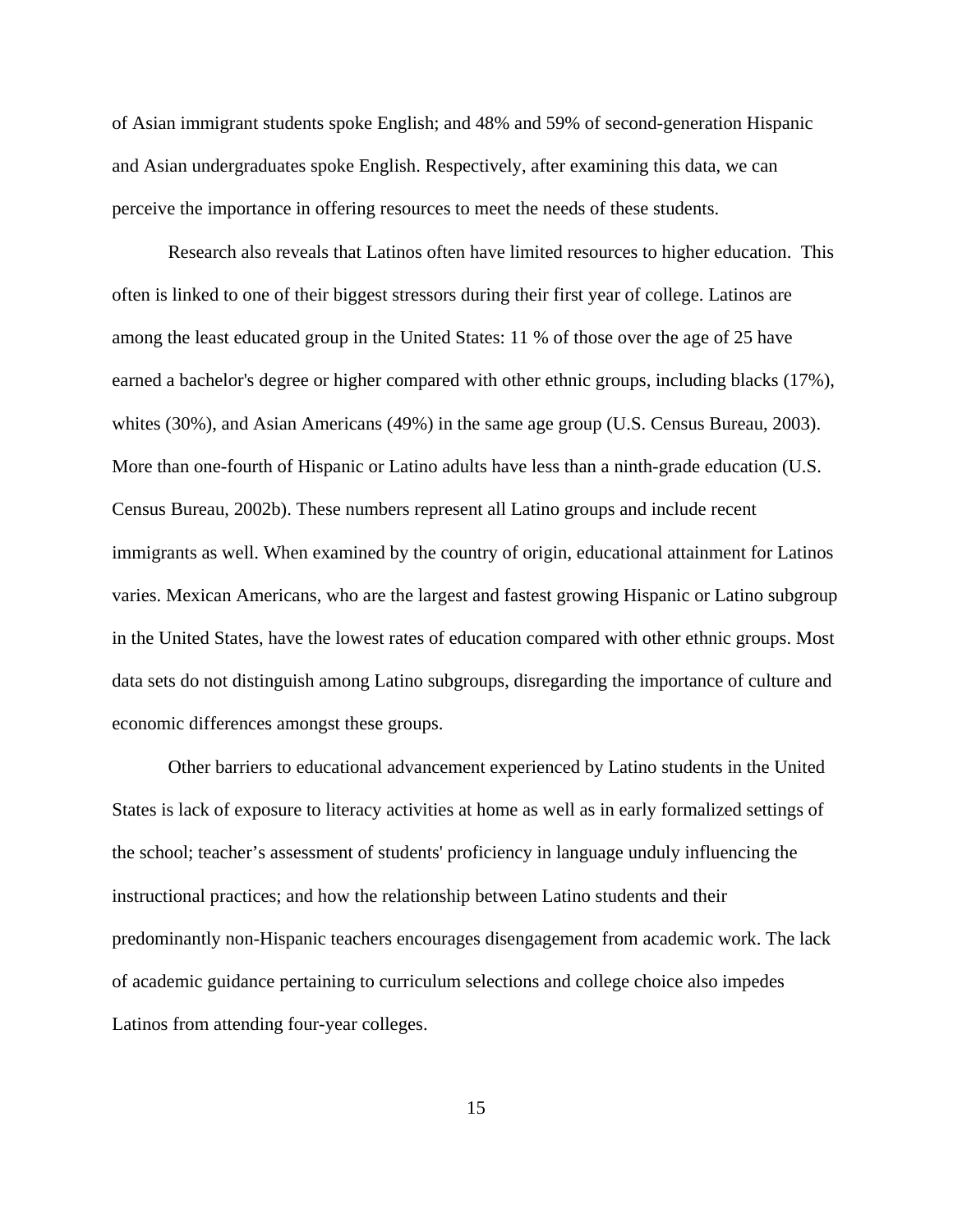According to Carnegie Council on Adolescent Development (CCAD) (1995), Some Latino students, especially younger ones, have negative or unrealistic expectations about work, the requirements for careers, and the courses and options for postsecondary education (CCAD, 1995). The Carnegie Council on Adolescent Development paints a clear picture of the many assumptions about first generation college students. While, CCAD places the blame on high school students who are not being prepared for life after High School; the real problem is in relation to the lack of information that is given to Latino High School students. One of the surveys conducted by the CCDC showed that about half of the students enrolled in general education courses other than college preparatory courses aspired to obtain careers that required a college degree, which proves that during this period of academics there was a lack of information or miscommunication from those who worked closely with the students.

#### **Coping Effectively with College**

There are some federally funded programs in place that specifically target first generation Latino college students. Some of these programs were created to lend academic and tutoring services to Latino students preparing for college or to offer supports within the college setting. The problem with these programs is that they are most often not mandatory and are vastly underutilized. A better approach is proactive, mandated mentorship and advisement between students and professors, or other staff members who can provide real world guidance to Latino first generation students. Schools with especially high numbers of first generation students, like California State University Dominquez Hills, have implemented a workforce called "101" courses to bring up the social and intellectual skills of future graduates (California State University Dominguez Hills, 2013). It is not enough to assume that first generation students inherently know how to apply classroom skills to real world situations. Researching the needs of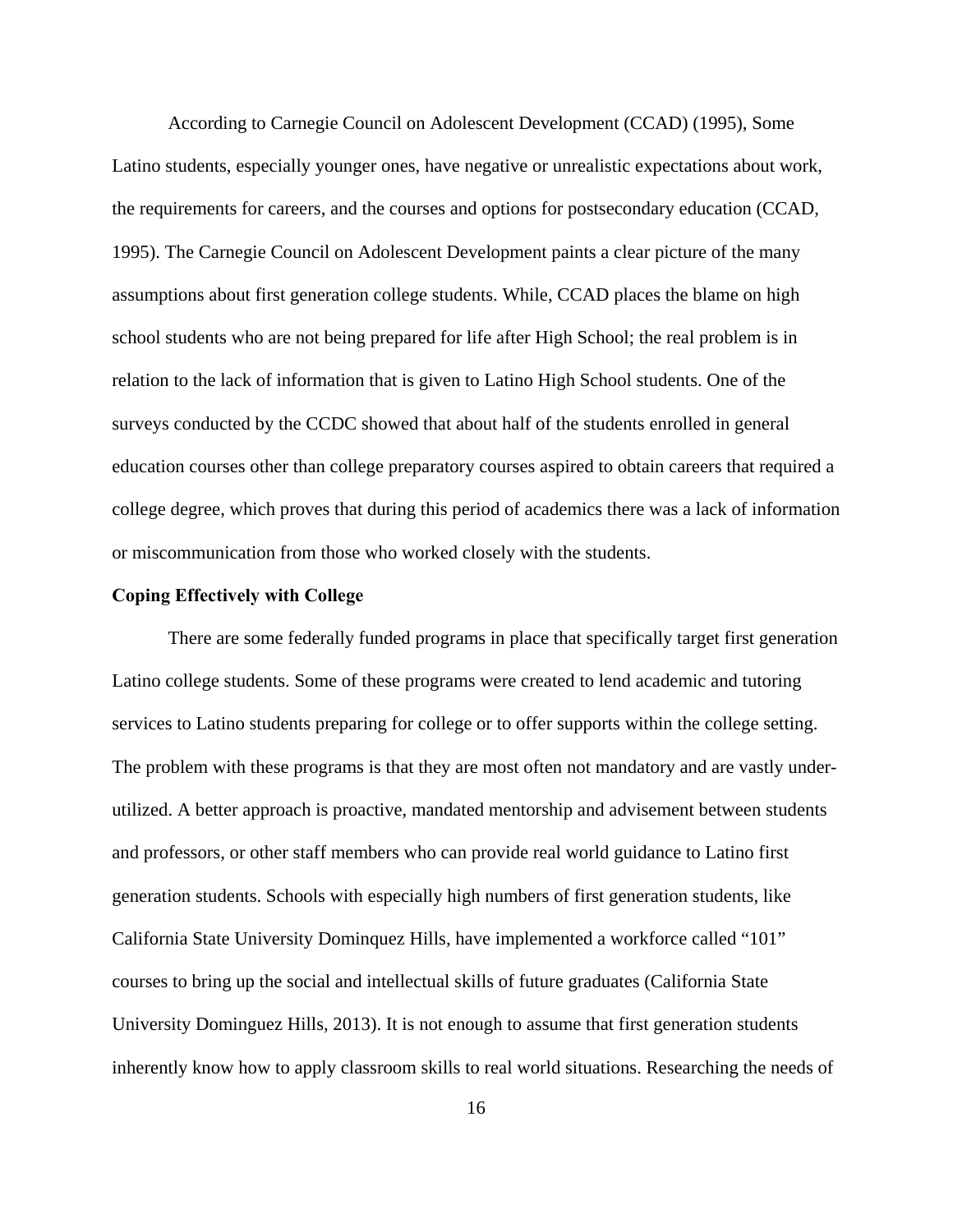Latino students and implementing action priorities should be key at institutions of higher education because such intervention practices will help institutions to form a better prepared student body and stronger workforce.

Another program with proven success that helps to motivate and encourage disadvantaged students from middle school through their doctoral studies is the TRIO Program, which is a federal program that provides funds to help low-income students to gain access to and succeed in college (U.S. Department of Education, 2014). Two-thirds of the students served by TRIO programs must come from the families that have incomes under \$26,000 and parents who have not obtained a bachelor's degree. About 64 % of the TRIO students are members of diverse racial and ethnic groups and about 19 % of all TRIO students are Latinos. TRIO encompasses eight federal programs, six of which help these students to gain the skills needed to prepare for, enter, and complete college through the doctoral level. These programs provide various competitive grant opportunities to the institutions of higher education, public and private agencies, to community-based organizations, and to secondary schools. TRIO also funds professional development opportunities for TRIO projects to share their best practices with the other institutions and agencies that serve low-income students, but do not have TRIO grants.

One of the programs that is covered under the TRIO Program is the Upward Bound program. In this program Latino students seem to excel academically, often reaching their goals to attend college. When compared with similar students in a control group, Latino students who participated in Upward Bound earned more high school credits, and also were less likely to drop out of high school and to attend four-year colleges. (www2.ed.gov, 2014) Programs with demonstrated success often offer support in college preparation, encouraging Latino students to continue educational goals.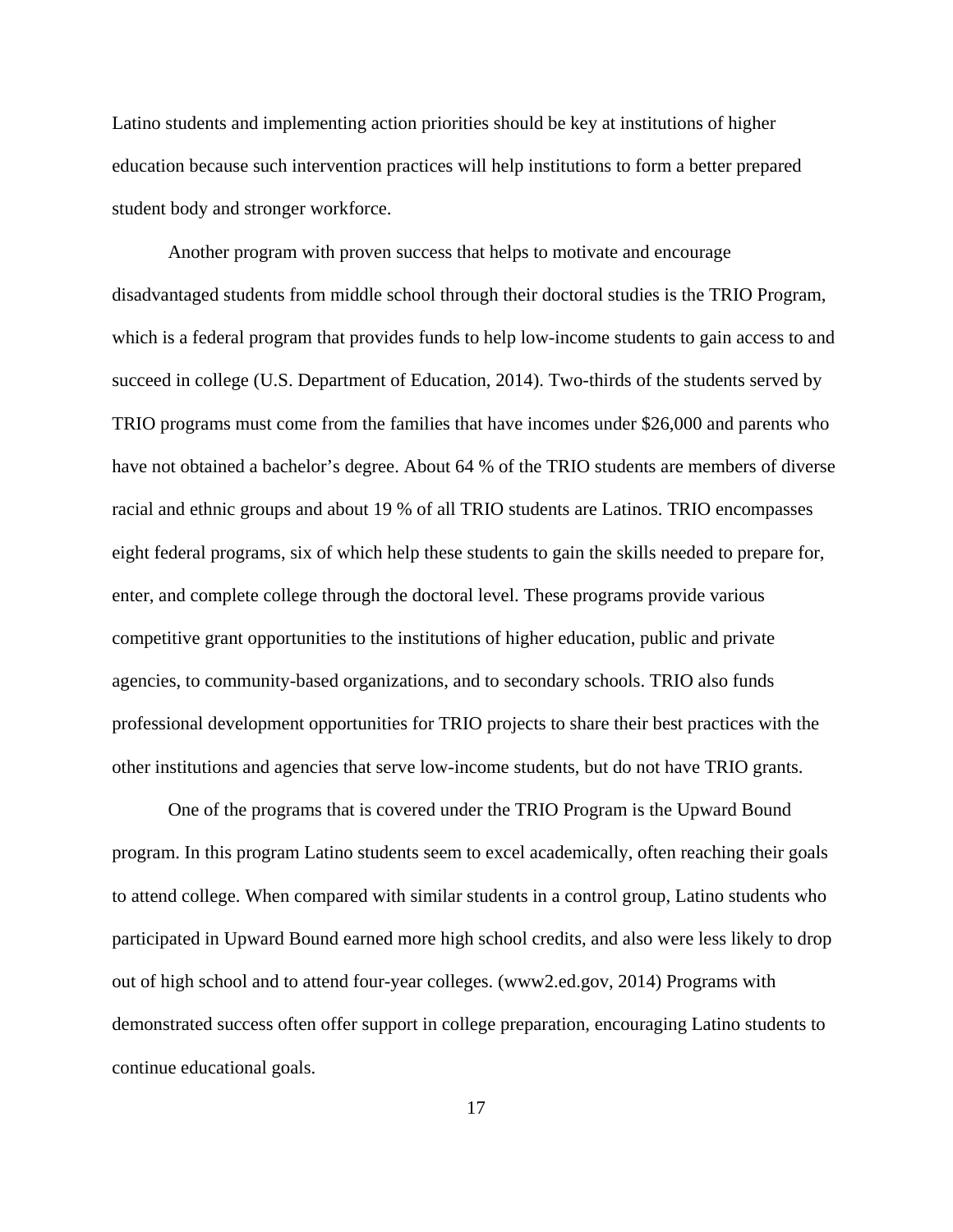According to the Department of education, data shows that Latino students benefit significantly from participating in different school programs (Department of Education, 2014). There are many programs in place around the U.S. but not all public schools offer them. Colleges and universities also should place continued focus on developing skills and employability among minority students like Latino first generation college students.

## **Summary**

 There is a paucity of literature on factors that influence first generation Latino college process. This lack of literature may result from the relatively recent focus placed on Latino college students. Another reason for the scarcity of research may be due to the lack of first generation Latino college students attending four-year colleges. However, more recent literature shows an increase in first generation Latino college students pursuing a four year college degree or higher. There also is a possibility that many Latino students that are enrolled in four-year colleges may be reluctant to participate in research studies due to their immigration status. Latino student reluctance to participate in these types of studies primarily comes from parents that have distrust of authority figures. Therefore, many Latinos may be skeptical that participating in research would benefit them.

Traditionally throughout Latino families, families maintain a close relationship, which may prevent Latino students from branching out to colleges away from home. This also may persuade first generation Latino college students to attend community colleges instead of perusing a college degree from four-year universities out of state and away from home. An individual perspective is especially useful in understanding college process among first generation Latino students and type of resources needed to help these students succeed when attending college for the first time. As we continue to research this particular population, we are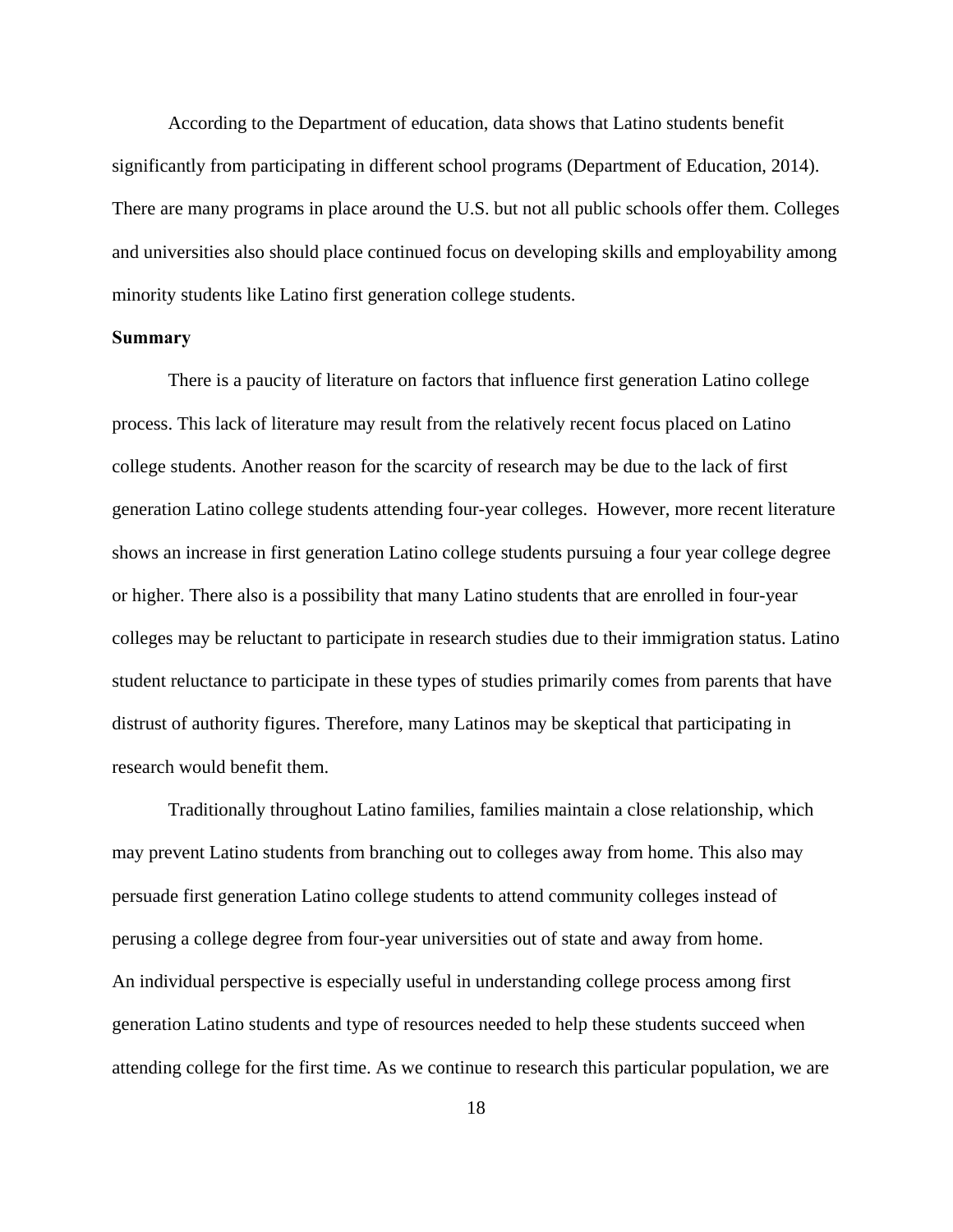able to identify those resources that need to be put in place in order to facilitate a better learning environment for Latino students. Furthering research with this population provides a context for exploring the unique experiences of Latino college students and their strengths and challenges balancing acculturation with transition to college. Social workers, schools and communities must integrate services with cultural sensitivity and competency in order to most effectively serve this growing population of first generation Latino college students (Kia-Keating & Ellis, 2007).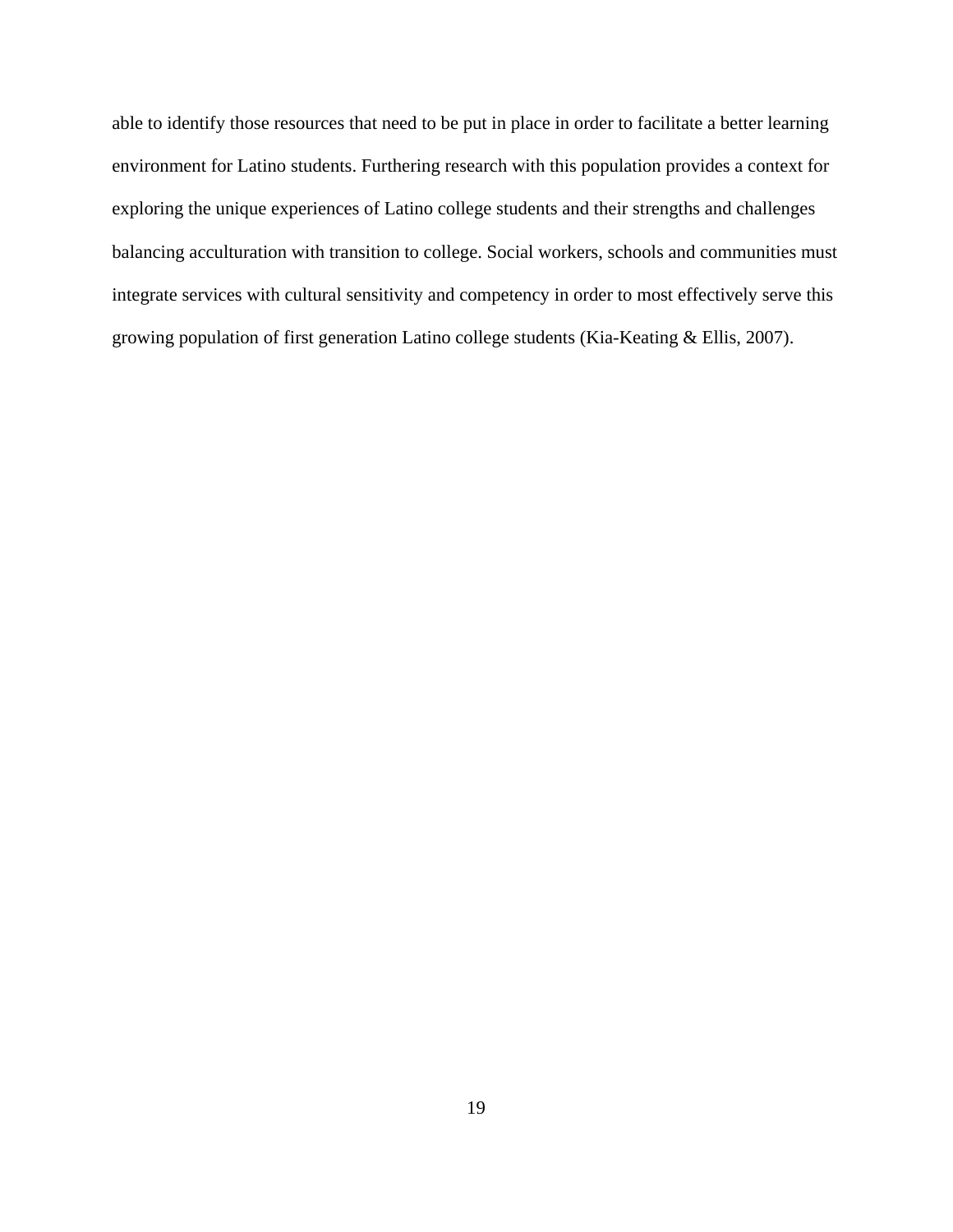## **CHAPTER III**

## **Methodology**

The methodology for this research is described in five sections: study design, sampling procedures, data collection, analysis and protection of human subjects.

#### **Study Design**

The purpose of this research study was to identify biopsychosocial factors that influence first generation college students' decision to attend college. This study used qualitative data collection, analysis, and interpretation. Twelve first generation Latino students who either graduated from a four-year college or were in the process of obtaining a college degree from a four year institution were individually interviewed to obtain data on their decision to attend college, as well as family influence, exposure to mentors, friends and peers who attended college, exposure to college resources, financial supports and cost, socioeconomic status of parents, and resources while attending college. All interviews were transcribed and emerging themes were interpreted and analyzed for interpretation.

A qualitative research design was used for this study in order to properly investigate the richness of the subjective experiences of the participants. Qualitative questions allowed each participant the opportunity to share personal strengths and challenges as a first generation college student. The questions contained in the interview were open-ended to elicit narrative responses that described in depth the challenges, shifts, changes, and transitions to college experienced by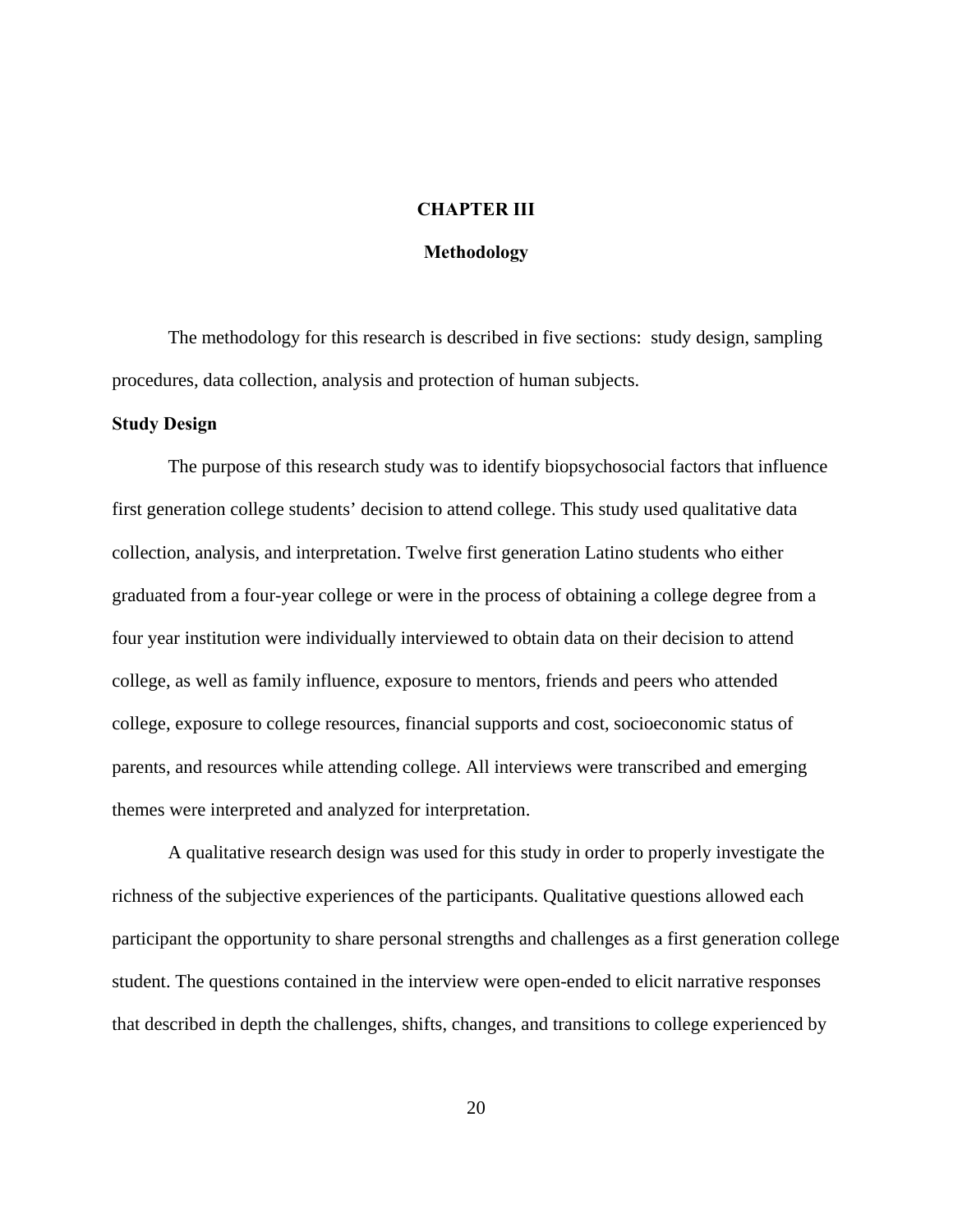the Latino participants in this study. Gathering narrative data from participants was especially appropriate for this type of study.

## **Sampling Procedures**

This study used the semi-structured interview. I used several key open-ended questions to obtain data for my exploratory areas. This allowed me to deviate in order to pursue a participant's response in more detail, if needed. This sampling procedure provided some direction but allowed the participants to talk about that which was most important to them in answering the questions. The flexibility of this approach allowed for discovery and elaboration of information that was important to the participants, and allowed room for them to respond to information that may not have previously been considered by them.

I recruited participants by posting a recruitment flyer on bulletin boards at local colleges and universities in the Atlanta area. Social media also was used to recruit participants. Flyers were purposely posted on Facebook and craigslist to help attract younger generation Latino college students and to help create a snowball effect. Recruitment efforts were also disseminated though professional colleagues and peers.

Criteria for participation in the study included: self-identification as Latino; selfidentification as a first generation college student, fluent English speaker, a current student at, or graduate of a 4-year college, and between the ages of 18-35. I contacted eligible participants who responded to these recruitment measures and explained the study. Consent forms (see Appendix A) and the interview guide (see Appendix C) were mailed to all participants before conducting the interviews in order to give them ample time to review the information and fully consent to participation. Prior to beginning all interviews, I explained the informed consent before obtaining a written signature. Each participant signed two informed consent forms. I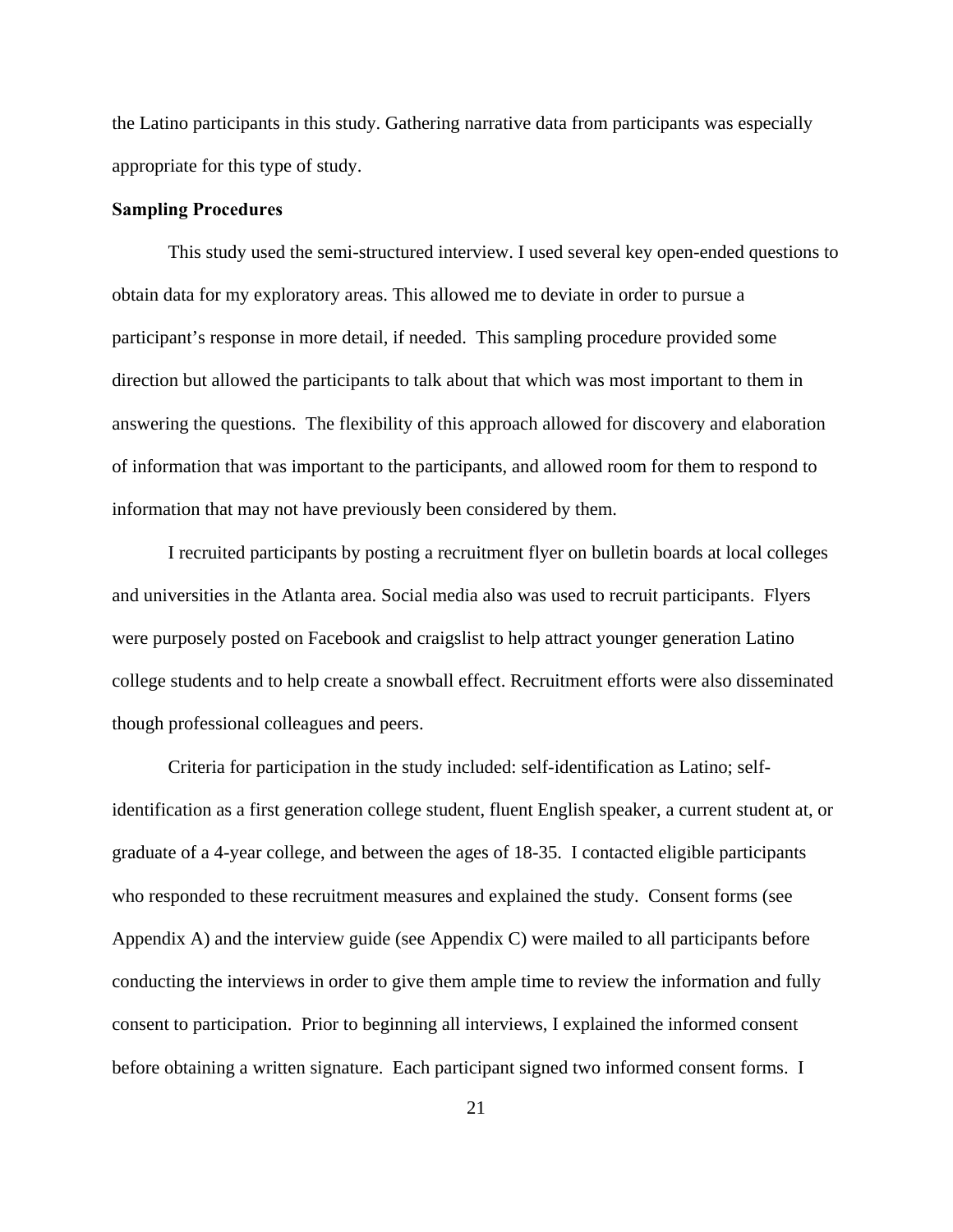kept one copy and one copy was given to the participant for their records. Participants also signed consent to be either audiotaped or videotaped during the interview (see Appendix B). Participants in this study were recruited from California, Georgia, New York, North Carolina and Texas.

## **Instruments and Data Collection**

I utilized an informed consent form that provided an overview of the study, procedures, potential risks, benefits, participant rights and researcher contact information to report concerns or to contact the researcher (Appendix A); signature page for audiotaping (Appendix B); Screening Questions (Appendix C); demographic questions (Appendix D), and 26 open-ended interview questions (Appendix E).

I conducted all the interviews face-to-face in a secure location chosen by the participant. These locations included place of employment, agreed upon location near the participant's home, and four interviews conducted by Skype. The interviews lasted on average one to one-and-a-half hours. I recorded all the interviews with a recorder and took notes by hand. The interview questions were designed to focus on several aspects of the college process. The participants were asked about their decision to attend college; family influence; exposure to mentors, friends and peers who attended college; exposure to college resources; financial supports and costs; socioeconomic status of parents; and resources while attending college. Data collection took place from January 8, 2014 through March 30, 2014. Once all interviews were completed, they were transcribed and organized according to interview questions and then analyzed for thematic findings.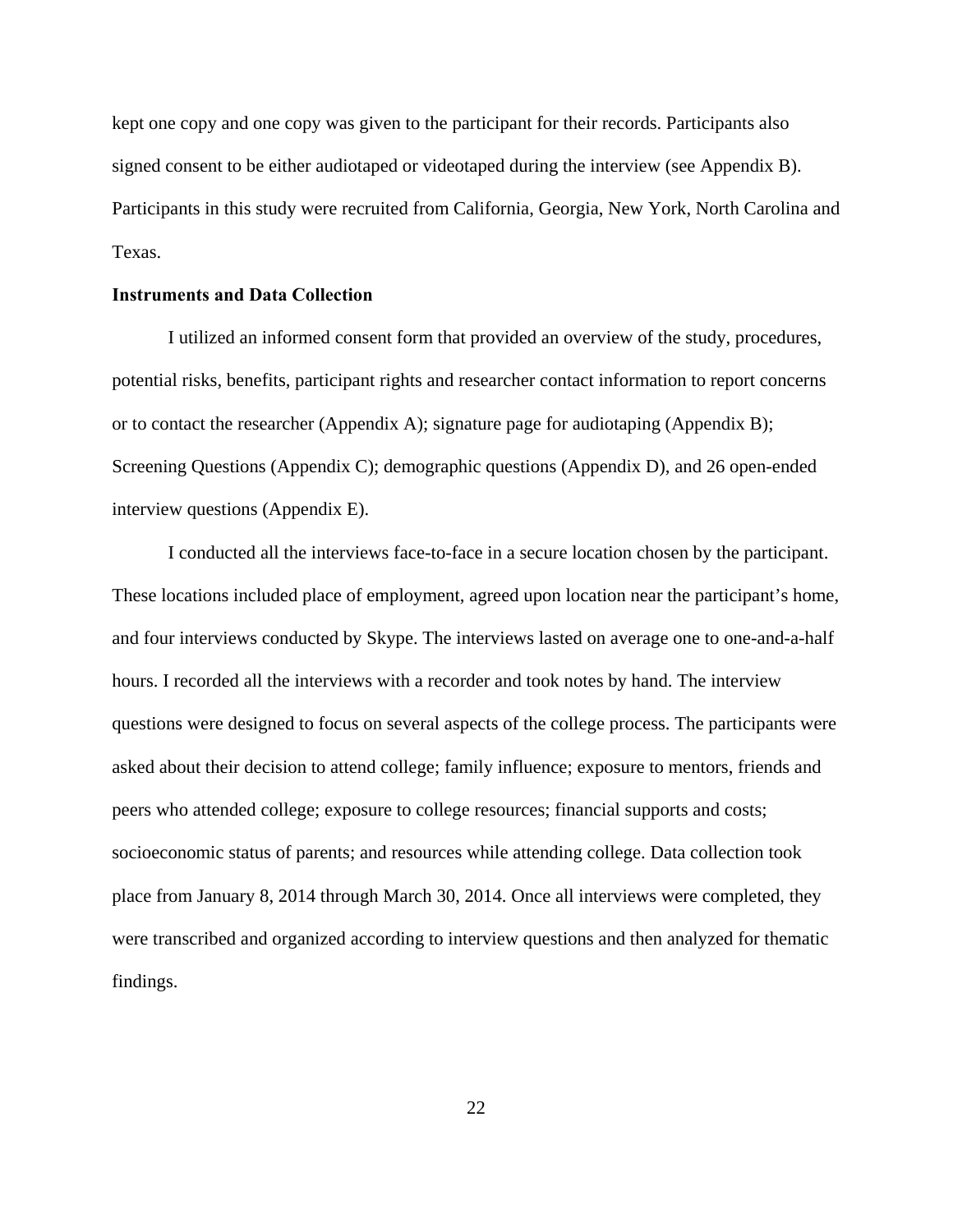## **Data Analysis**

I used written notes to focus on key aspects of the participant's responses and behavior and an audiotape recorder to ensure accuracy of all participant responses. Before beginning the interviews, I reviewed the informed consent forms with participants and allowed them to raise questions if they had concerns or queries. I obtained written authorization for audio or video recording and obtained demographic information in order to acquire background information on participants. Demographic data was later placed in a table for easy viewing.

I separated all of the participants' responses according to the interview question. For example, all the responses for question one were placed in one section; all the responses for question two were placed in a different section, etc. Once this was completed, I looked for common themes through content analysis. Content analysis allowed me to code consistent themes that emerged throughout the interviews, which were identified as common words, statements or phases used by participants. Finally, I selected clear and concise quotes from the participants that I intended to use in my findings chapter.

I integrated both emic and etic perspectives (Rubin & Babbie, 2007) in the process of creating the interview guide, conducting the interviews, and in interpreting the data. From an emic perspective of taking an insider's view, I approached the participants with as much understanding as possible about common experiences faced by first generation college students. From an etic perspective of maintaining an outsider's objectivity, I asked participants to explain and elaborate their responses as though their audience lacked prior knowledge. This approach also allowed participants to view their experience from a new perspective, by answering questions they may not have previously considered.

23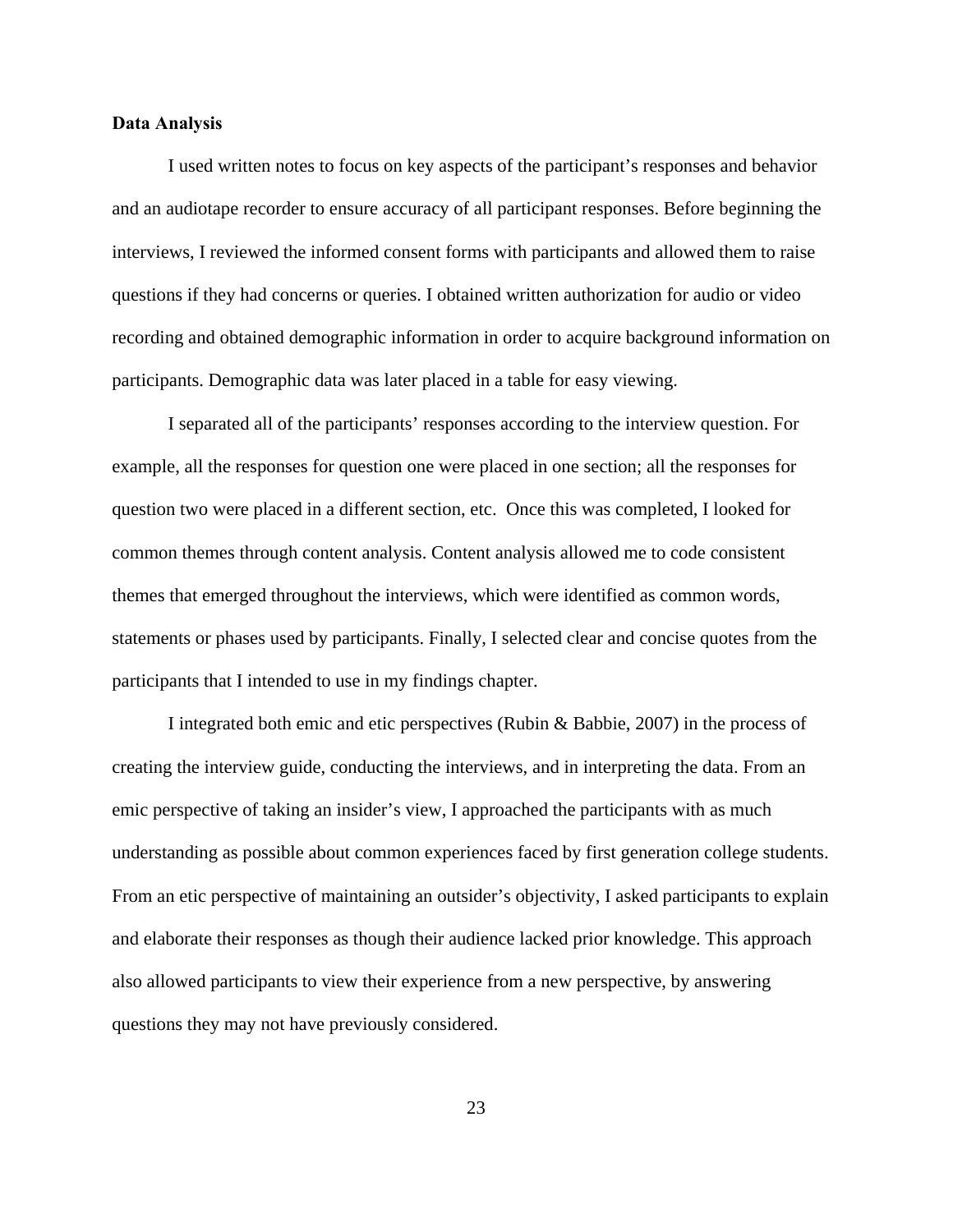## **Protection of Human Subjects**

The recruitment flyer, informed consent form, demographic questions, and 26 openended interview questions were submitted with my Human Subjects Application for the protection of human subjects to the Smith College Human Subjects Review Committee. The application was reviewed by the committee and was approved on January 4, 2014 (Appendix F).

## **Study Limitations**

There are limitations to this study. The small sample size necessitates that generalizations should not be drawn with respect to the entire Latino population on the basis of the results found in this study. This study also chose to address factors that influenced the college decision making process among Latino students in general. It is likely that there are important regional and institutional differences that this study will not capture. For example, the decision to attend Hispanic serving institutions, Historically Black Colleges and Universities, and majority serving institutions, including tribal colleges and universities. Geographic differences may also play an important role; a Latino student who attended a public high school in Georgia may have very different experiences and expectations than a Latino student who attended a public high school in California. Further research is recommended on the ways in which these differences may potentially influence the college decision making process, but they are beyond the scope of the current research. This study focuses on an important and specific population and examines their unique experiences in order to offer insight and recommendations for addressing Latino barriers to a postsecondary education.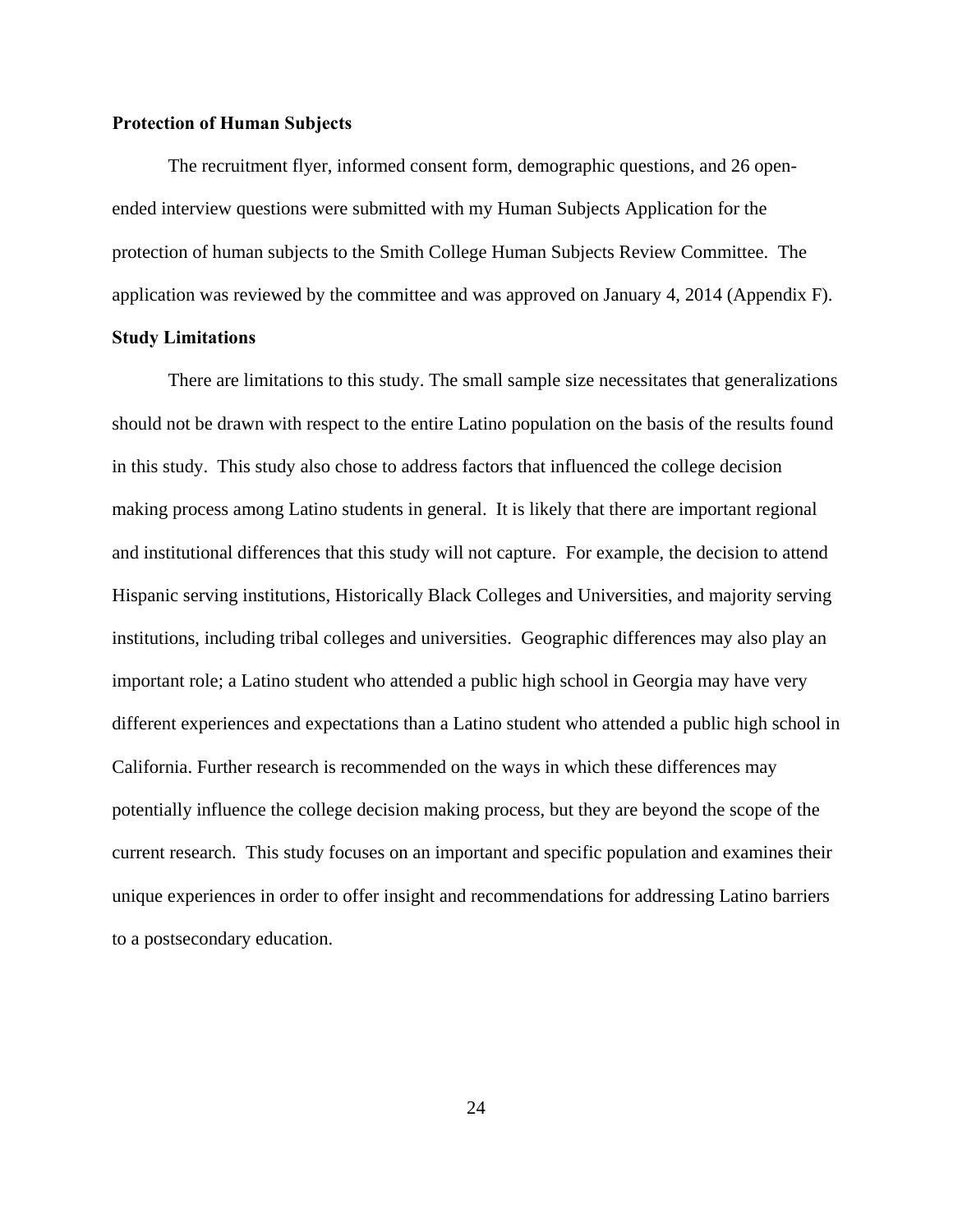## **CHAPTER IV**

## **Findings**

This qualitative study explored the biopsychosocial factors that influence first generation Latino students in their decision to attend college, including individuals' demographic characteristics, and how first generation Latino college students cope with changes in their environment when away from home. The study used open-ended interview questions to identify:

- 1) Biopsychosocial factors influencing first generation Latino students to attend college
- 2) Challenges that first-generation Latino students encounter during their transition
- 3) Variables that help students to cope effectively during their first year of college
- 4) Supports that help Latino first generation students to succeed in college.

This study's findings are presented in two sections: 1) Demographics and 2) Themes.

## **Demographics**

 I interviewed twelve participants that self-identified as Latino/as and either was studying for their bachelor's degree or had completed their bachelor's degree. Three participants were currently working on their masters' degree; and one participant had completed a second masters' degree. All participants were required to complete a demographic survey before beginning the interview, which ranged from 10 – 15 minutes long. All participants in this study self-identified as Latino first generation college students. Sixty-seven percent  $(n = 8)$  of the participants were female and 33% ( $n = 4$ ) were male. All participants ranged in age between  $21 - 30$  years, with 33% (n = 4) of the participants between the ages of  $21 - 24$  and 67% (n = 8) were between the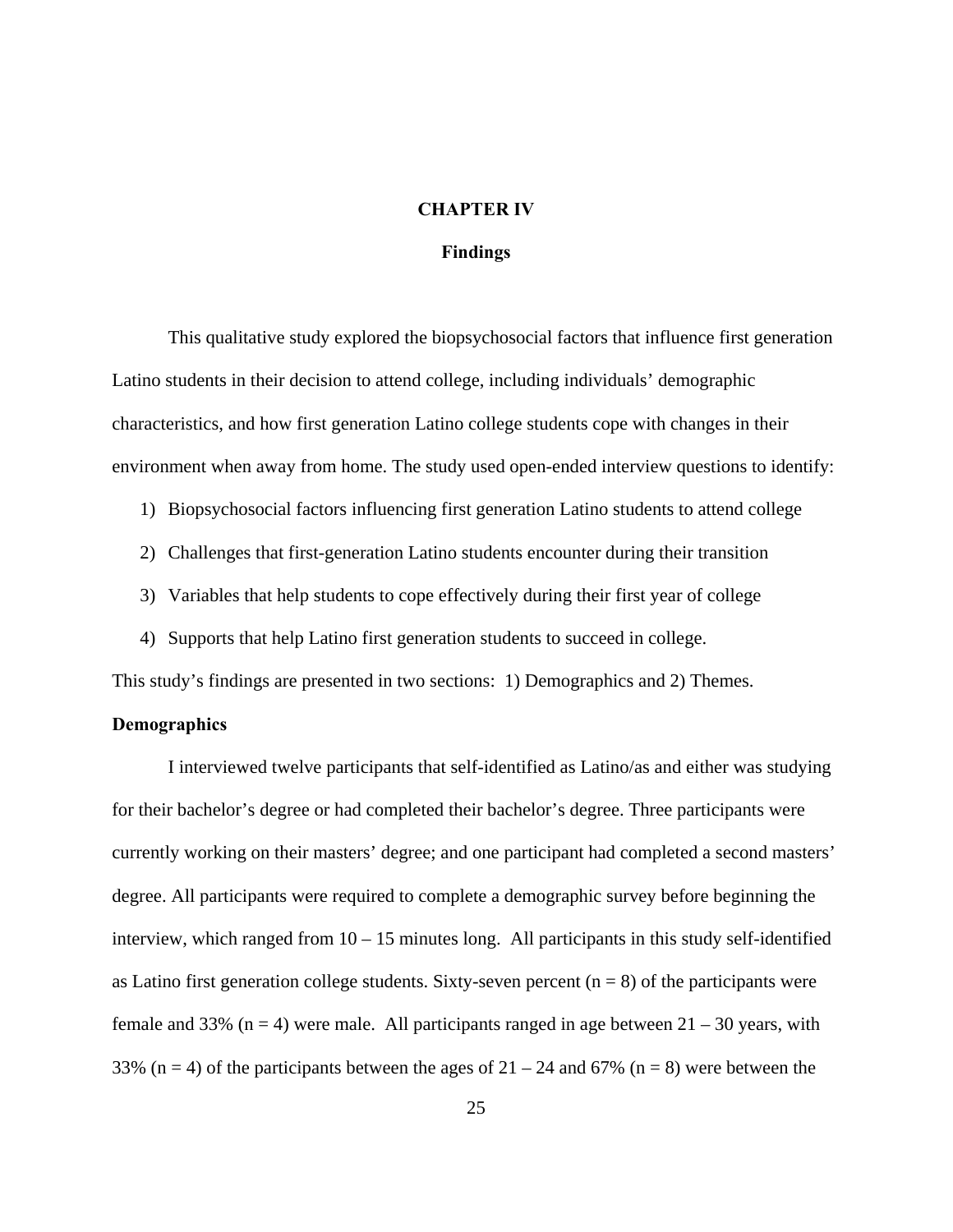ages of  $25 - 30$ . Thirty three percent (n = 4) of the participants were currently enrolled in undergraduate programs, 33% ( $n = 4$ ) had completed their undergraduate degree, and 25% ( $n =$ 3) had completed their undergraduate degree and were in graduate school at the time of this study. Nine percent  $(n = 1)$  of the participants had completed a second master's degree. Participants also were asked their Latino subgroup. Thirty three percent  $(n = 4)$  of the participants self-identified as Mexican; 16% Puerto Rican  $n = 2$ ), 16% Dominican ( $n = 2$ ), 9% (n  $= 1$ ) Salvadorian, 9% (n = 1) elected to simply report Latina; and individually, the remaining participants self-reported as  $\frac{1}{2}$  Philippina  $\frac{1}{2}$  Salvadorian (n = 1),  $\frac{1}{2}$  Guatemalan $\frac{1}{2}$  White (n = 1). Forty-two percent ( $n = 5$ ) of participants reported their income between \$45,001 - \$55,000 and 33% ( $n = 4$ ) reported their income to be less than \$15,000. Table 1 shows these demographics.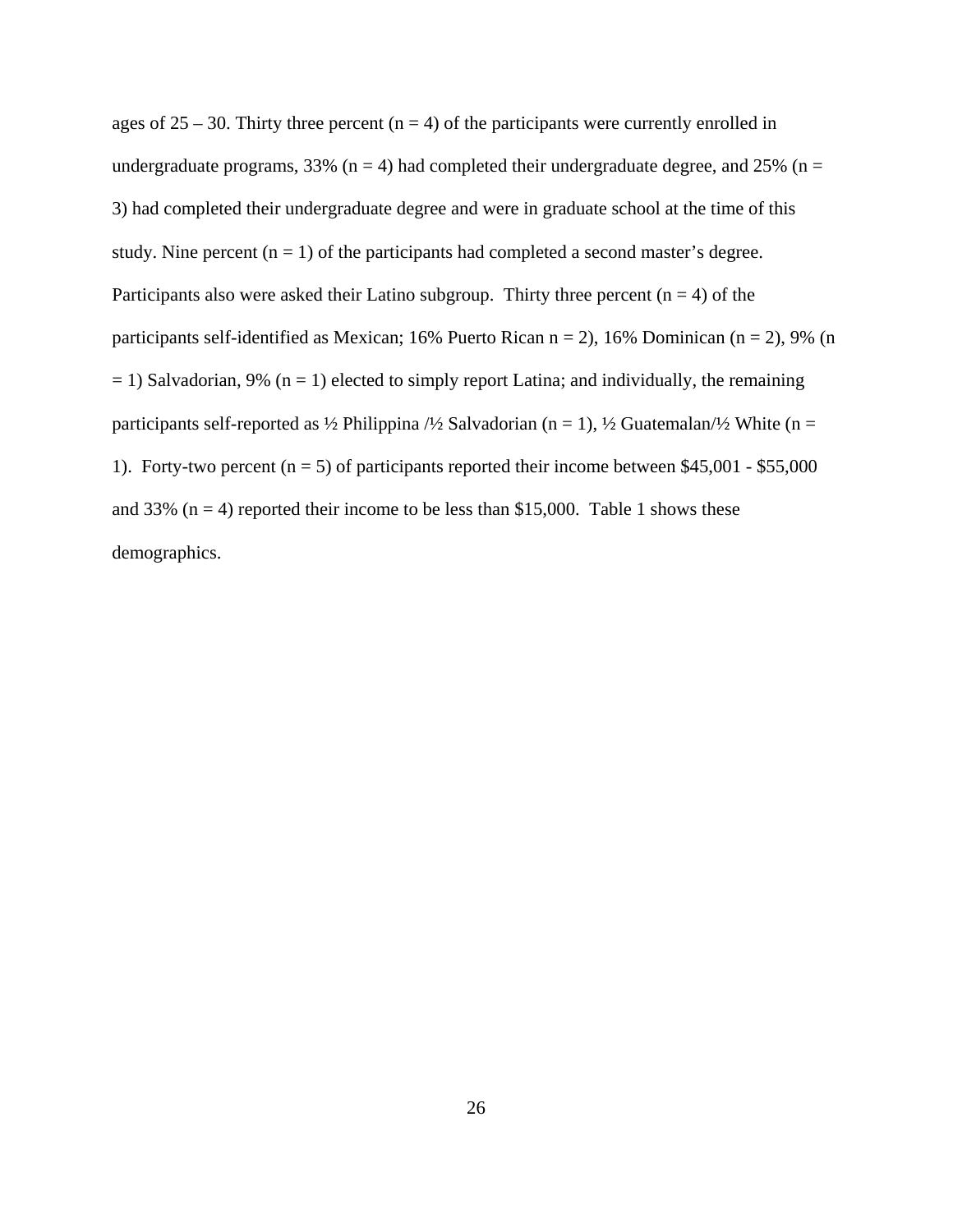| Question               | Level                                       | Percent of     | Percent of   |
|------------------------|---------------------------------------------|----------------|--------------|
|                        |                                             | Participants   | Participants |
| Gender                 | Male                                        | 4              | 33%          |
|                        | Female                                      | 8              | 67%          |
|                        | Total                                       | 12             | 100%         |
| *Level of              | <b>Currently Enrolled</b>                   | $\overline{4}$ | 33%          |
| Education              | 4 Year Degree                               | 4              | 33%          |
|                        | 4 Year Degree, working on a Master's Degree | 3              | 25%          |
|                        | Master's Degree                             | $\mathbf{1}$   | 9%           |
|                        | Total                                       | 12             | 100%         |
| Age                    | $21 - 24$                                   | $\overline{4}$ | 33%          |
|                        | $25 - 30$                                   | 8              | 67%          |
|                        | Total                                       | 1              | 100%         |
| <b>Parental Family</b> | $<$ 15,000                                  | $\overline{4}$ | 33%          |
| Income                 | $15,001 - 25,000$                           |                |              |
|                        | $25,001 - 30,000$                           | 1              | 9%           |
|                        | $30,001 - 35,000$                           |                |              |
|                        | $35,001 - 45,000$                           | $\overline{2}$ | 16%          |
|                        | $45,001 - 55,000$                           | 5              | 42%          |
|                        | $>$ than 55,001                             |                |              |
|                        | Total                                       | 12             | 100%         |
| Latino                 | 1/2 Philippina/ 1/2Salvadorian              | $\mathbf{1}$   | 8.5%         |
| Subgroup               | 1/2 Guatemalan/1/2 White                    | 1              | 8.5%         |
|                        | Mexican                                     | 4              | 33%          |
|                        | <b>Puerto Rican</b>                         | $\overline{2}$ | 16%          |
|                        | Dominican                                   | $\overline{2}$ | 16%          |
|                        | Salvadorian                                 | $\mathbf{1}$   | 9%           |
|                        | Latina w/out subgroup                       | 1              | 9%           |
|                        | Total                                       | 12             | 100%         |
| Enrolled in            | Yes                                         | 8              | 67%          |
| College of             | N <sub>o</sub>                              | 4              | 33%          |
| Choice                 | Total                                       | 12             | 100%         |

*Table 1. Participant Demographics* 

\*One participant has completed two Master's degrees, and another three students were working on a Masters degree. Thus, four students completed the baccalaureate degree and either completed or working on a Masters degree.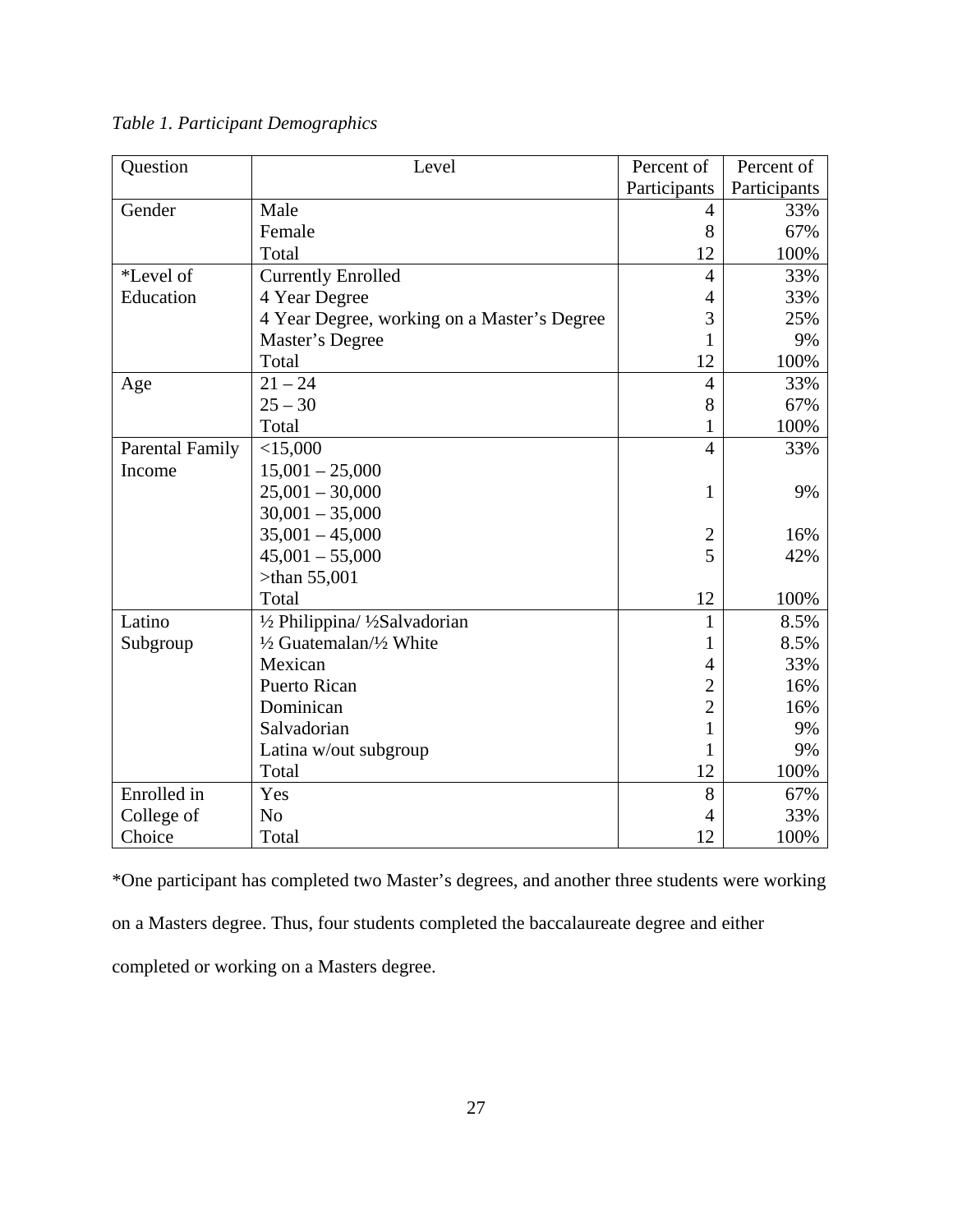## **Common Themes**

 The study used open-ended interview questions to identify factors that influenced first generation college student process among the twelve participants in this study. As previously mentioned, open-ended questions were used to determine: 1) Biopsychosocial factors influencing first generation Latino students to attend college; 2) Challenges first-generation Latino students encounter during their transition to college; 3) Variables that help first-generation students to cope effectively during their first year of college; and 4) Supports that help Latino firstgeneration students to succeed in college.

#### **Biopsychosocial Factors**

For purposes of this study, biopsychosocial factors reflected influence of environment, community and parental legacy; feelings, attitudes and other cognitive characteristics; and family/friends or societal influences. The top four factors that were identified by participants in this study were parental expectations/aspirations; peers/friends; teachers/mentors; and military experience/community. Of the total respondents,  $67\%$  ( $n = 8$ ) reported parental expectations and aspirations contributed significantly to their decision to attend college; and 58% ( $n = 7$ ) contributed teachers/mentors for their enrollment in college. The remaining participants attributed peers/friends (50%,  $n = 6$ ) and military/community (42%,  $n = 5$ ), respectively. Participants 2, 3, and 12 gave especially salient examples of these influences. Participant 2 reported, "…since I was really young my mom always wanted me to go to college because my older siblings never did and she said America offers good education and free education and she wanted me to obtain that so-called American dream." Participant 3 stated, "…my mom always encouraged me to further my education even though she didn't really know how to do it." Participant 12 stated: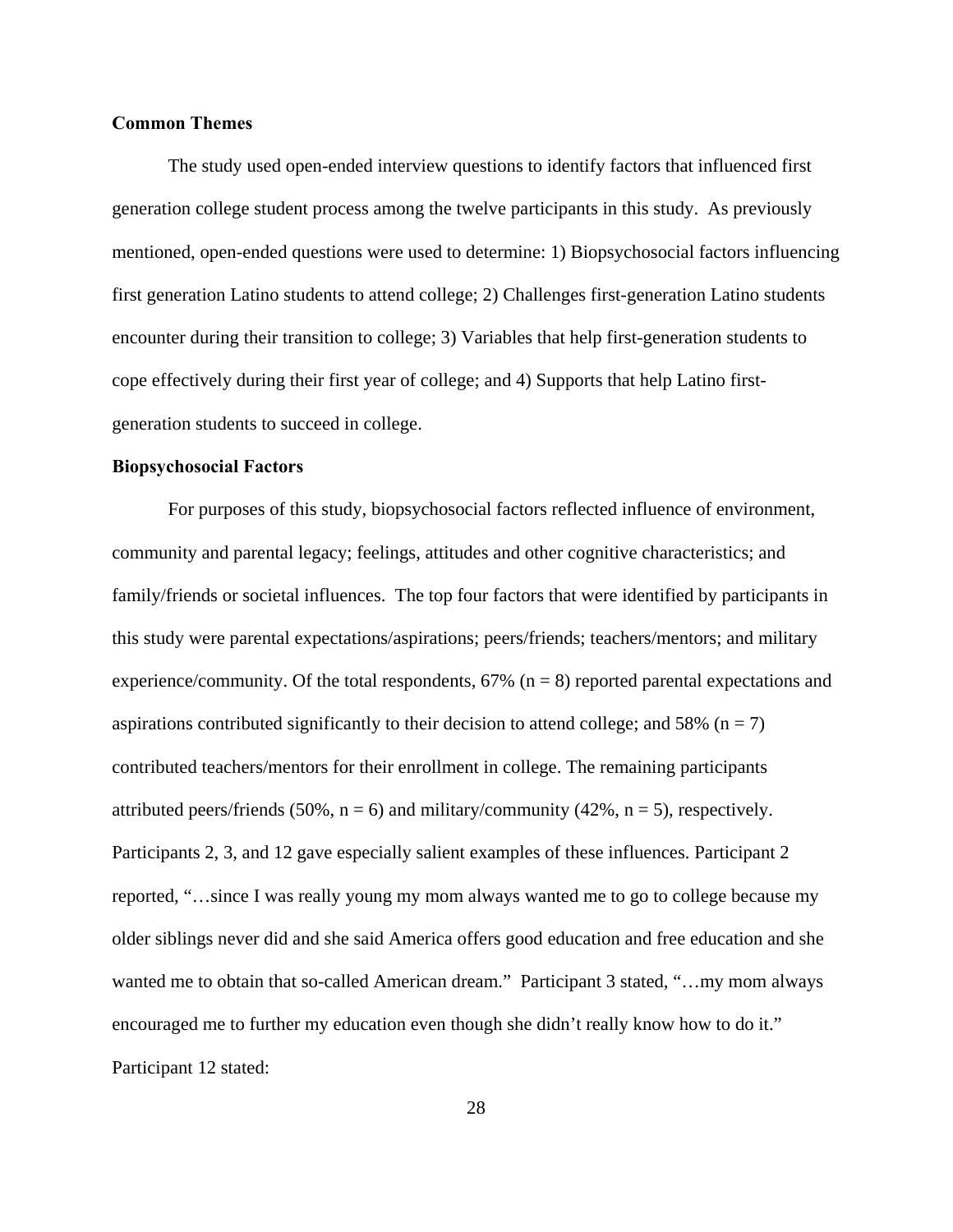My mom was really set on me going and so it was kind of always talked about. I think my mother wanted to go to college and wasn't able to do so … so she set that goal and I set some goals and the things I wanted to do needed a college education so those were the two biggest reasons

Participant 1 spoke of the positive influence of her friends:

I knew through my friends, I knew I had to take at least one AP class to start to look attractive to college. I was in the college prep class, which was totally fine, but I asked to be placed in the more advanced classes. I had to ask for it, they weren't just going to give it to me. That was pretty annoying. But my peers were that influence in terms of "you need to take these classes so you can be more attractive to these colleges.

Several participants spoke about the role the military played in their education. Participant 9 said that his guidance counselor encouraged him to attend college but he chose the military instead. While in the military, "... one of my POs pulled me aside and told me about free schooling and all the nine yards and that is how I fell into it". Other participants attributed military recruits, guidance counselors or work supervisors for introducing college to them. Participant 7 said,

> When the recruiter came and told me I should join the Marine Corps so I could go to college for free. It helped a lot as far as getting me in, getting me into community college and helping me get accepted into the Naval Academy.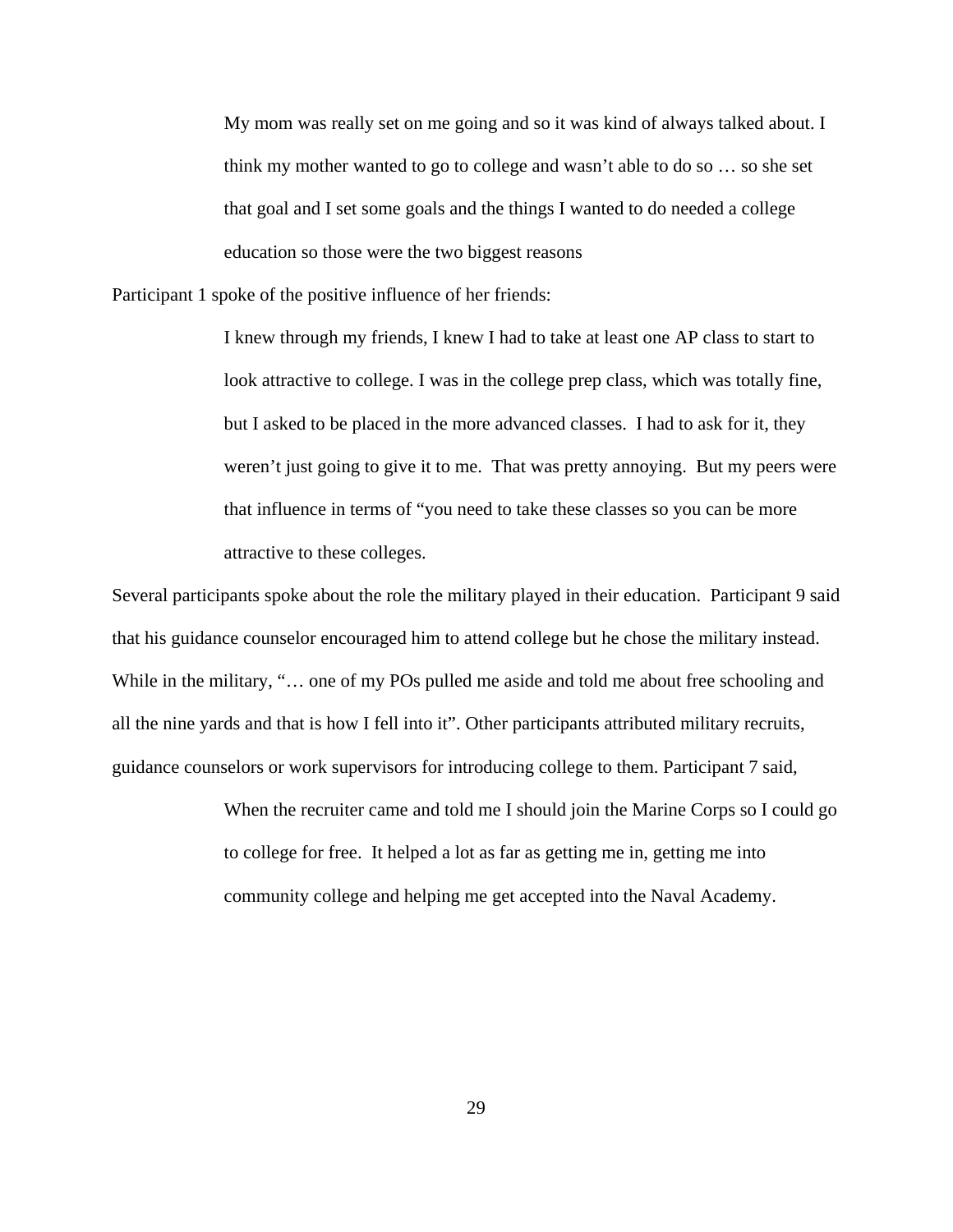Participant 8 reported that his reason for attending college centered on his wanting to be an officer:

> The idea was planted … I didn't intend to go to college, the reason I did was because I wanted to be an officer and I needed a Bachelor's degree so I enrolled in college as soon as I could and went ever since.

Participant 10 decided to go to college when she was volunteering in a Department of Family and Children Services agency:

> I was volunteering for a DFACS office and had just gone into the military, but I had sometime so I was volunteering at this place and I remember one of my coworkers who was just a little bit older than I was, asked me if I was in school and I guess I just remember asking myself 'why am I not in school'?" I think that was the first time anyone had ever asked me anything related to college.

The majority of the participants recognized family as the motivation for their academic success and college choice. Participants viewed their parents' struggles, hard work, sacrifices and limited resources as motivation for them to obtain a college degree to escape poverty and be able to care for their own families. Some participants reported they wanted a better life for themselves and their own families than their parents had, while other simply said they wanted 'to eliminate the struggles their parents went through'.

#### **Challenges of First Generation College Students**

 The two major challenges that were identified by the participants in this study were academic integration /preparation and lack of knowledge about the college experience. Of the total respondents, 58% ( $n = 7$ ) equally identified academic integration/preparation and lack of knowledge about the college experience as major challenges for them as first generation Latino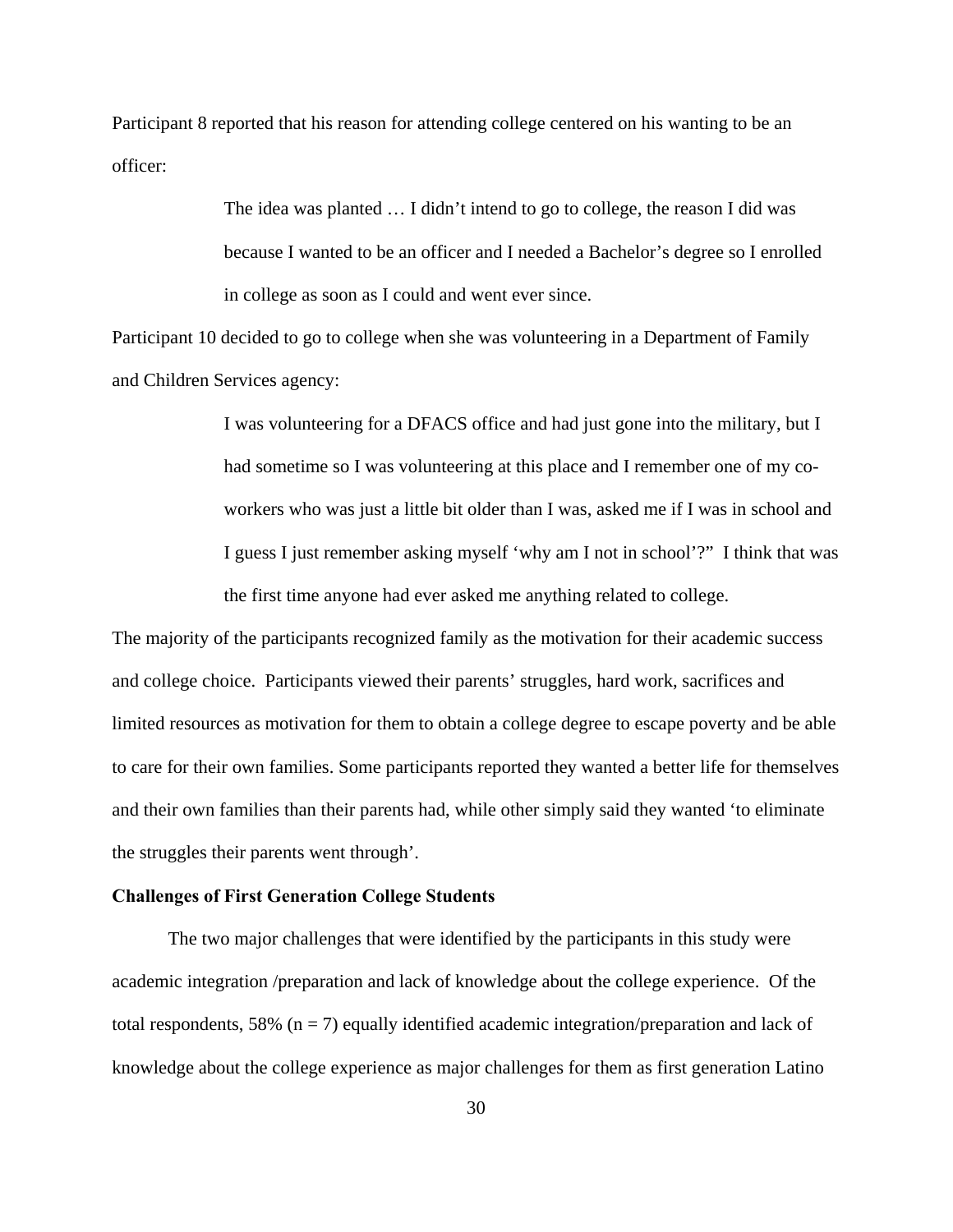college students. Fifty percent  $(n = 6)$  reported college tuition rates/financial aid as challenges; and the remaining participants reported family unable to related to the college experience (42%,  $n = 5$ ), lack of mentoring relationships (42%,  $n = 5$ ) and location of college (42%,  $n = 5$ ) as challenges for them.

 Feeling under-prepared to attend college, and a lack of knowledge about college were two major themes expressed by participants. Participants 5, 6, 9, 10 and 12 spoke directly to these themes. Participant 5 confessed:

> I did not feel prepared the first time I went – understanding how college works. When I first started college I didn't understand what a student account was, how to get book money, how to pull money from the college account and get book money, they weren't very explanatory, you had to just figure it out on your own. The transition was a big eye opener, it was a lot more serious, like the school work. It was a lot more time consuming… I didn't get enough sleep because I had so much work to do. I'd start in the morning and sometimes not get out of class until midnight.

Participant 6 reported similar frustrations:

Not knowing what questions to ask, not knowing how to navigate a system, in general I was never really good at school but I know that it is good for me and good that I attended. Just a lot of being lost and I think part of it was because I had gone to a community college before, when you transfer, you don't get an orientation, your credits are just considered that you know what you are doing. Sometimes I wish that I did take that orientation, but I didn't.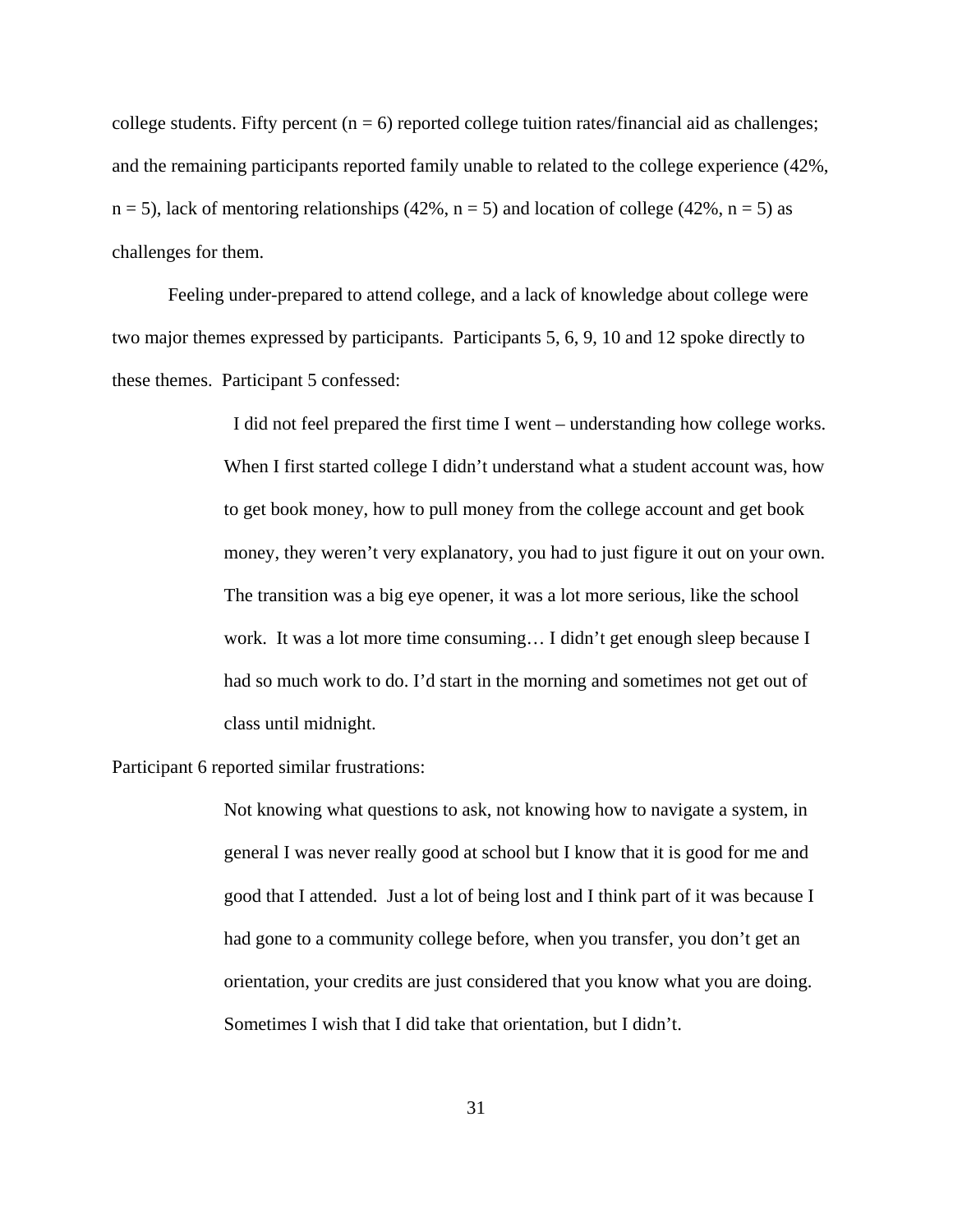Participant 9 spoke about the desire for a role model to help navigate the process:

I really didn't have that guidance, or advice from my parents and they are the ones I go to for everything. Adjusting was hard that first year, having to figure out how many classes I could do. The transition was smooth because I had really good help from the civilians on base. I have a math tutor because I hate math. I have a mentor in the Marine Corps, but no not a mentor as far as college goes. The mentor is able to point out career paths and what might be best for me, even if it just comes down to personal issues they are able to help me.

Participant 10 highlights the importance of a supportive academic environment:

I think there were a few classes that were really hard for me the first year that I started at that four year college, but I definitely had some support. The school I attended had tutors and they were free so I took advantage of that whenever I needed that extra help. As far as being prepared the first time I went…the first school I attended that I ended up moving away from, I don't think I was prepared at that time. I was really young. It was definitely really tough and you know … I remember that I really struggled with my writing that first year because the professor that I had at the time in my lit class would often give us essays to write and I remember I really wasn't scoring that high on those essays and I think it had a lot to do with the language barrier. So that was really tough for me that year. Other than that I don't think they had tutors in the area. My second time around going to college, it was a lot easier and I had enough support around me.

32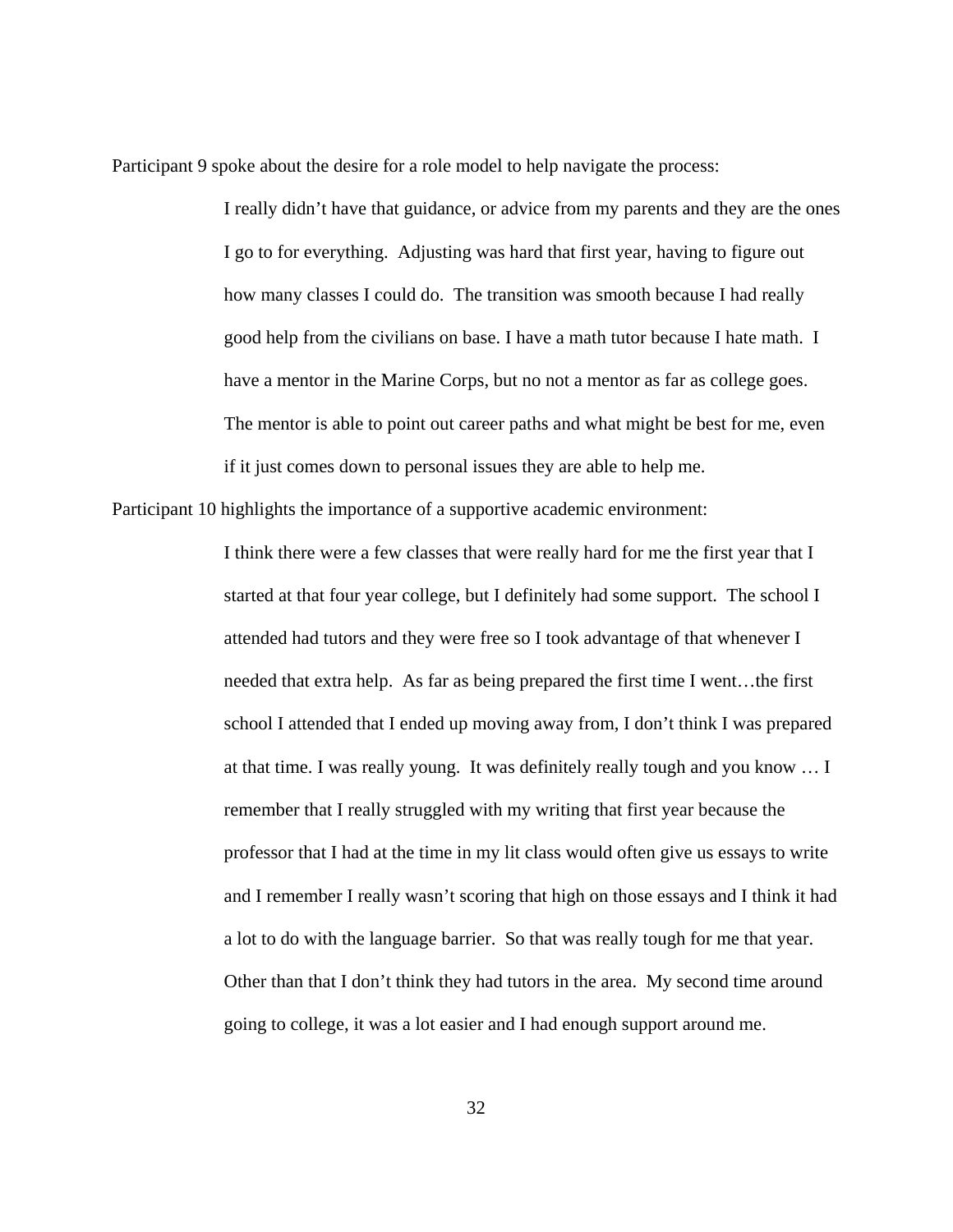Participant 12 points out that "preparedness" was something that evolved the more time they spent in school:

> By the time I got there, yes, because I had spent two years at a community college. When I got to community college, I don't think I was prepared at all… um… but, by the time I was done with that and did end up going to a four-year college, I think I was prepared. If you are asking if I was prepared right out of high school I would say no. I didn't know what I was getting into at all, even things like how to put together a class schedule and the registration process … it was kind of hard to do it on my own, even going into the school and applying, these were all things I did by myself.

Overall, these participants highlight that a lack of preparedness can feel overwhelming and certainly have negative effects on their experience in school. However, more striking, is the powerful effect that positive role models have the potential to have on the experience of the first generation Latino college student.

## **Coping Strategies for Participants in the First Year of College**

 When asked about coping strategies that were meaningful to participants during their first year of college, the majority of participants spoke about the importance of finding a school that was a "good fit" and the cultural climate of the campus. More than half (58%,  $n = 7$ ) stated that feeling comfortable and welcomed on campus and being able to establish relationships and seek resources were important to relieving stress and helping them to cope. Participants underscored the importance of support from networks of peers, family, and mentors and the ways this facilitated their to college. Participant 1 described a welcoming campus climate "… I felt welcomed there. It was a laid back place and it made me feel at home". Participant 2 visited the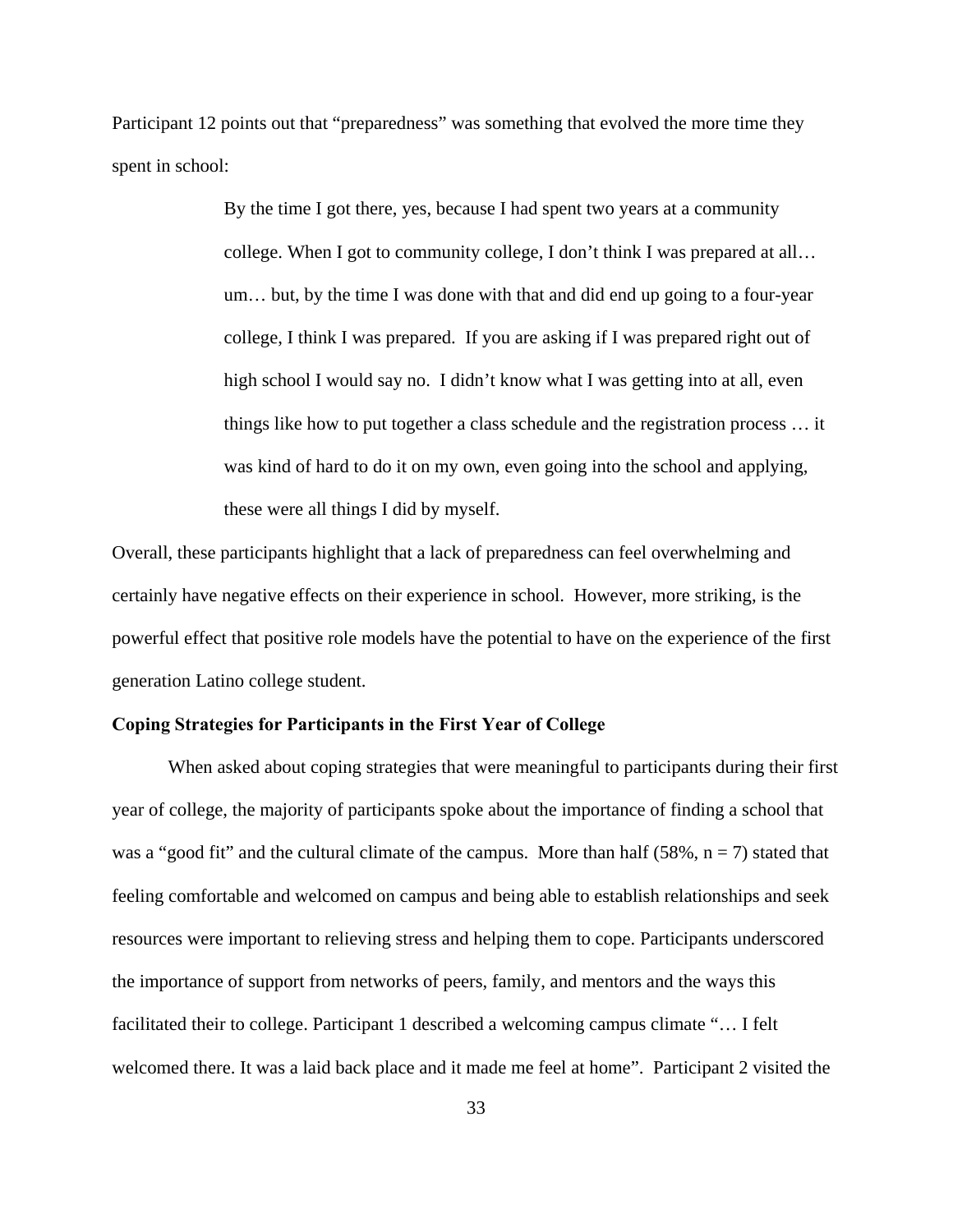college before attending and stated, "It felt like home right away; it was very nice." Participant 3 researched the college before attending and found that "… it had a large non-traditional student population and I liked that. It was relatively close to my family and where I was planning to move when I got out." Participant 5 stated that being at home with the family was important and eliminated pressure and stress. Participant 6 also stated the college "was close to home … and that that was important." Participant 7 said "…having mentors on campus, having tutors … knowing that there were resources to help … family support helped to cope that first year". Other participants spoke of peer groups and friends, having study groups and having parents or teachers to talk to made it easier to cope. Participant 2 also reflected on the importance of being strong and steadfast when dealing with stress and learning to cope during transition.

> I think like they say … work hard and you'll do good. You'll be fine. It will be hard but never let someone's opinions put you down. It's a hard and long process and no one understands – like "why four years that's a long time … and you could just get a career at a two year school or just get any training…. [When you're down,] just stay strong and have good communication with those that do encourage you.

#### **Challenges**

Participants also spoke of many factors that were stressful for them during their attendance at four-year institutions. The most stress-producing factors were being away from home and away from family, friends and support groups, language barriers, lack of preparation for the college process, financial challenges, struggling with day-to-day pressures in demanding classes, teacher expectations;, feeling isolated, being the first in the family to attend college, and not knowing how to navigate the system. Familial involvement and connections with family,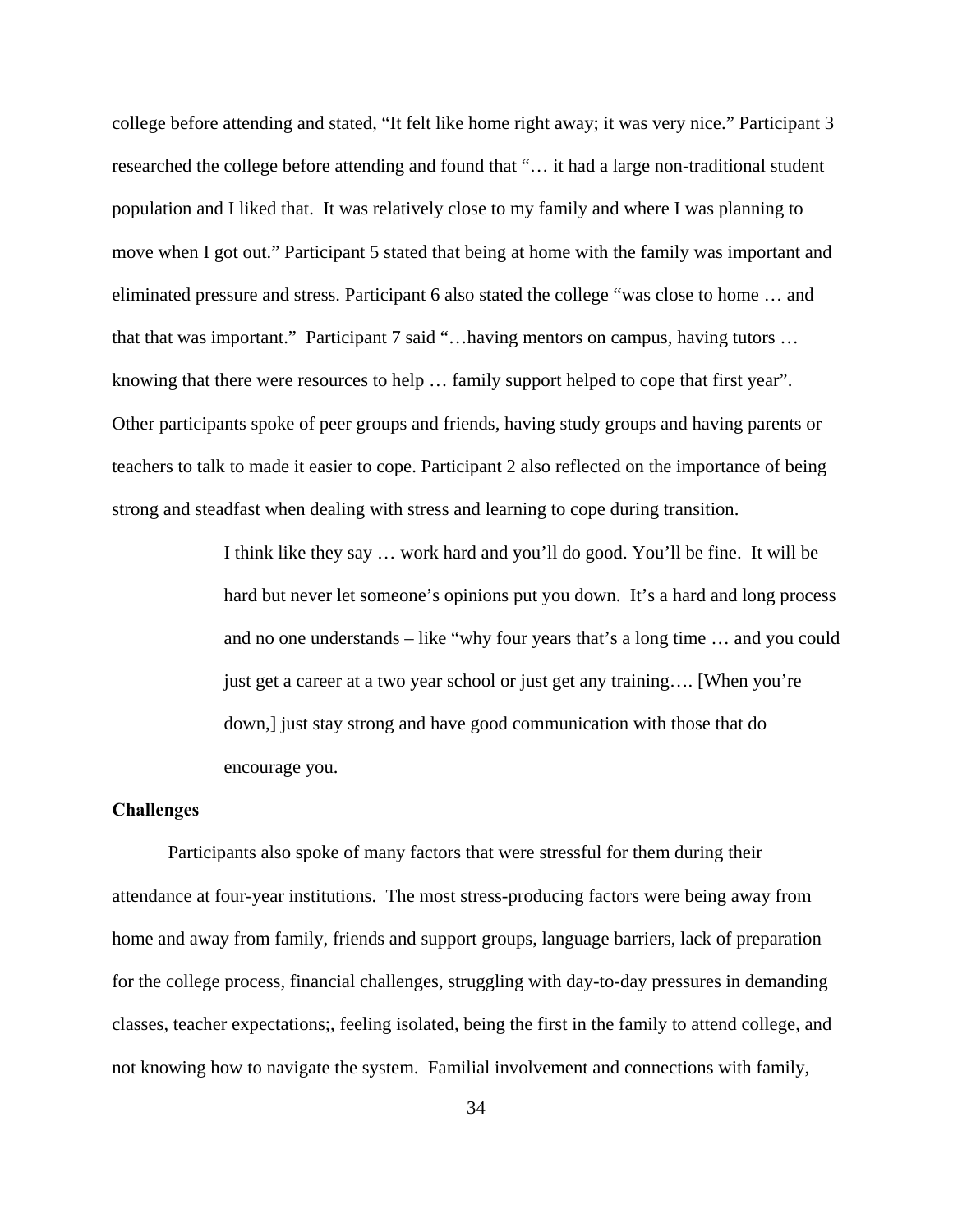peers, and university personnel, i.e., professors, mentors and resources, were critical to the coping of Latino first generation participants in this study.

#### **Motivators for College Success**

 All twelve (100%) of the participants in this study reported that financial stability for self and family was the key and motivating source for their success and motivation to attend college. Each of the participants spoke of the hardships of their parents, the sacrifices and difficulties that had been made by their parents, and how they wanted a life better than that of their parents. There was a strong sense of obligation towards family among the participants in this study and some participants obtained a bachelor's degree to honor their parents as well as to secure a wellpaid career for themselves and their own families. Participant 1 spoke about how early family experiences had motivated their desire for a better future:

"That it would lead to a better future for me, whether you know, what I would provide for my children in terms of financial and emotional needs that they may have and also I knew that it would improve my career path. I guess some background for why I'm answering this way, both my parents immigrated from their countries and when they came here … so my father… he grew up in a pretty poor family in the Philippines, so he came here and started off as a bus boy. My mother came from a middle class family in El Salvador and when she came here she started off in a hotel like as a hotel maid. I'm not saying that I had an awful childhood, I just knew that I wanted to provide more."

Similarly, Participant 3 reported: "For me to be able to provide for my family … to be able to live comfortably, not having to worry about where the next mortgage payment is coming from, having food in the fridge for my kids". The remaining participants all also spoke of their desire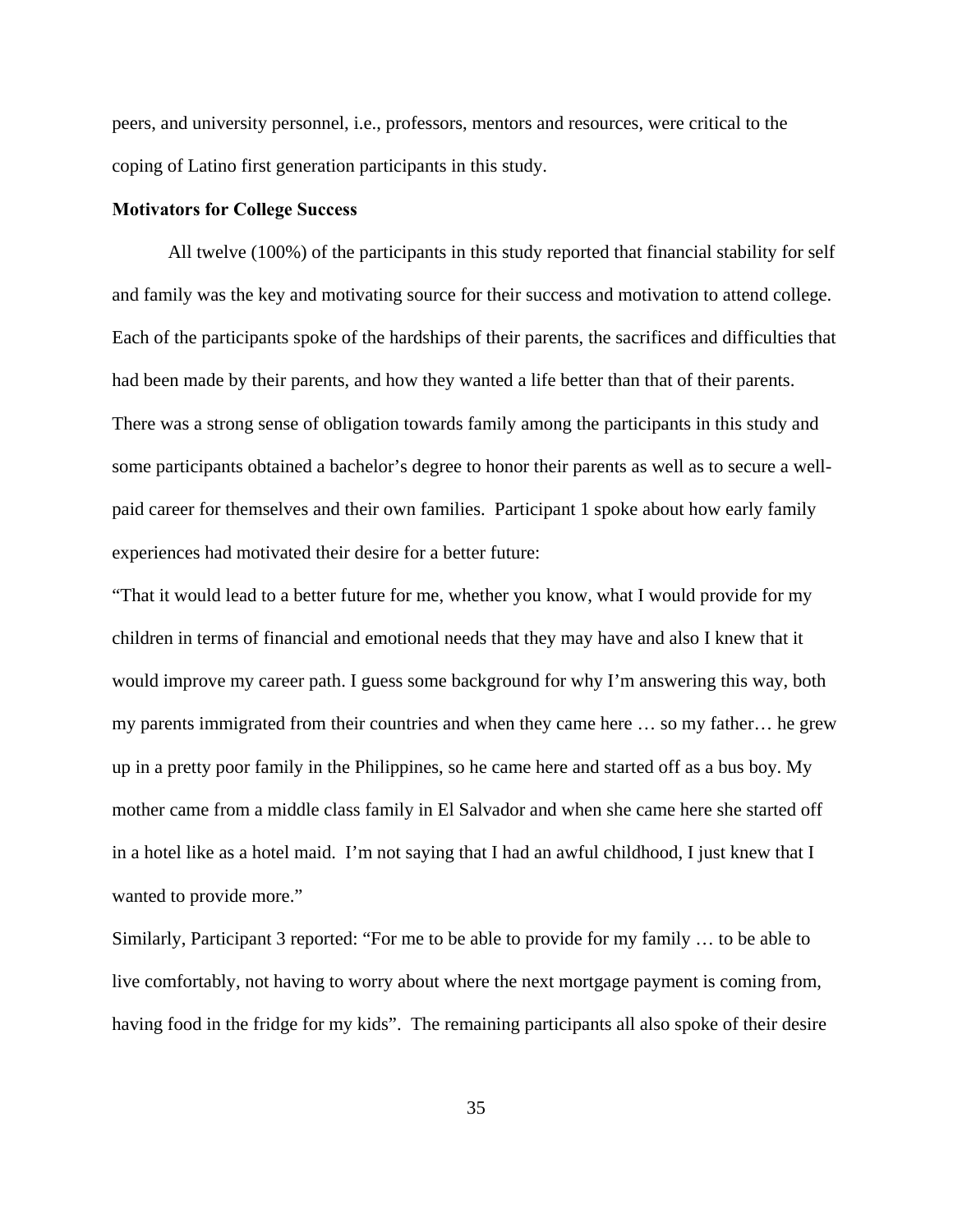to achieve more financial stability in order to improve the quality of their (and their family's) lives.

 The second most highly reported variable for college success among this participant group was belief in self, mentors and tutors  $(42\%, n = 5)$ . Participants identified the following four actions as critical for first generation Latino college student success.

## **Social connection to first generation students**

The participants in this study stated their transition to college was a stressful period, and was oftentimes frightening. They reported the need to obtain support from others, whether these individuals were professors, peers, mentors and or tutors. They also reported that joining clubs and organizations, especially ethnic and cultural groups was important. Participant 1 stated:

> It is helpful for first generation Latino students to know there are other organizations with people who are like you, having that experience. … I was in culture shock… it was scary … and at the same time exciting. I wish I had sought out more resources, more peer related stuff.

Participant 2 spoke about the support networks inherently available in the school's structure:

 My school had a thing where once you were a freshman, an upper classman would take you under their wing, without you realizing that they were taking care of you, they encourage you to do this… to do that… to try new classes… to even look at your schedule. I didn't even know this person was my quote un quote mentor until my sophomore year, but it was helpful.

#### **Access to a variety of programs**

Several participants spoke of the need to utilize on and off campus resources. Some of the participants took advantage of mentoring programs, as previously mentioned as well as the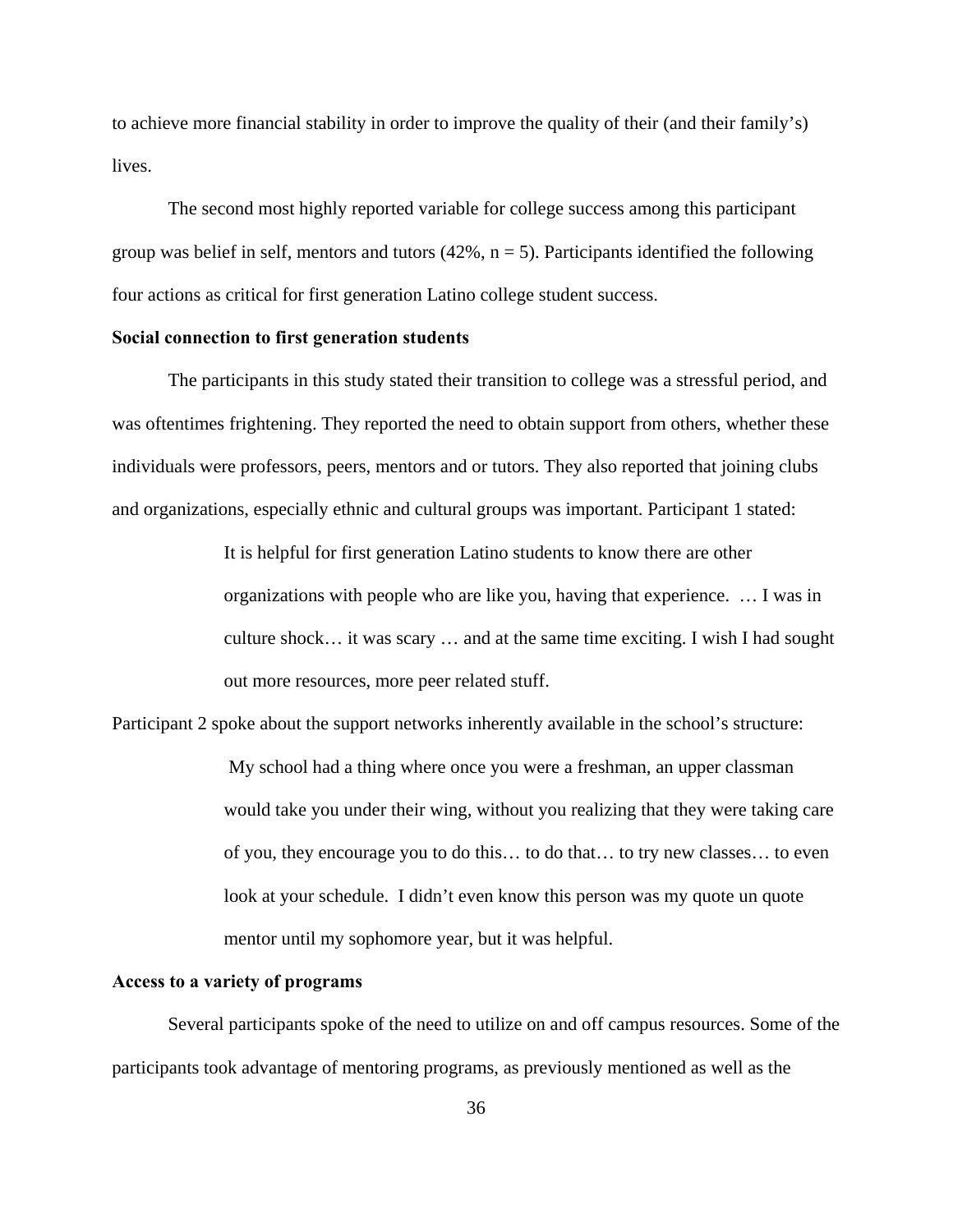variety of programs designed to help minority and first generation students. Some of the participants took advantage of services offered by the offices for ethnic minority students, including student advising programs, tutorial programs, career centers, and financial aid programs. Because many of the participants in this study did not know how to navigate the college process and or felt misunderstood and disconnected, these programs proved helpful to their success in college. Two students spoke of being mentored by upper classmen.

## **Expressing feelings**

Sharing their feelings and communicating with other Latino students also proved helpful to many participants in this study. Many of the participants found comfort and encouragement in communicating their experiences with family and friends. Some participants, however, felt isolation and disappointment in the lack of understanding and knowledge of their parents about the college process. For these participants, reliance and support from peers and teachers became important to their success.

#### **Mentoring and access to faculty**

Mentoring and access to college professors also was reported as important to the participant's success. Being able to meet with college professors and or to ask questions brought confidence and belief that they could succeed in college. Participant 12 spoke about mentoring siblings and helping prepare them for the college process as a way of passing on learned experience:

> When it was time for my sisters [to attend college], there was more of an understanding so my parents were more involved and even I sat down with my sisters and made their first college schedule and helped them fill out FAFSA and all of those things. Even know that if there is a question I'm the one who gets the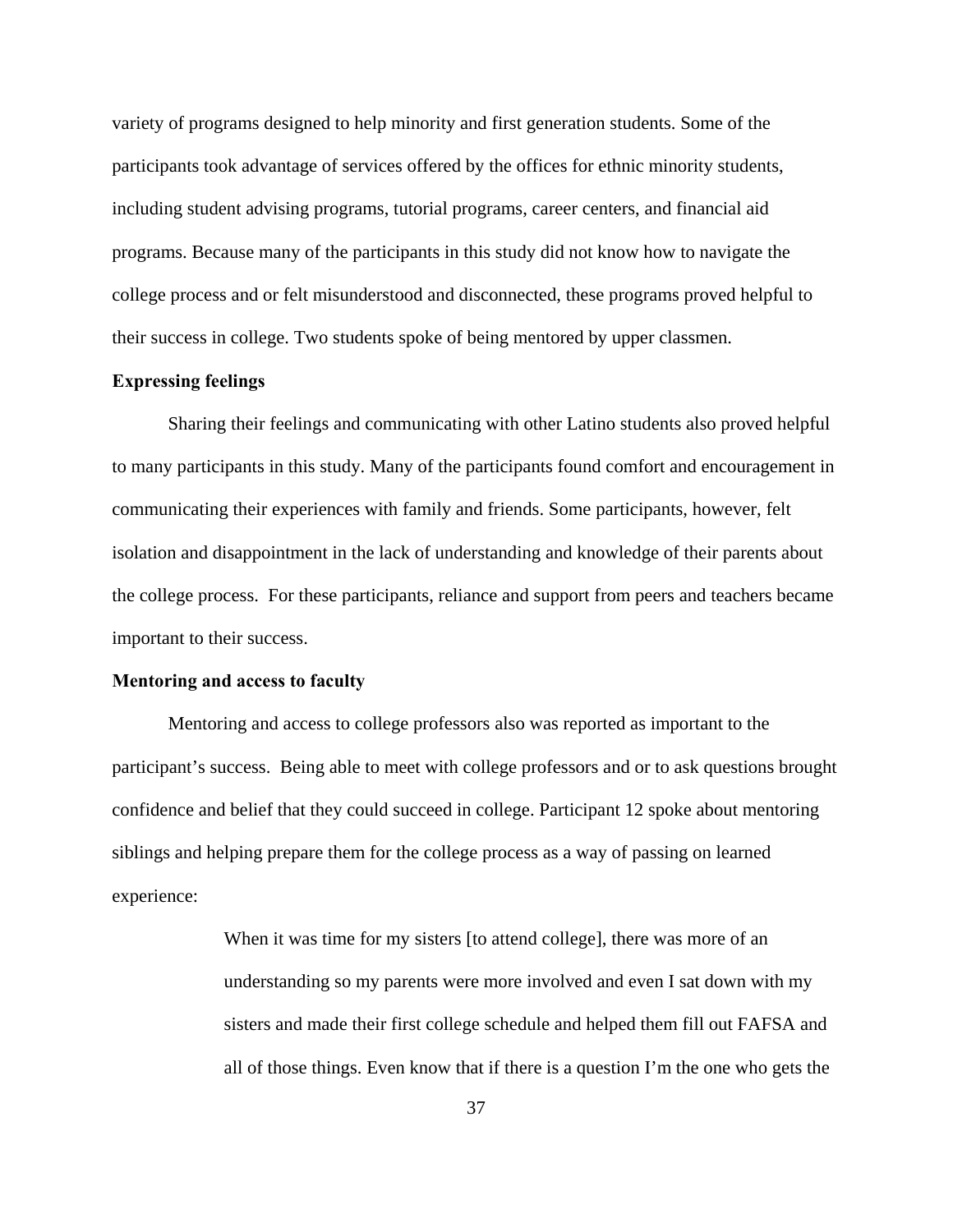phone call of 'how do I do this'. It's what is expected of me. I didn't really have that person. I had to figure it out because there wasn't anyone else around who knew.

### **Supports for First Generation College Success**

All participants in this study  $(100\%, n = 12)$  addressed the importance of family, financial aid, mentors, tutors, and environment as important to their success as first generation Latino students. Participants identified desired income level, family involvement, resources and obtaining financial aid as key components to their success. Academic readiness, tutors, mentors and preparation for the college process were equally as important. Many of the parents of participants in this study proved to be great sources of support and motivation for the participants, and exercised much influence over the participants. The lack of college going experience and knowledge of the participants' parents were barriers to their academic, social and cultural transitions to college life. How these participants learned to navigate the system on their own, and the help of mentors or other resources, impacted their ability to succeed in college.

## **Additional Findings**

 Participants in this study identified necessary supports to help first generation Latino students attend and succeed in college. Their responses are as follows:

Participant 1:

"I think being exposed and to be given or shown, or educated about the different options that are available and to know about financial aid resources…so not only the, you know, student loans, but the fact that there are scholarships and awards….I feel like the schools need to do a better job – you know the high school counselors, more accessible, even if it's just freshman year doing a workshop for everyone, to kind of see … these are the different classes you can take—but you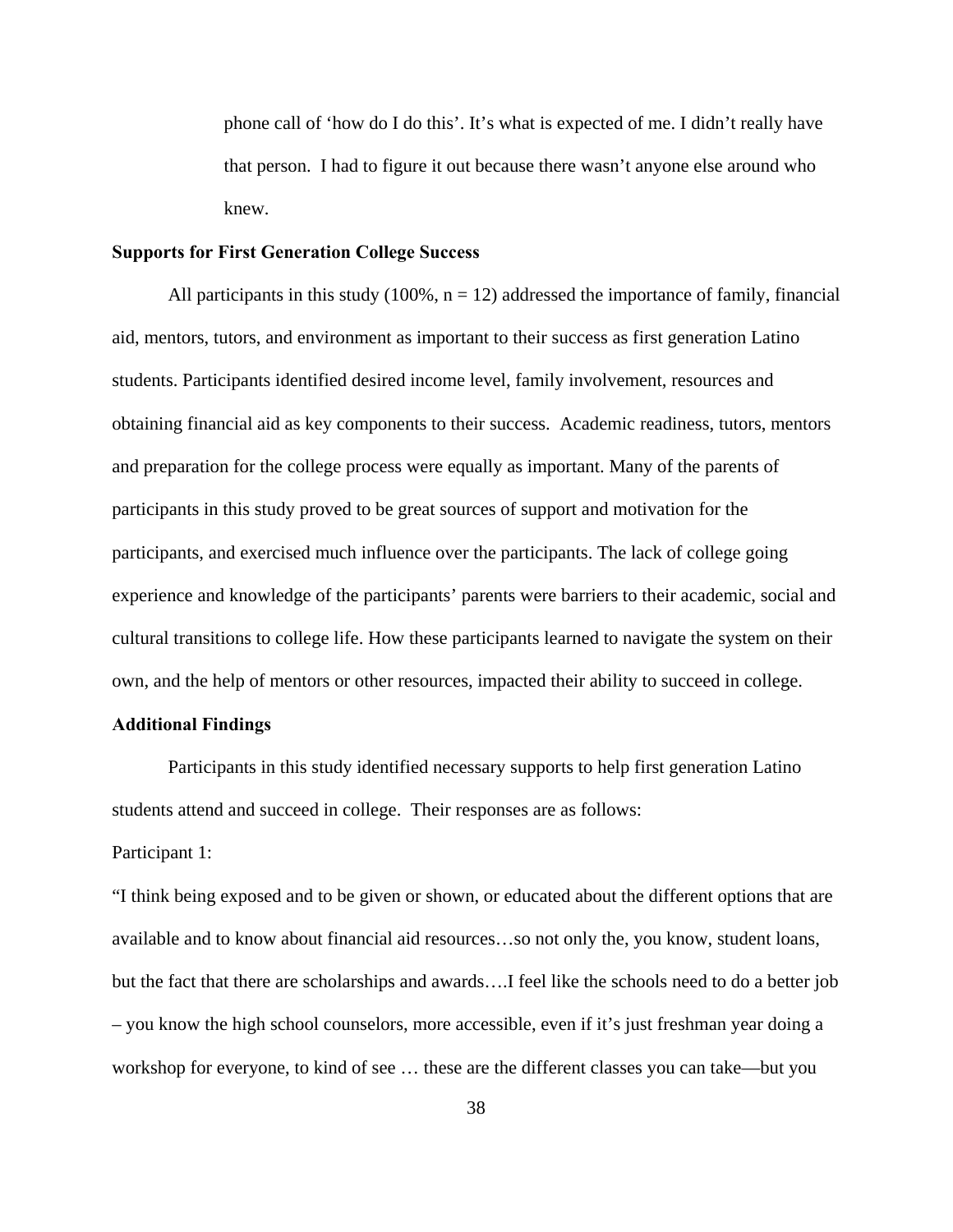are just kind of led into whatever track someone decides [and this may not be the best choice sic].

#### Participant 2:

"I think having programs in colleges, but I think most do, but I think each school should have a community, a multi-cultural office in which you know the student feels welcomed and they can learn about all the resources there, and get encouraged and also get a mentor."

#### Participant 3:

"Letting students know it's possible to go to college. Letting them know if they want to go, they have all these tools available to them. Have college be a real choice for Latino students. Making sure even from the time they are young, continue to talk to them about college because I would assume that that is not happening at home. If I were a counselor, I would talk to my elementary school kids – the Latinos and the other kids about college.

#### Participant 4:

"I would advise high school students to take all the opportunities to get all the scholarships you can…apply for FAFSA, grants… explain the difference between student loans, grants, scholarships. I would share my own experiences, my struggles so they can put it into their own life. Everyone's life is different. Get parents and families involved… helping them, guiding them. I would use pamphlets, parent conferences, newsletters and the internet as sources to get the word out about college."

#### Participant 5:

"I think if someone in the family has experience already in that field…like if my parents had gone to college they would have been able to give me advice…how it is supposed to go, what to expect, to have someone mentor you or lead you in the way to go. The colleges have to be more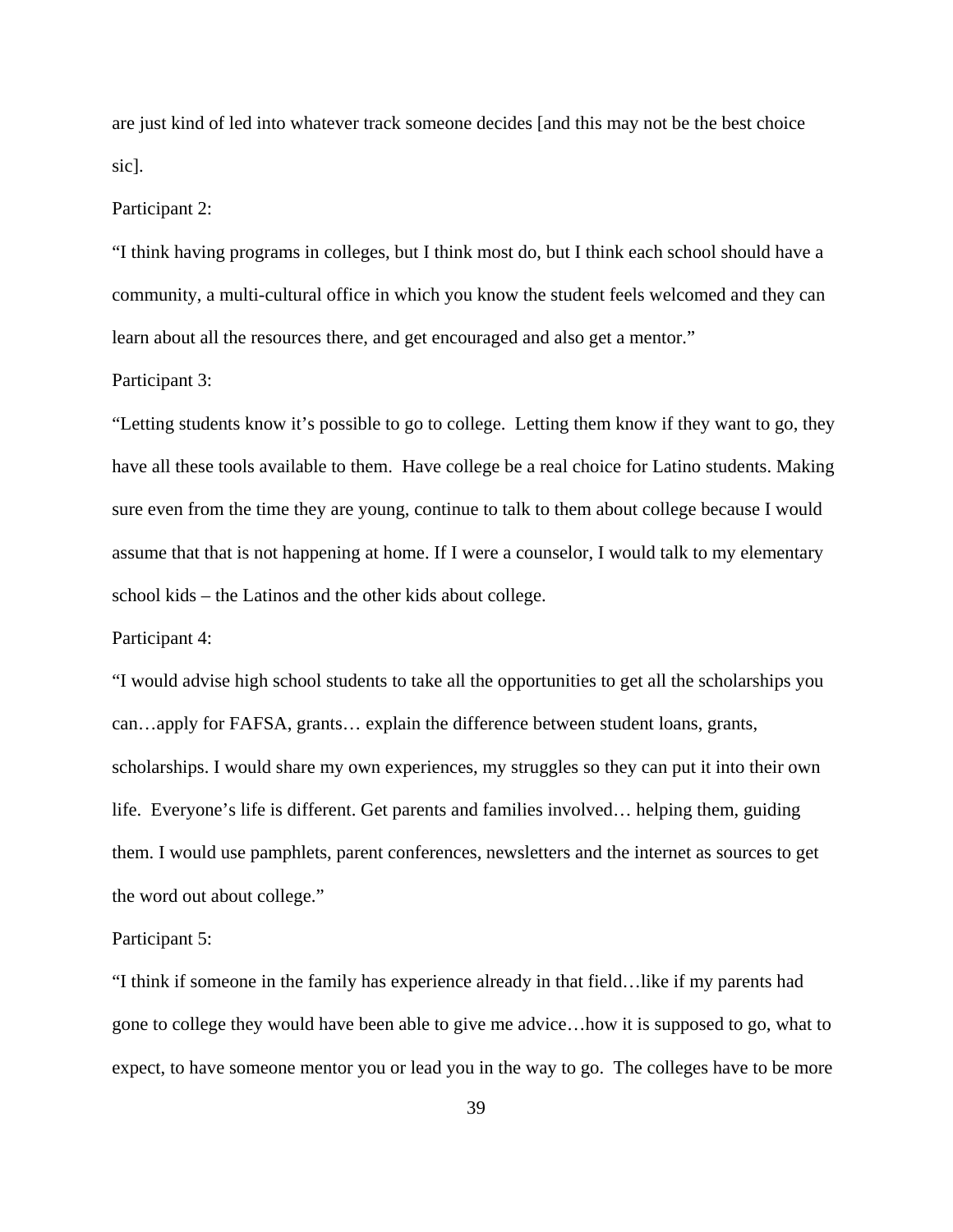willing to give information, maybe hold a class or even give a list of instructions on what to do when you first get there – how everything works….I think families need to be more supportive of our children and our dreams, rather than keep us in this culturally tight expectation…" Participant 6:

"I think there will have to be a cultural shift. I wasn't raised knowing about college. I always heard about college from outside influences, not so much in the house. I think until that happens, you can't expect schools or public service campaigns to fix that…it's a cultural thing." Participant 7:

"I think being pushed towards more AP classes, more difficult classes, going to community college. What worked for me was joining the Marine Corps…I guess overall finding the resources and being proactive about finding them. …Also seeking mentors…if you don't find one where you are, find someone who has gone to college…another guidance counselor….another school."

#### Participant 8:

"The biggest thing would be parents. I don't know how everyone else's parents are, but they should encourage their children to go to college. That was a factor for me…my parents always told me not to be like them. They used themselves as an example to not emulate…to make sure I went to school. Start in the home…value education".

#### Participant 9:

"…it's a well known fact that you need education to progress in the real world. I guess the Education Centers are important. I wandered around…looked at pamphlets…looked at the bulletin boards to see what I would qualify for."

Participant 10: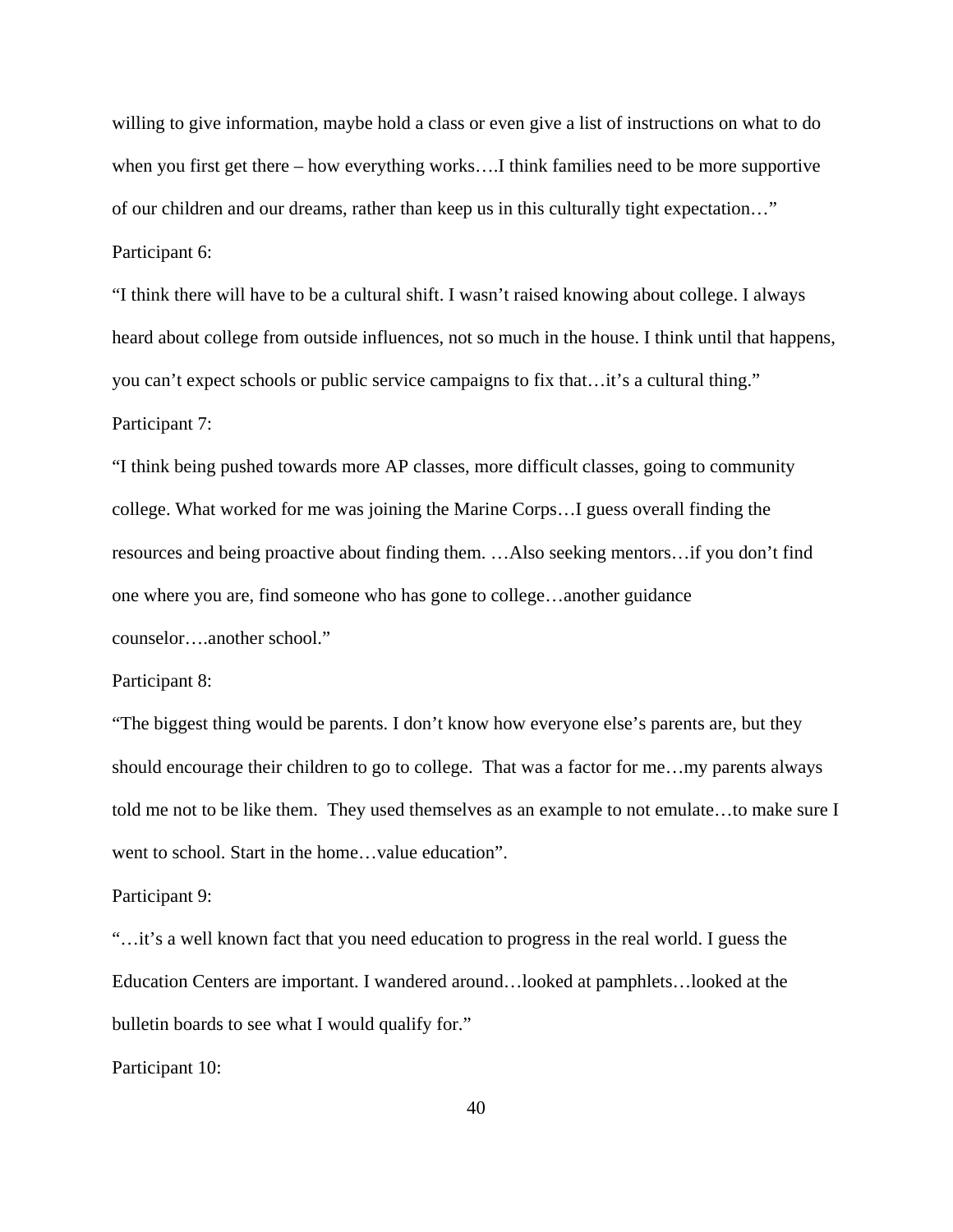"…in order for Latinos to go to college and for rates to go up, I think parents have to be educated… invite parents to school to show them what is available for their children… expose them to opportunities for their children…"

Participant 11:

"…you need to know that you need a college diploma rather than a two year diploma…or a dual diploma. More information is needed on financial aid…that there is free money out there and to apply for it…it's not hard. Don't be afraid to ask questions. There are people out there to answer questions. For college students, it's that you are always learning, maybe you will have a downfall because you are not used to the material given in college but you need to step it up, get advice, don't be afraid of changing majors…"

#### Participant 12:

"Based on my experience…more of an effort needs to be put in place on talking to parents. Even now parents are so important in what their children do and how they view education is a real indicator of how their children are going to view education. So more outreach to parents on how to get into college and what that means….Parents are such a vital part of their children's education and they have no idea about the process."

#### **Summary**

 The twelve participants in this study reported the importance of financial independence and caring for family as important to their college success. All participants mentioned family either as the direct or indirect force beyond their desire to complete college. For example, either the parents consistently addressed the importance of an education and improving oneself or the participants wanted more for themselves than their parents had. All of the participants saw a college degree as a way out of "poverty". These participants discussed how their parents'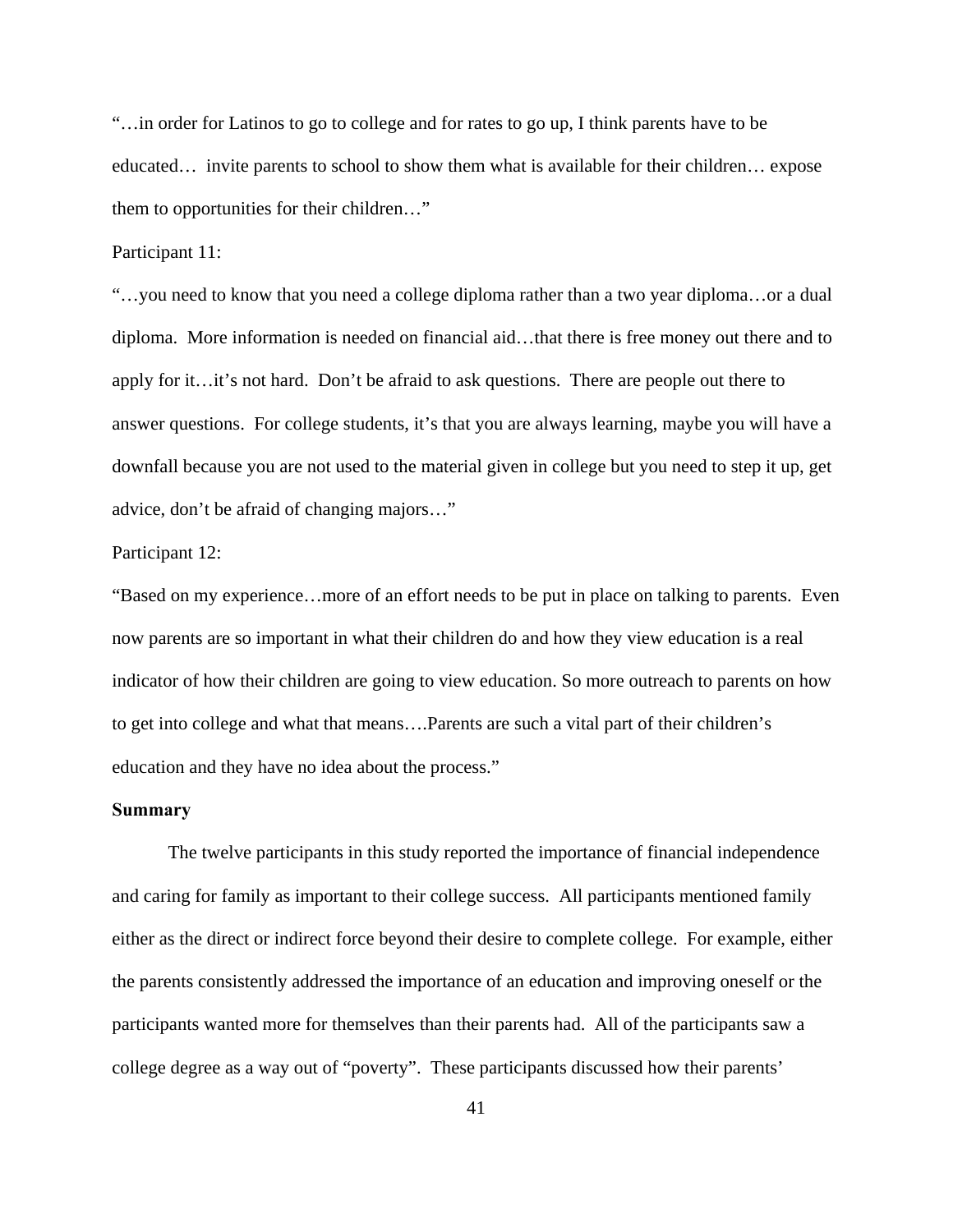struggles, hard work and ongoing sacrifices kept them motivated to succeed and improve their own lives. Many wanted their parents to be proud of them and to be able to give back to their parents and families.

 Participants in this study also reported the importance of mentors, tutors and access to college professors. The majority of participants in this study did not know about the college process and did not know how to navigate the collegial system. Having someone to assist them or support them in their journey was important to them. Financial aid was the tipping point for many of these participants' enrollment in college; yet none of them were familiar with the financial aid application process, how to seek funds, and what funds and or scholarships were available to them. Due to their parents' lack of education and familiarity with the college process, they were not able to assist the participants in this study with college application, financial aid applications, what to expect from college, and how to deal with challenges.

 Participants in this study also spoke of the importance of educating parents to the college process, inviting parents to workshops and to schools to show them what is available for their children, to discuss college opportunities, and to inform parents of funding sources for their students. Participant 6 and Participant 8, in particular, spoke of a cultural shift and the need to work with parents. These participants stated that parents are the key to Latino first generation students going to college and succeeding.

 Lastly, participants in this study provided specific recommendations for first generation Latino's success in college and what resources are needed to ensure their success. Among the most vital resources was the need for high school and college mentors, tutoring programs, multicultural offices and programs on college campuses, a how-to book about college with specific information on navigating financial aid and the college process, and involving parents in their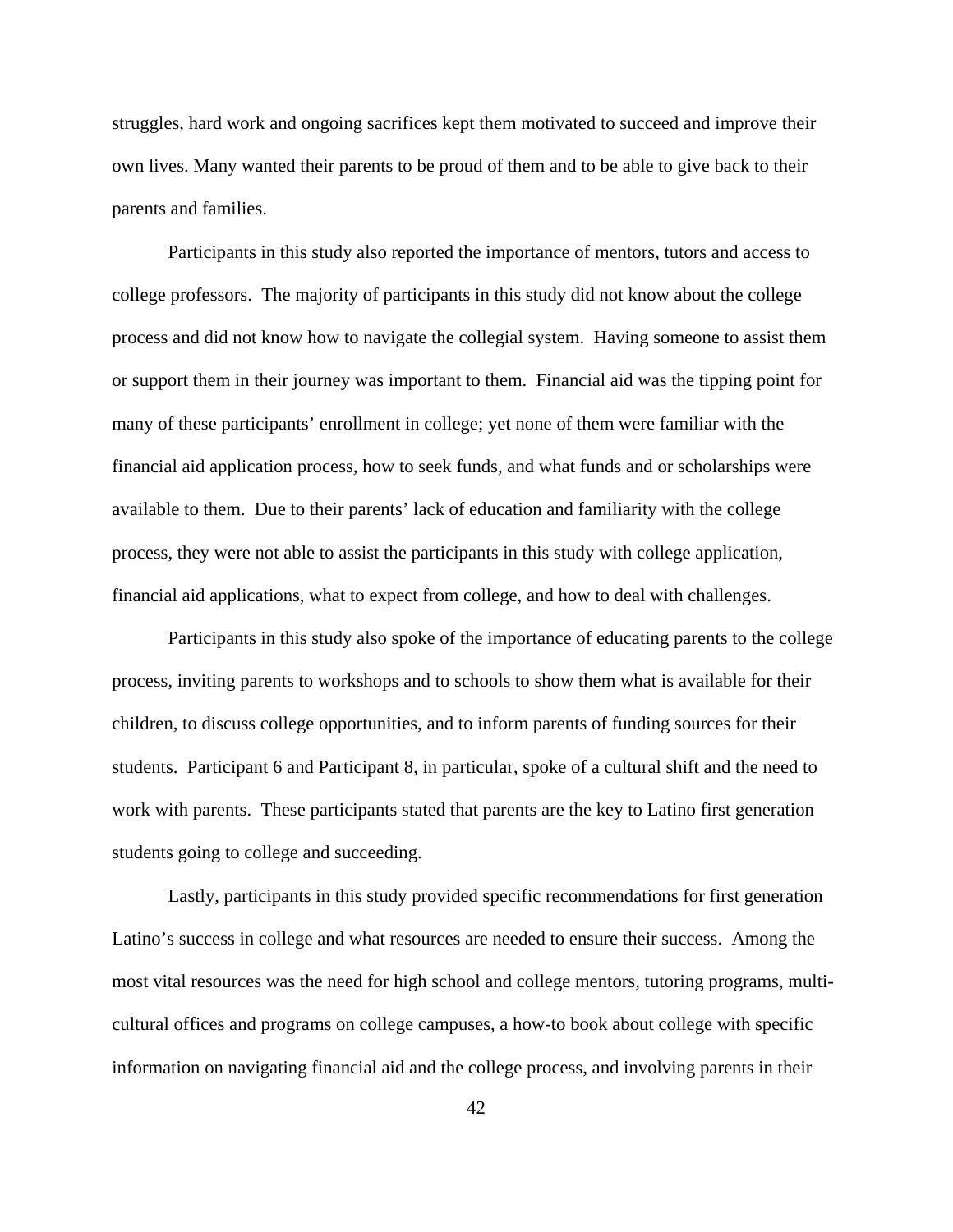children's education through meetings, support groups and social media distributions such as newsletters, brochures, pamphlets, television, personalized letters and home visits.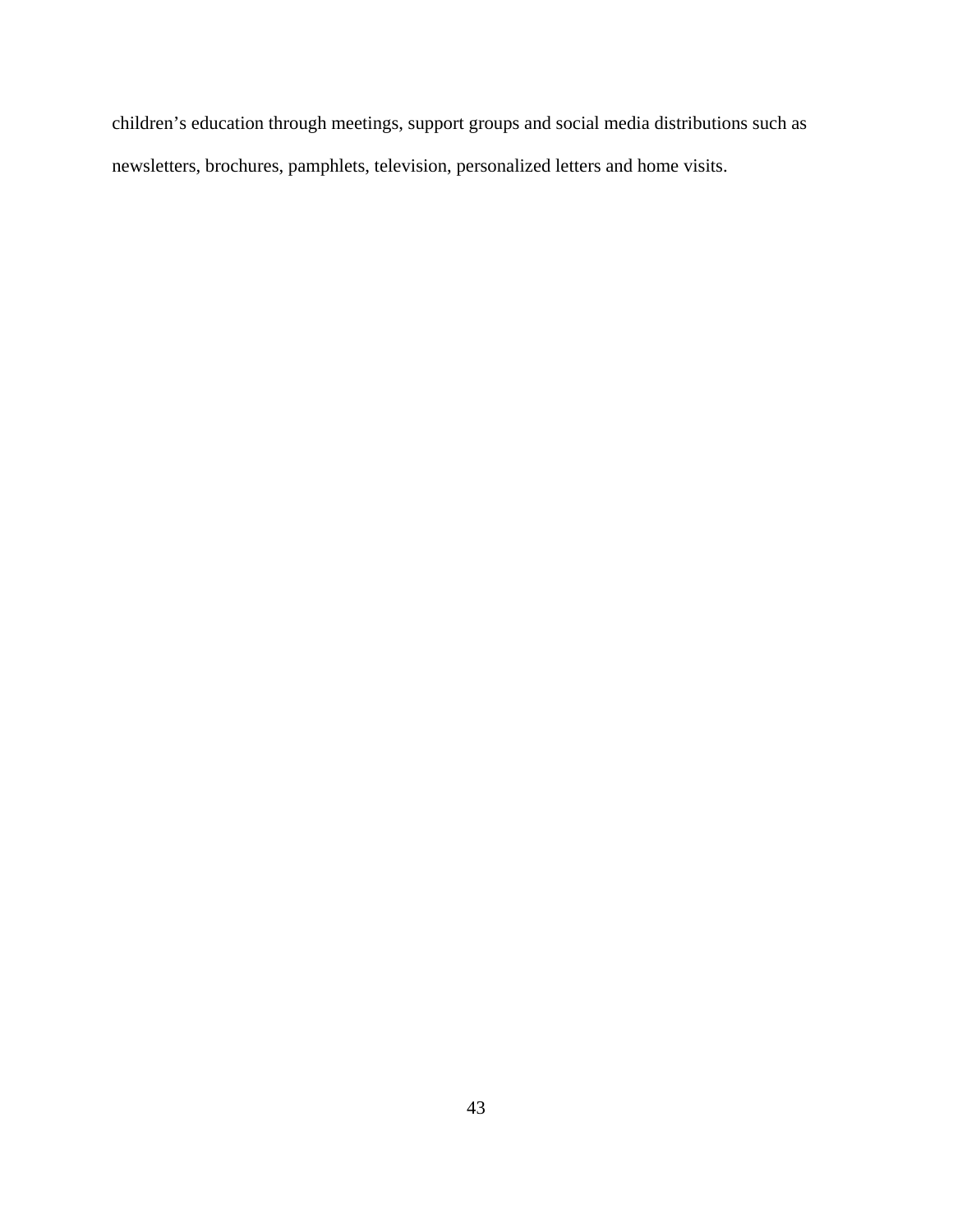## **CHAPTER V**

## **Discussion**

The purpose of this study was to identify biopsychosocial factors that influence first generation college students' decision to attend college, including individuals' demographic characteristics, and how first generation Latino college students cope with changes in their environment when away from home. This study used qualitative data collection and analysis for interpretation. Research data shows that Latino adult education attainment levels are lower than other ethnic groups (U.S. Census Bureau, U.S. Department of Commerce, 2012); and that there is a large college graduation gap between Latino and other college students (National Center for Education Statistics, 2013). The data also confirms that a significant number of Latino students fail to apply to college or choose to drop out of college in their freshman year (Gandara & Bial, 2001). Limted resources, lack of access to higher education, financial stressors, and lack of academic preparation interact to contribute to the underperforming rates of first generation Lationo college completion (Gandara & Contreras, 2009). This type of research suggests the need to identify barriers that affect Latino college process and gain understanding on how to raise the educational attainment of the Latino population.

My research was based upon the assumption that psychosocial factors, lack of knowledge about the college process, and family are critical components of Latino college success. The current study's findings found that all participants identified financial stability in relation to self and family as the primary motivator and drive to attend and to succeed in college. Study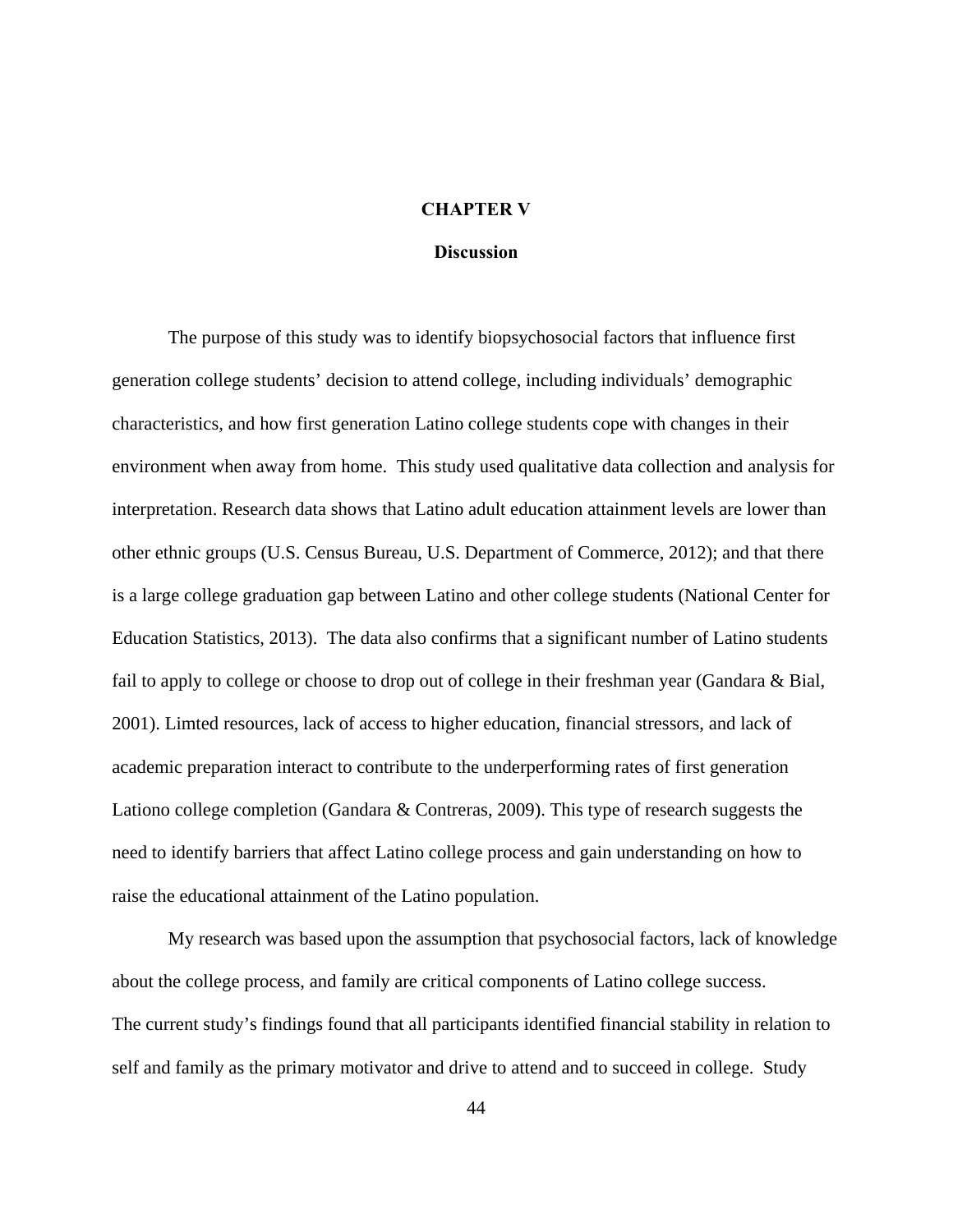participants reported the need to accomplish more and to do better than their parents. For them, seeing the struggles and hardship of their parents and their own desire to do better for themselves and their own families was the determining factor for their decision to attend college. Participants also wanted their parents to be proud of them and to take advantage of the American Dream, the land of plenty. Every participant connected their academic success and motivation to their family, which speaks of the deep familismo values ingrained in the Latino community. Within the Latino community, familismo is very important to our well-being and exemplifies our strong ties to immediate and extended family. Pride, belongingness and family obligation continue to be attributes of Latino families despite length of time within the U.S. As such, families are a critical support system for Latinos. Related to this, are the participant's desires to achieve financial stability. Overall, the results of this study privilege the value of the family system over the individual, which is not surprising in a Latino sample.

Participants also identified access to financial aid and scholarships as necessary for their matriculation through college. Access to college is a direct consequence of lower socioeconomic status for many Latino students. Without financial aid, college is prohibitive for many students; and the economic status of Latino populations is lower than that of other groups. Latino parents in most instances are unable to financially support their children's education and without knowledge and access to funding opportunities, these students are omitted from higher education attainment. Because many of the parents of the participants in this study did not themselves attend college, they lacked the knowledge and ability to help these participants explore what opportunities availed them. This disadvantage often stems from parents' immigrant and socioeconomic status and their lack of knowledge about the U.S. Education System (Schhneider, Martinez & Ownes, 2006).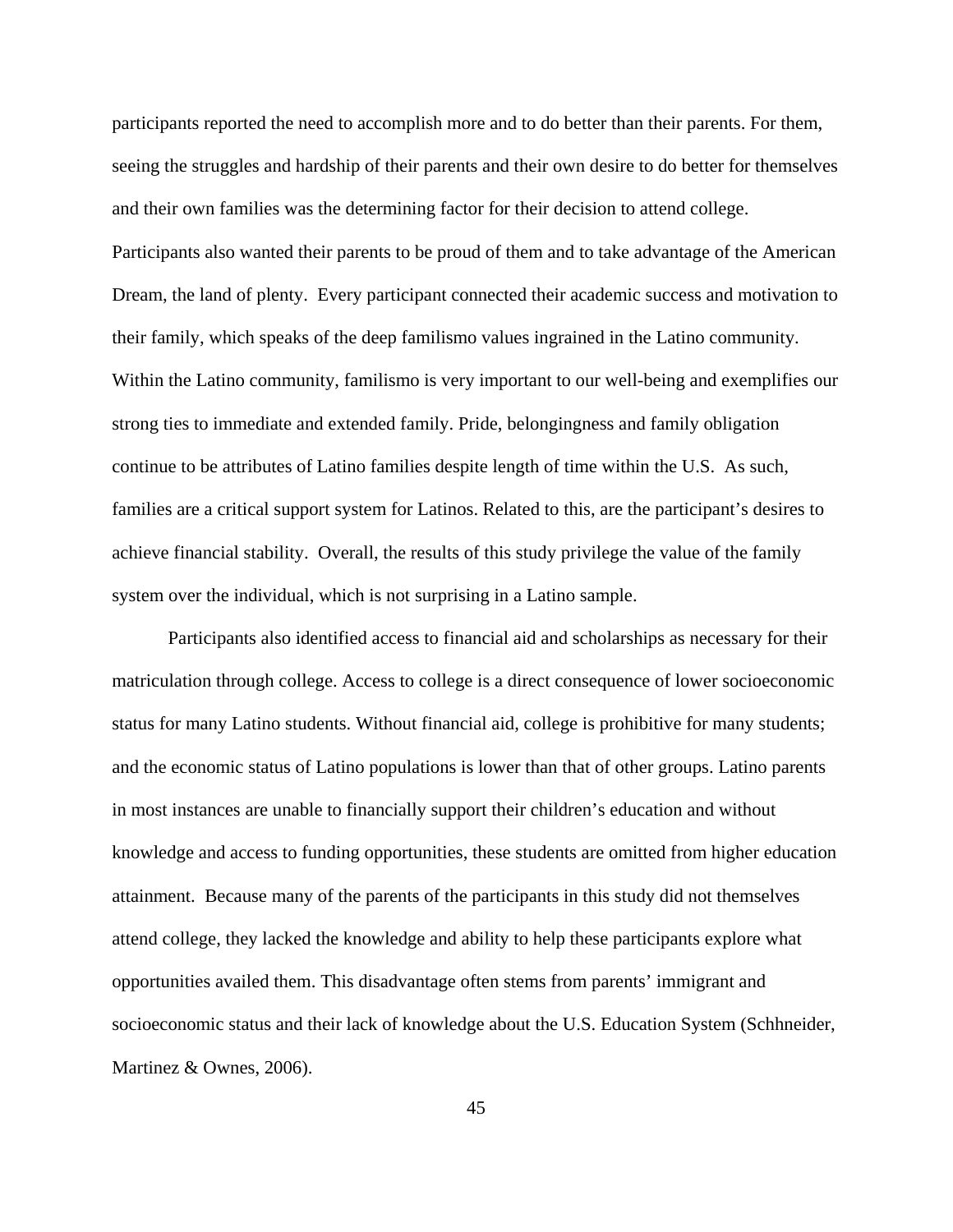The biopsychosocial findings of this study, i.e., family, peers and friendship groups, tutoring programs and teachers/mentors as important factors for Latino college student success, are consistent with other research findings (National Hispanic Caucus of State Legislators (NHCSL), April 2004; Nelson & DeBacker, 2008; Spencer, 2013; The Education Trust, 2003). These factors were rated highly by the participants in this study. The participants in this study took mentoring very seriously and saw it as an important part of their college success. Participants who preceded their siblings became mentors for their siblings and helped them to navigate the college process. The majority of parents in this study knew the importance of education and as previously mentioned, either directly or indirectly, impacted the participants' decision to attend college.

Lastly, participants in this study offered viable recommendations to increase education attainment among Latino students. Participants offered personal insight for improving the education of Latino students. These recommendations included: (1) inform parents and family members when their children are in middle and high school about access to college and provide supports for them to help their children to attain a degree; (2) improve the college-readiness and participation rates of high school graduates by assigning or providing them tutors, mentors and workshops about the college process while these students are still in high school; (3) require students to take AP classes while in high school to prepare them for college choices; (4) guarantee financial aid and access to funding opportunities for all need-based Latino students; (5) develop a 'how-to' book about college with specific information on navigating financial aid and the college process for Latino students and their families; and (6) involve parents in their children's education through meetings, support groups and social media distributions such as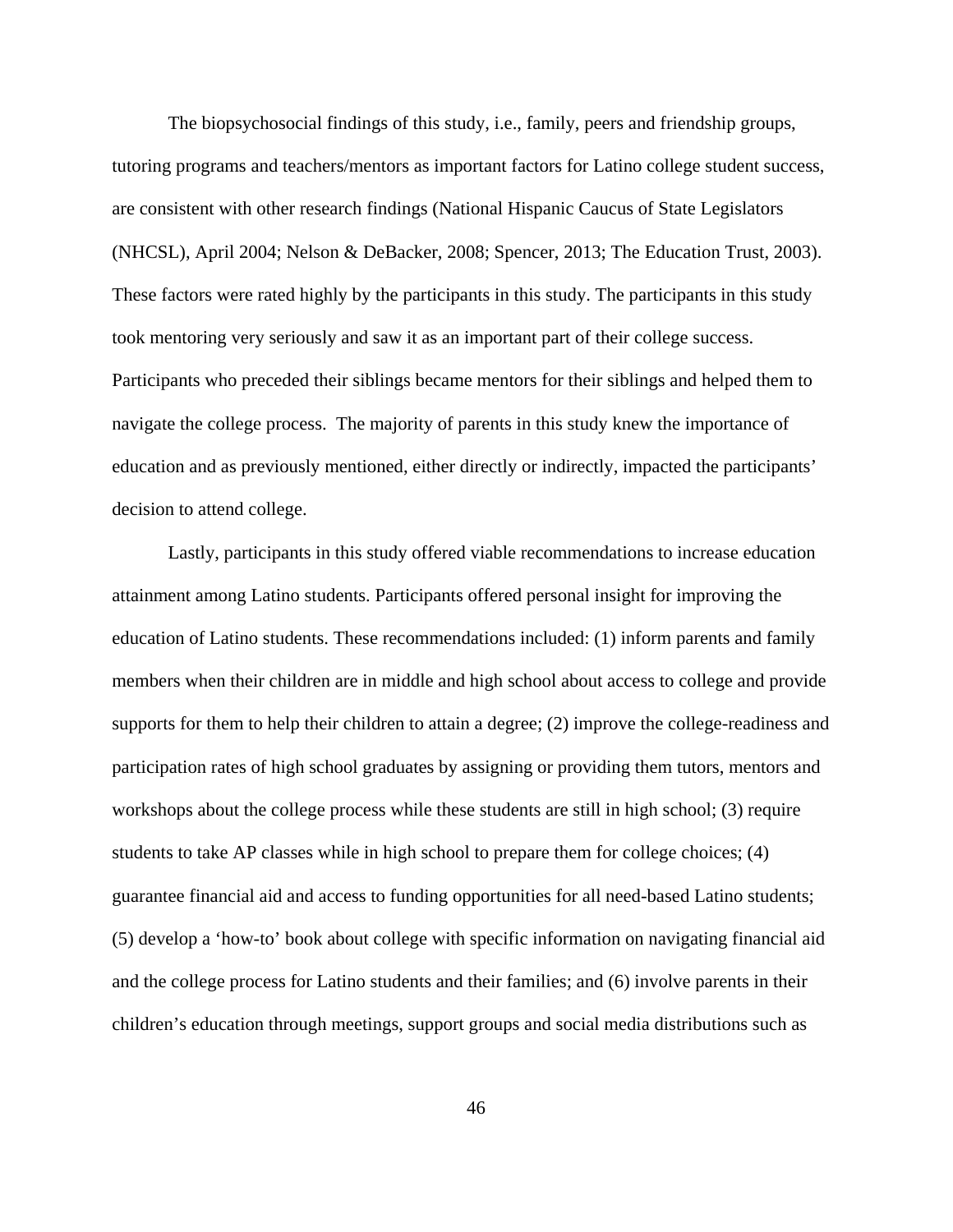newsletters, brochures, pamphlets, television, personalized letters and home visits. We cannot overlook that familismo values are deeply rooted within the Hispanic/Latino community.

 Findings from this study align current literature in the field. Results of the present study found financial stability in relation to self and family (100%), biopsychosocial factors (67%), and teachers/mentors, academic integration/preparation, lack of knowledge about the college process and college location and climate (58% respectively) to be critical components to Latino education attainment. Bui (2002) suggests that by attending college, first-generation students feel they bring status and honor to their families. The participants' responses in this study were similar to the research conducted by Acker-Ball on the "Influence of family on First Generation College Students' Educational Aspirations Post High School" (Acker-Ball, 2007). Acker-Ball links socioeconomic level and parental involvement as a significant impact upon a student's educational achievement in a post-secondary institution. It also validates the importance of family, peers, financial support, tutoring and mentoring programs for these particular students (Acker-Ball, 2007).

#### **Future Recommendations**

 This study should be duplicated with a larger sample population from a greater radius. If this is done, some of the interview questions can be modified or deleted. As is, it is a rather lengthy interview and some questions are duplicative.

#### **Implications for Social Work Practice**

 Latino students have lower college attainment than other minority groups. Many Latino students either do not apply to college or drop out during their freshman year. Therefore by defining those criteria that Latino students use to choose college and how they arrive at the decision to attend college, we have the opportunity to increase the likelihood of college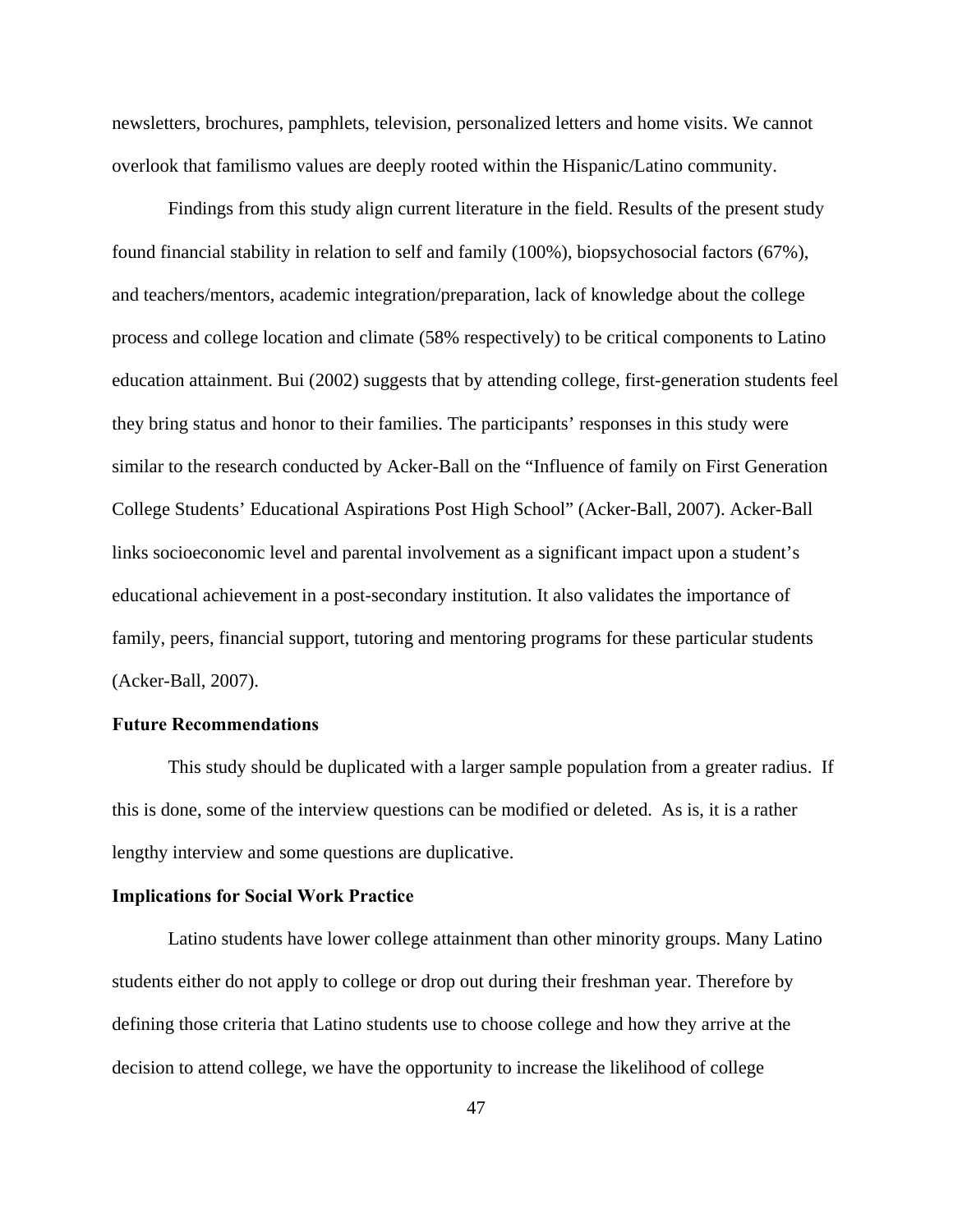enrollment and completion among this population group. Recognizing barriers and understanding their effects upon Latino students are important initial steps in raising the educational attainment of the Latino population. Findings from this study provides information that is helpful for high school counselors, college counselors, teachers and administrators in better exposing Latino students and their families to college, providing resources about college, and identifying areas where greater support is needed to encourage Latino students to attend and succeed in college. Recommended resources and outreach activities are provided to assist outreach to Latino students.

 The profession of social work is committed to act to expand choice and opportunity for all people, with special regard for vulnerable, disadvantaged, oppressed, and exploited people and groups (Social Work Code of Ethics, 6.04 Social and Political Action). As social workers we are vested in helping those in need and advocating for the rights of access of all individuals to equal opportunity. The fact that Latinos have the lowest level of educational attainment is a substantial social problem that must be addressed by the profession. We must acknowledge the needs, barriers and challenges that this population group faces and assist them in building more positive outcomes for self and families. The success of Latino students positively impacts health outcomes, employment outcomes, family outcomes and economic outcomes, and ultimately decreases the racial and educational divide that exist in the United States **(**Santiago, 2011).

#### **Summary**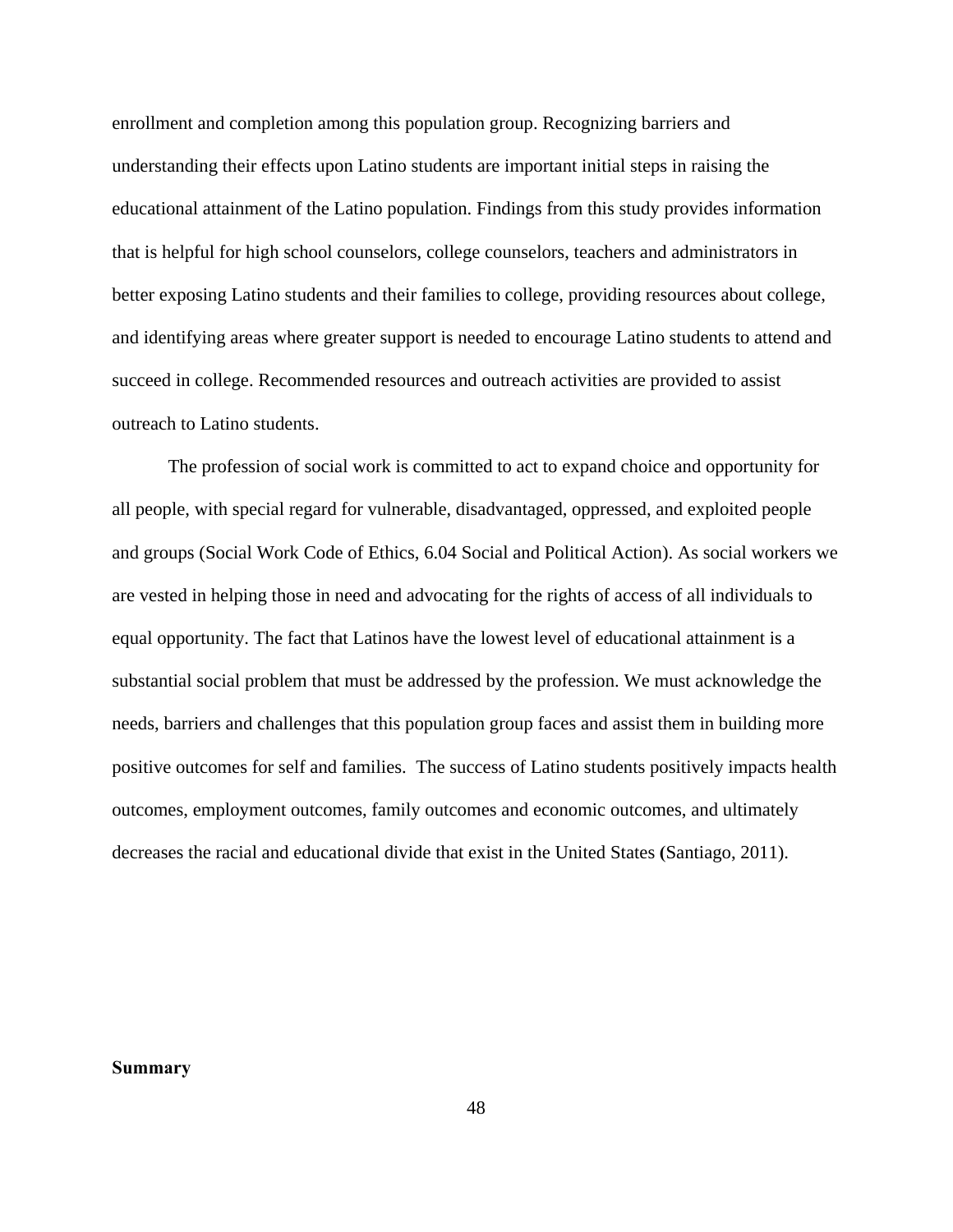There are several reasons why Latino students either do not attend college or fail to complete their degree when attending. These reasons range from lack of knowledge about the college process, lack of financial aid or funding assistance to attend college, lack of academic integration/preparation for college, unwelcoming college environment/cultural climate, lack of mentoring and tutoring programs, family lack of knowledge about how to access college and what is needed, and poor advisement while attending high schools, as well as poor integration and adjustment of Latino students to a large campus and student population unlike their own.

 The findings from this study address these issues and offer corrective recommendations. This study's findings showed that the greatest challenges in being a first generation college student included lack of support from immediate family; lack of information about college; and being of low socioeconomic status. The participants in this study affirmed the importance of having role models and mentors in their communities during their early years in high school to help them visualize college as a real option after attaining a high school diploma. These findings suggest the importance of cultural awareness and the need for improved and accessible resources in communities where Latinos reside.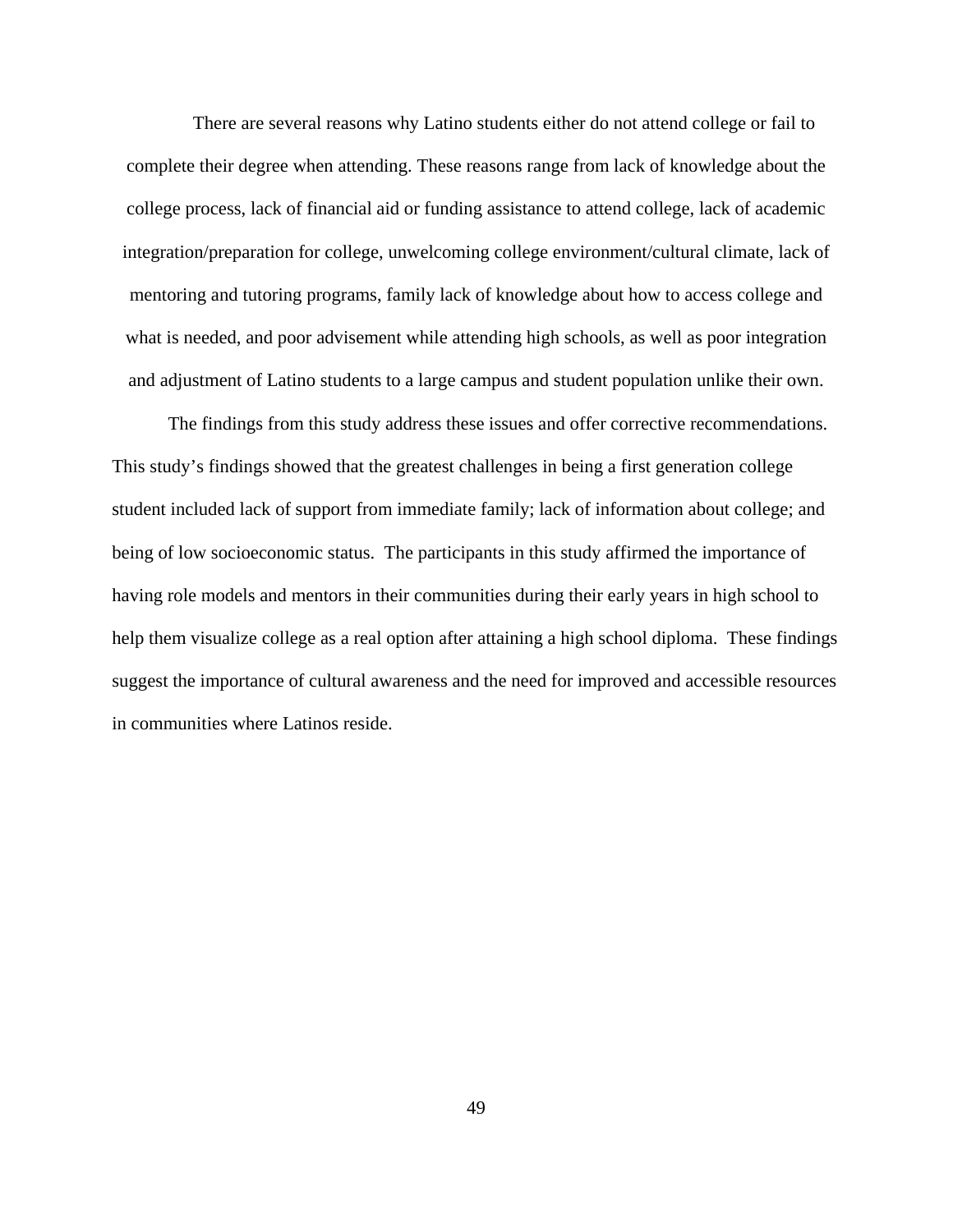## **References**

- Acker-Ball, S. L. (2007). *A case study of the influence of family on first generation college students' educational aspirations post high school* (Unpublished doctoral dissertation). University of Maryland, College Park.
- Alvarez, P.L. (2011). *Navigating multiple worlds: A grounded theory of Latina students' identity as Latina first-generation college students* (unpublished doctoral dissertation). University of Maryland, College Park.
- Arbona, C., & Nora, A. (2007). The influence of academic and environmental factors on Hispanic college degree attainment. *The Review of Higher Education*, 30(3), 247-270.
- Association for Supervision and Curriculum Development (2003). What works in schools: Translating research into action. Retrieved from www.ascd.org.
- Bentley-Smith, A. & Harmon, J. (2008, April 10). Five-year initiative at minority-serving institutions yields success in student learning and participation. Retrieved from http://www.csudh.edu/univadv/dateline/archives/20080410/campusnews/fiveyear.html.
- Boden, K. (2011). Perceived academic preparedness of first-generation Latino college students. *Journal of Hispanic Higher Education*, 10(2), 96-106.
- Bradbury, B. L., & Mather, P. C. (2009). The integration of first-year, first-generation college students from Ohio Appalachia. *NASPA Journal*, *46*(2).
- Brindis, C. D., Driscoll, A. K., Biggs, M. A., & Valderrama, L. T. (2002). Fact sheet on Latino youth: Education. University of California, San Francisco, Center for Reproductive Health Research and Policy, Department of Obstetrics, Gynecology and Reproductive Health Sciences and the Institute for health Policy Studies, San Francisco, CA. Retrieved from http://www.reprohealth.ucsf.edu/publications/internal/html.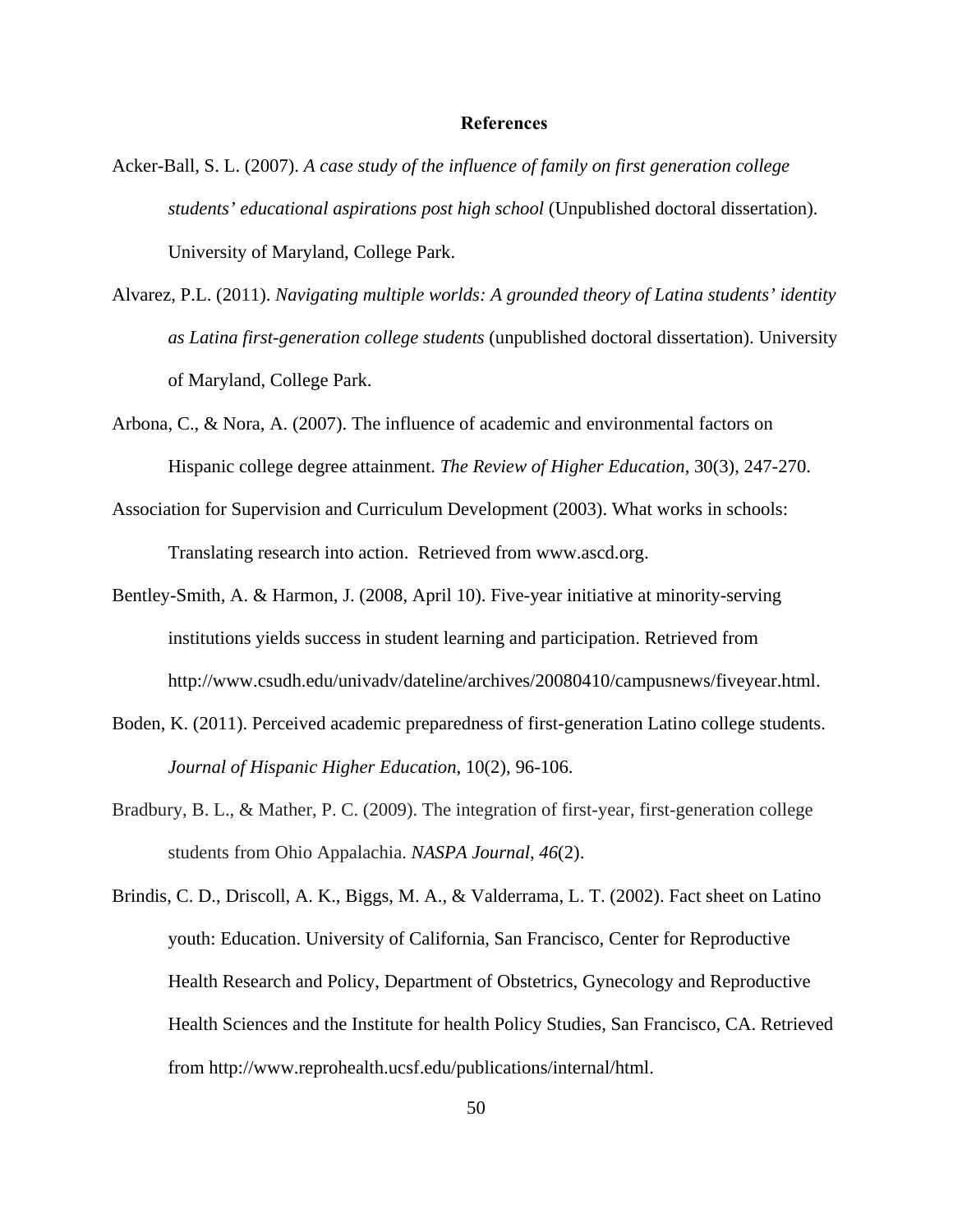- Bordieu, P. (1977). Cultural reproduction and social reproduction. In J. Karabel and A. H. Halsey (Eds.), *Power and ideology in education* (pp. 487-511). New York: Oxford University Press.
- Bordieu, P. (1986). The forms of capital. In J. G. Richardson (Ed.), *Handbook of theory and research for the sociology of education* (pp. 241-258). New York, NY: Greenwood. sociology of education. New York: Greenwood Press.
- Bui, K. V. T. (2002). First-generation college students at a four year university: Background characteristics, reasons for pursuing higher education, and first year experiences. *College Student Journal*, 36(1), 3-12.
- Carnegie Council on Adolescent Development (1995). *Great Transitions: Preparing Adolescents for a New Century*. Retrieved from http://carnegie.org/fileadmin/Media/Publications /PDF/GREAT%20TRANSITIONS.pdf.
- Choy, S. P. (2001). *Students whose parents did not go to college: Postsecondary access, persistence, and attainment* (Report No. 2001-126). National Center for Education Statistics website http://nces.ed.gov/pubs2001/2001126.pdf.
- Crisp, G., & Nora, A. (2010). Hispanic student success: Factors influencing the persistence and transfer decisions of Latino community college students enrolled in developmental education. *Research in Higher Education*, 51(2), 175-194.
- Department of Education (2012). *Federal Funded Programs*. Retrieved from https://www2. ed.gov/ programs/gtep/gtep2012.pdf.
- Ennis, S. R., Ríos-Vargas, M., & Albert, N. G. (2011). The Hispanic population: 2010. C2010BR-04. Washington, DC: US Census Bureau.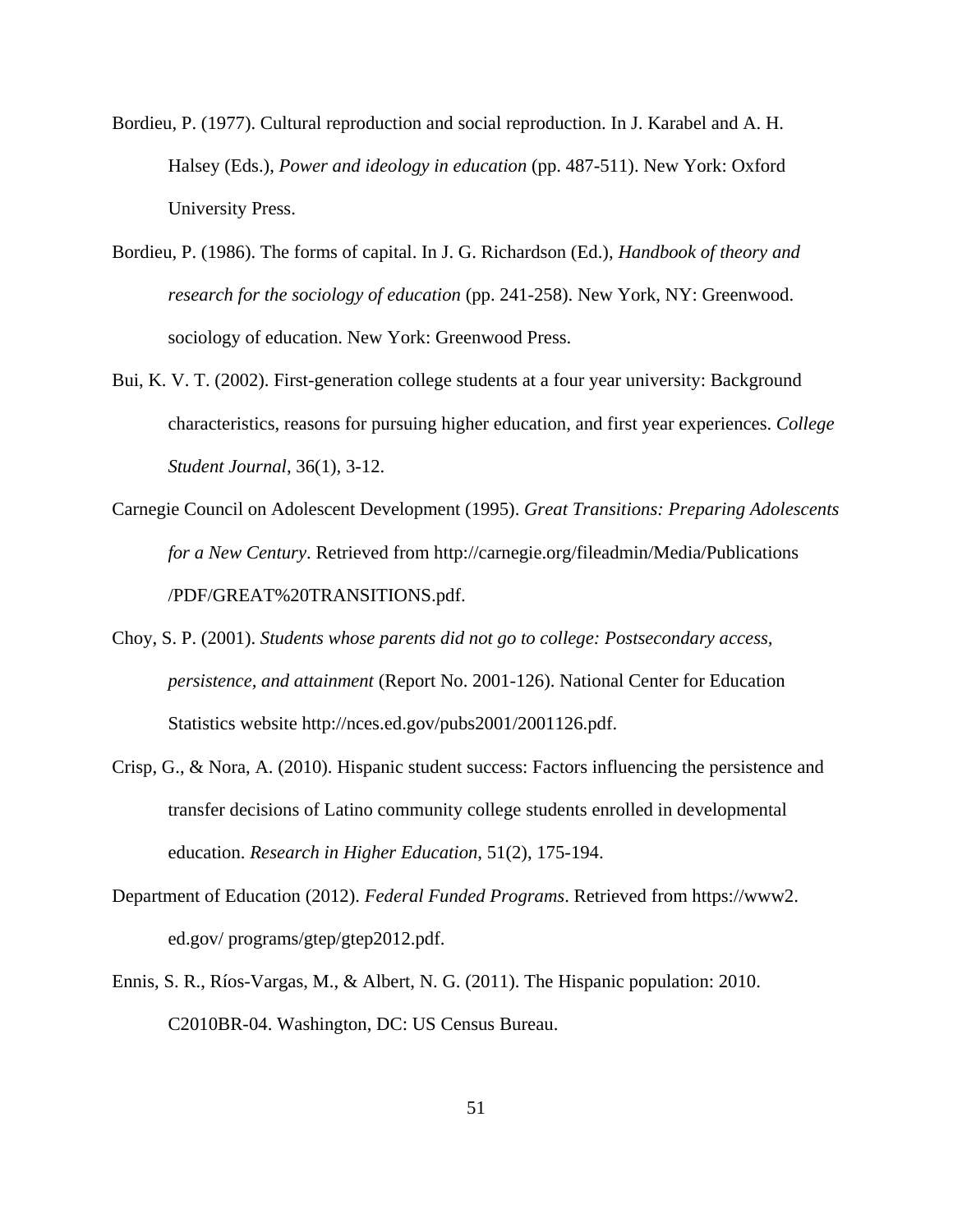- Fry, R. A. (2004). *Latino youth finishing college: The role of selective pathways* (pp. 1-40). Washington, DC: Pew Hispanic Center.
- Gándara, P. (2001). Paving the Way to Postsecondary Education: K-12 Intervention Programs for Underrepresented Youth. Report of the National Postsecondary Education Cooperative Working Group on Access to Postsecondary Education.
- Gándara, P. C., & Contreras, F. (2009). The Latino education crisis: The consequences of failed social policies. Harvard University Press.
- Gibbons, M. M. & Borders, L. D. (2010). Prospective first-generation college students: A socialcognitive perspective. *The Career Development Quarterly*, 58(3), 194-208.
- Guiffrida, D. A. (2006). Toward a cultural advancement of Tinto's theory. *The Review of Higher Education*, 29(4), 451-472.
- Hurtado, S., & Carter, D. F. (1997). Effects of college transition and perceptions of the campus racial climate on Latino college students' sense of belonging. *Sociology of Education*, 70, 324-435.
- Kia-Keating, M. & Ellis, B. H. (2007). Belonging and connection to school in resettlement: Young refugees, school belonging, and psychosocial adjustment. *Clinical Child Psychology & Psychiatry*, 12(29) pp. 29-43.
- Lundberg, C. A., Schreiner, L. A., Hovaguimian, K., & Slavin Miller, S. (2007). First-generation status and student race/ethnicity as distinct predictors of student involvement and learning. *Journal of Student Affairs Research and Practice*, 44(1), 57-83.
- Lynch, M. (2003). It's tough to trail blaze challenges of first-generation college students. Retrieved from http://www.huffingtonpost.com/matthew-lynch-edd/collegedebt\_b\_2326973.html.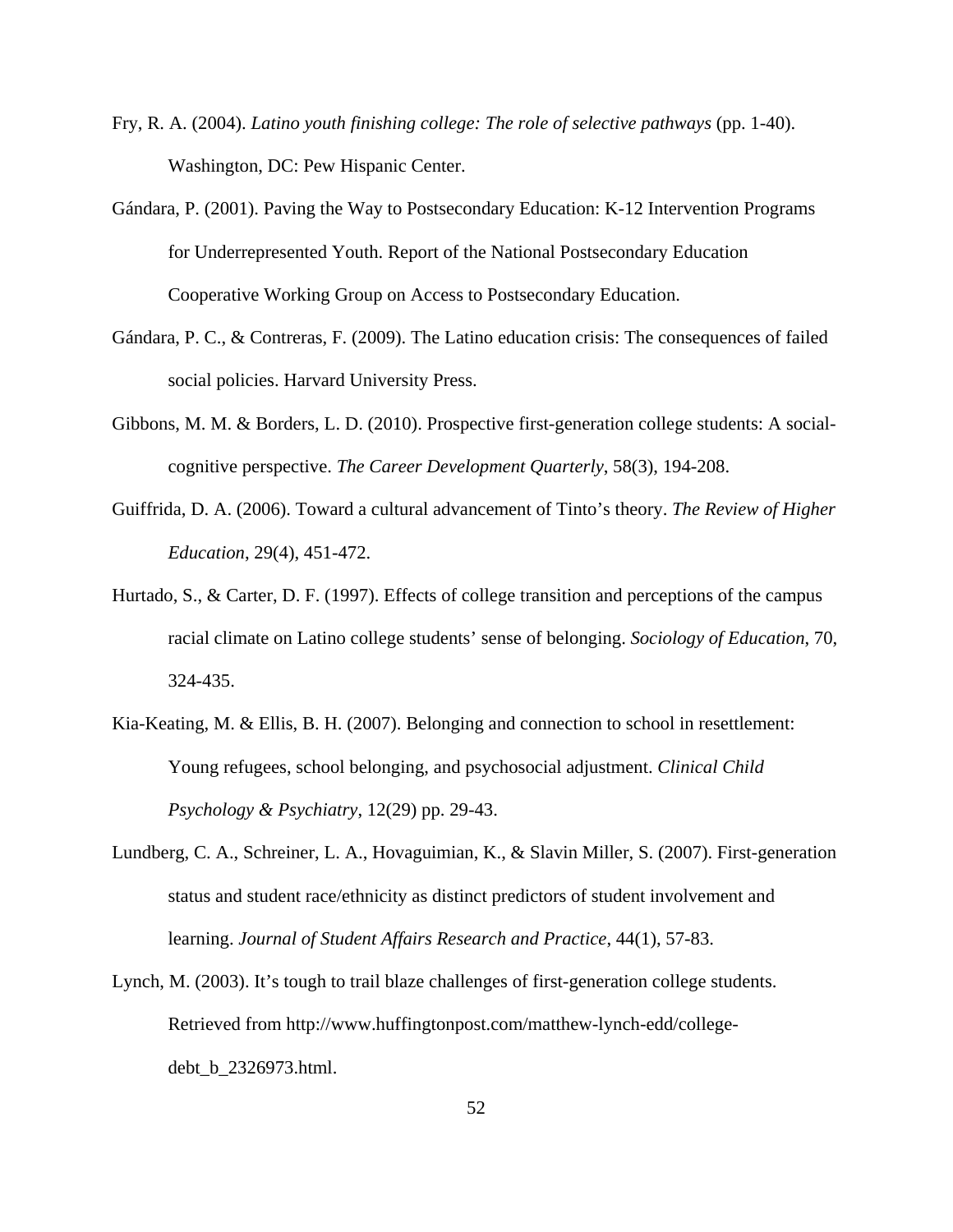- Murphy, C. G. & Hicks, T. (2006). Academic characteristics among first-generation and nonfirst-generation college students. *College Quarterly*, 9(2), 1-20.
- National Education Association (2007). Status of Hispanics in Education: Overcoming a History of Neglect (March, 2007). Retrieved from http://www.nea.org/home/HispanicsEducation %20Issues.html.
- Nelson, R.M., & DeBacker, T.K. (2008). *Closing achievement gaps: Improving educational outcomes for Hispanic children*. Prepared for the National Hispanic Caucus of State Legislators by the Tomás Rivera Policy Institute. University of Southern California.
- National Association of Social Workers (2008). *NASW Code of Ethics: Guide to the Everyday Professional Conduct of Social Workers*. Washington, DC: NASW.
- Nora, A. (2012) *Lost Among the Data: A Review of Latino First Generation College Students.* Prepared for the Hispanic Association of Colleges and Universities. San Antonio, TX. University of Texas at San Antonio.
- Nunez, A. M., Cuccaro-Alamin, S., Nuñez, A. M., & Carroll, C. D. (1998). *First-generation students undergraduates whose parents never enrolled in postsecondary education*. Washington, D.C.: Department of Education: National Center for Education Statistics.
- Orfield, G., & Frankenberg, E. (2008). *The last have become first: Rural and small town America lead the way of desegregation*. (Issue Brief). Los Angeles, CA: Civil Rights Project/ Proyecto Derechez Civiles.
- Pew Hispanic Center. (2012). *Between two worlds: How young Latinos come of age in America*. Washington, DC: Pew Hispanic Center.
- Rubin, A., & Babbie, E. (2001). *Research methods for social work* (6th ed.). Belmont, CA: Wadsworth/Thompson Learning, Inc.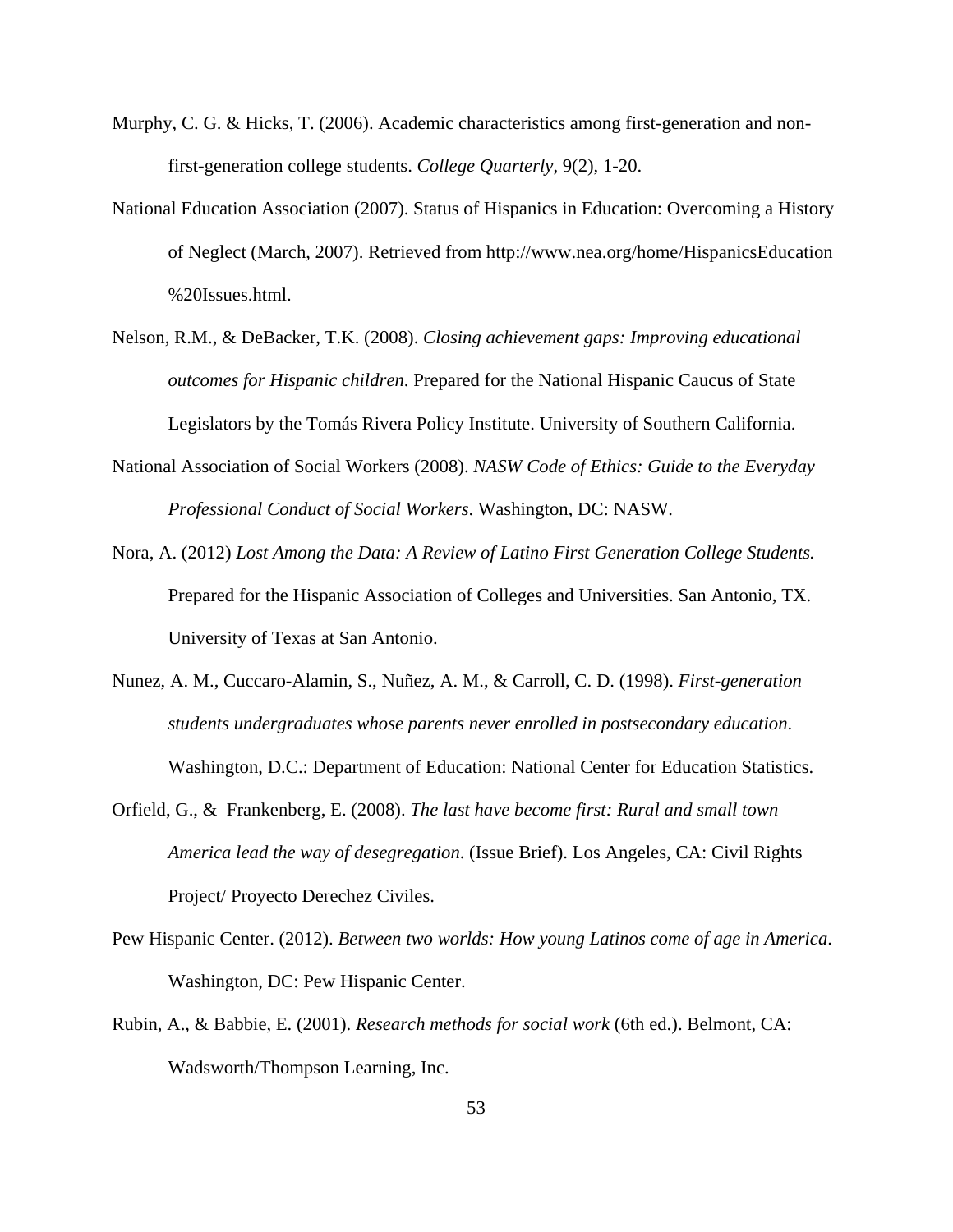- Saenz, V.B., Hurtado, S., Barrera, D., Wolf, D., & Yeung, F. (2007). First in my family: A profile of first-generation college students at four-year institutions since 1971. Los Angeles, CA: Higher Education Research Institute and the Foundation for Independent Higher Education. Cooperative Institutional Research Program at the University of Los Angeles.
- Santiago, D. A. (2011). *Roadmap for ensuring America's future by increasing Latino college completion* (Report No. NJ1). Washington DC: Excelencia in Education.
- Schneider, B., Martinez, S., & Owens, A. (2006). Barriers to educational opportunities for Hispanics in the United States. *Hispanics and the future of America*, 179-227.
- Schmidt, P. (2003). Academe's Hispanic future. *The Chronicle of Higher Education*, 50(14), A8.
- Squire, D. (2013). First-Generation College Students: Understanding and Improving the Experience from Recruitment to Commencement. *Journal of Critical Thought and Praxis*, 2(2), 1.
- Terenzini, P. T., Springer, L., Yaeger, P. M., Pascarella, E. T., & Nora, A. (1996). Firstgeneration and second-generation college students: Characteristics, experiences, and cognitive development. *Research in Higher Education*, 37(1), 1-22.
- Tinto, V. (1975). Dropout from higher education: A theoretical synthesis of recent research. *Review of Educational Research*, 45(1), 89-125.
- Toppo, G. (2009, October 7). Hispanic students aspire to higher education but face barriers. *USA Today*. Retrieved from http://usatoday30.usatoday.com/news/education/2009-10-07 hispanic-college\_N.htm
- TRIO Program (2014). Upward Bound. Retrieved from http://trio.utsa.edu/programs/upwardbound/upward-bound/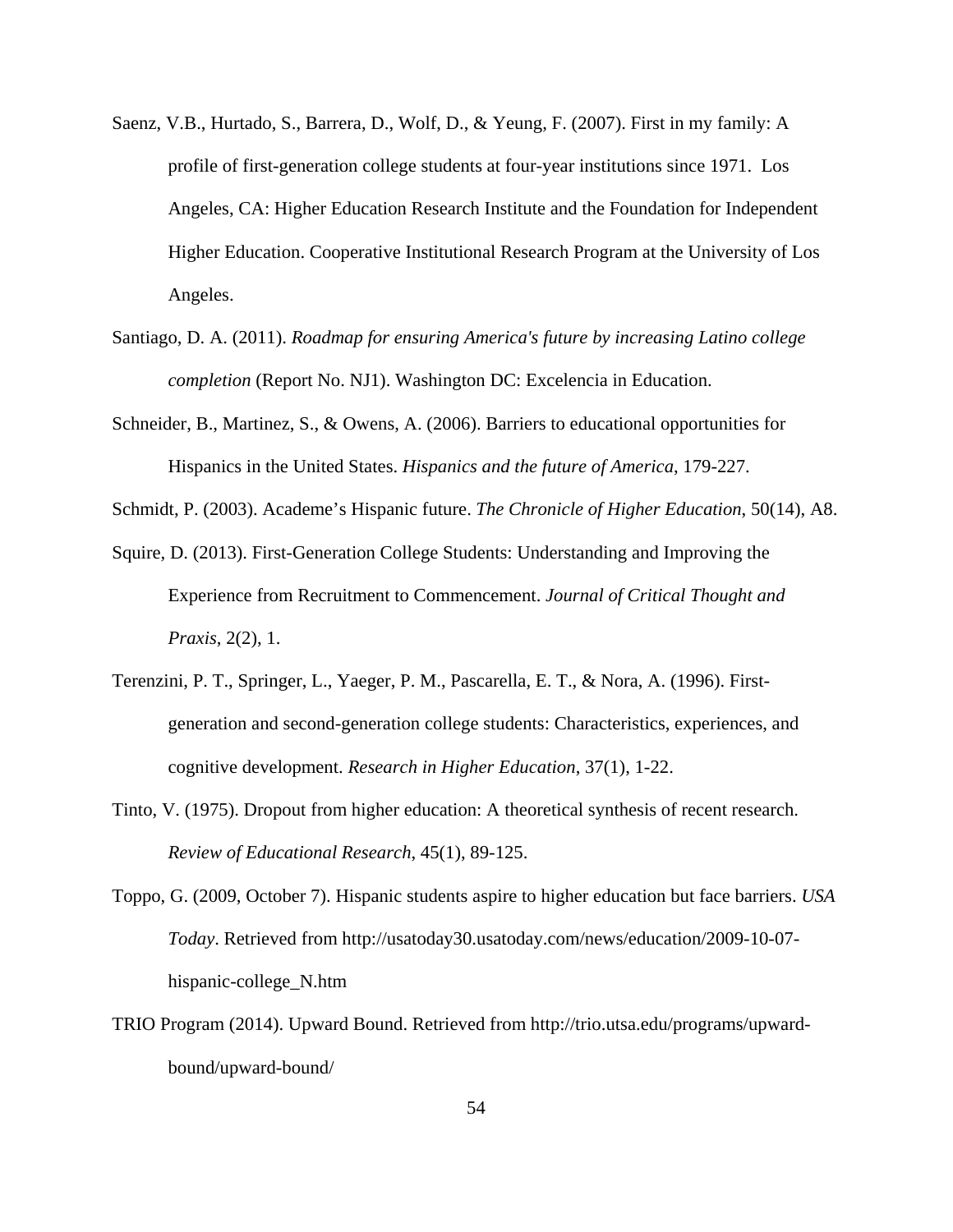- U.S. Census Bureau (2012). Education Attainment. retrieved from http://www.census.gov.
- U.S. Department of Education, National Center for Education Statistics. (2013). The condition of education (Publication No. 2013-037). Retrieved from http://nces.ed.gov/pubs2013/ 2013037.pdf.
- U.S Department of Commerce: U.S. Census Bureau Facts for Features (2012). Back to School. Retrieved from http://www.commerce.gov/blog/2012/08/17/us-census-bureau-factsfeatures-back-school-2012%E2%80%942013.
- Wang, M. T., & Eccles, J. S. (2012). Social support matters: Longitudinal effects of social support on three dimensions of school engagement from middle to high school. *Child Development*, 83(3), 877-895.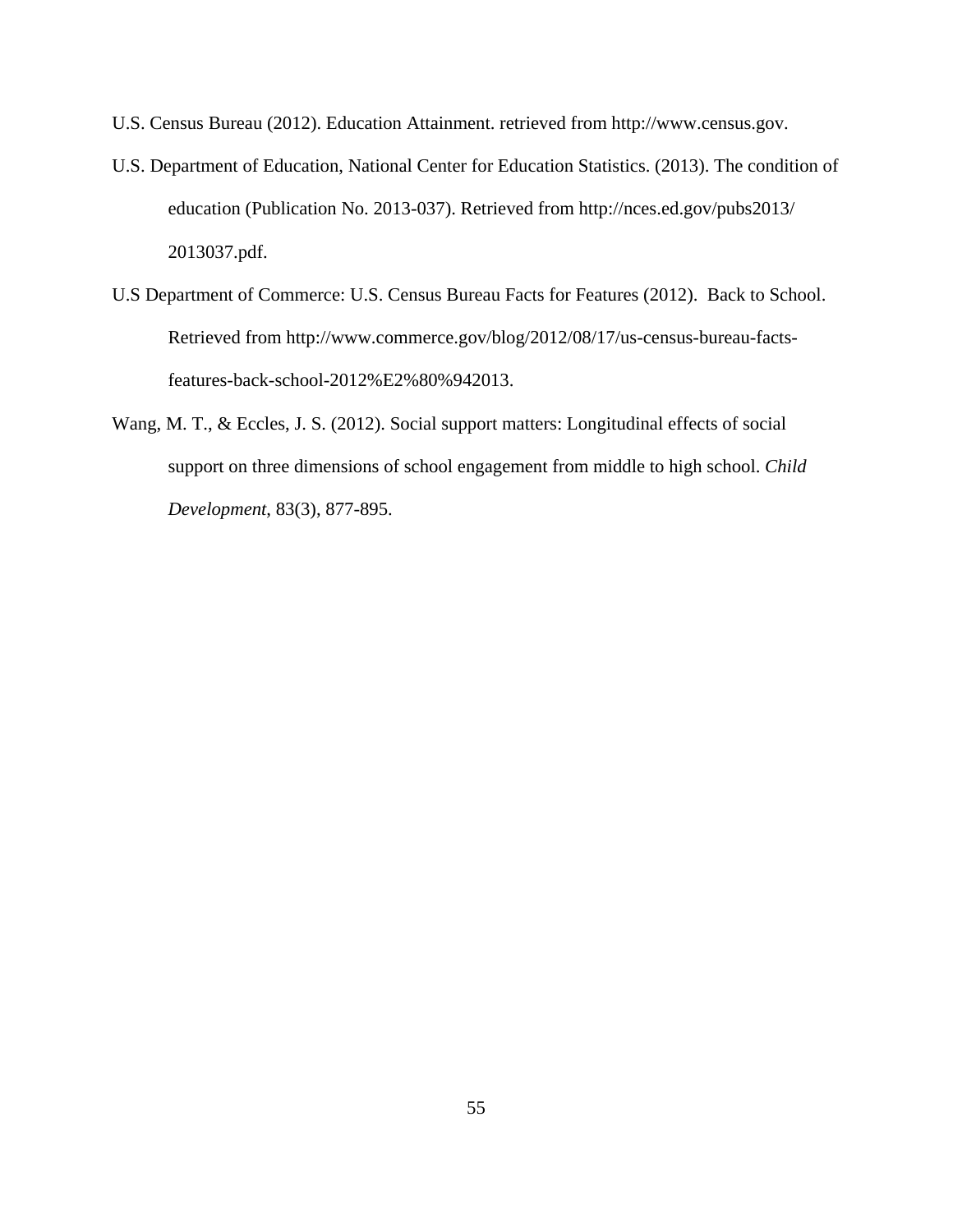## **Appendix A**

## Informed Consent Form

# **Consent to Participate in a Research Study Smith College School for Social Work ● Northampton, MA ………………………………………………………………………………….**

**Title of Study:** College Bound: Factors that Influence First Generation Latino College Process

**Investigator(s):** Claudia Hernandez, Smith College: MSW Graduate Student, XXX-XXX-XXXX

**………………………………………………………………………………….** 

## **Introduction**

- You are being asked to be in a research study of factors that influence first generation Latino college process. This study is intended to identify those factors that influence first-generation Latino students in their decision to attend college.
- You were selected as a possible participant because you self-identify as a first-generation college student Latino. You are also currently enrolled or have graduated from a 4-year college; you speak English and are between the ages of  $18 - 35$  years of age.
- We ask that you read this form and ask any questions that you may have before you decide to participate in this study, it is important that you understand why the research is being done and what it will involve. Please take the time to read the following information carefully. Please ask the researcher if there is anything that is not clear of if you need more information.

## **Purpose of Study**

- The purpose of the study is intended to identify those factors that influence first-generation Latino students in their decision to attend college.
- This study is being conducted as a research requirement for my master's in social work degree*.*  Ultimately, this research may be published or presented at professional conferences.

## **Description of the Study Procedures**

 If you agree to be in this study, you will be asked to do the following things: I will ask voluntary participants to take part of a five minute pre-interview over the phone to make sure they meet criteria and demographics for participation in the study. Once participants are approved for study participation, I will ask participants to participate in a 40-minute face-to-face interview in which I will ask questions about their college choice, process and factors that led to their decision to attend college. The interview will take place on their college campus to ensure the participants' safety or at a mutually agreed upon site if the participant is a graduate or prefers to meet off campus.

## **Risks/Discomforts of Being in this Study**

 The risks of this study are minimal. The topics in the survey may upset some respondents. Participant will be notified at the beginning of the interview about their right to end the interview at any given time during the interview.

## **Benefits of Being in the Study**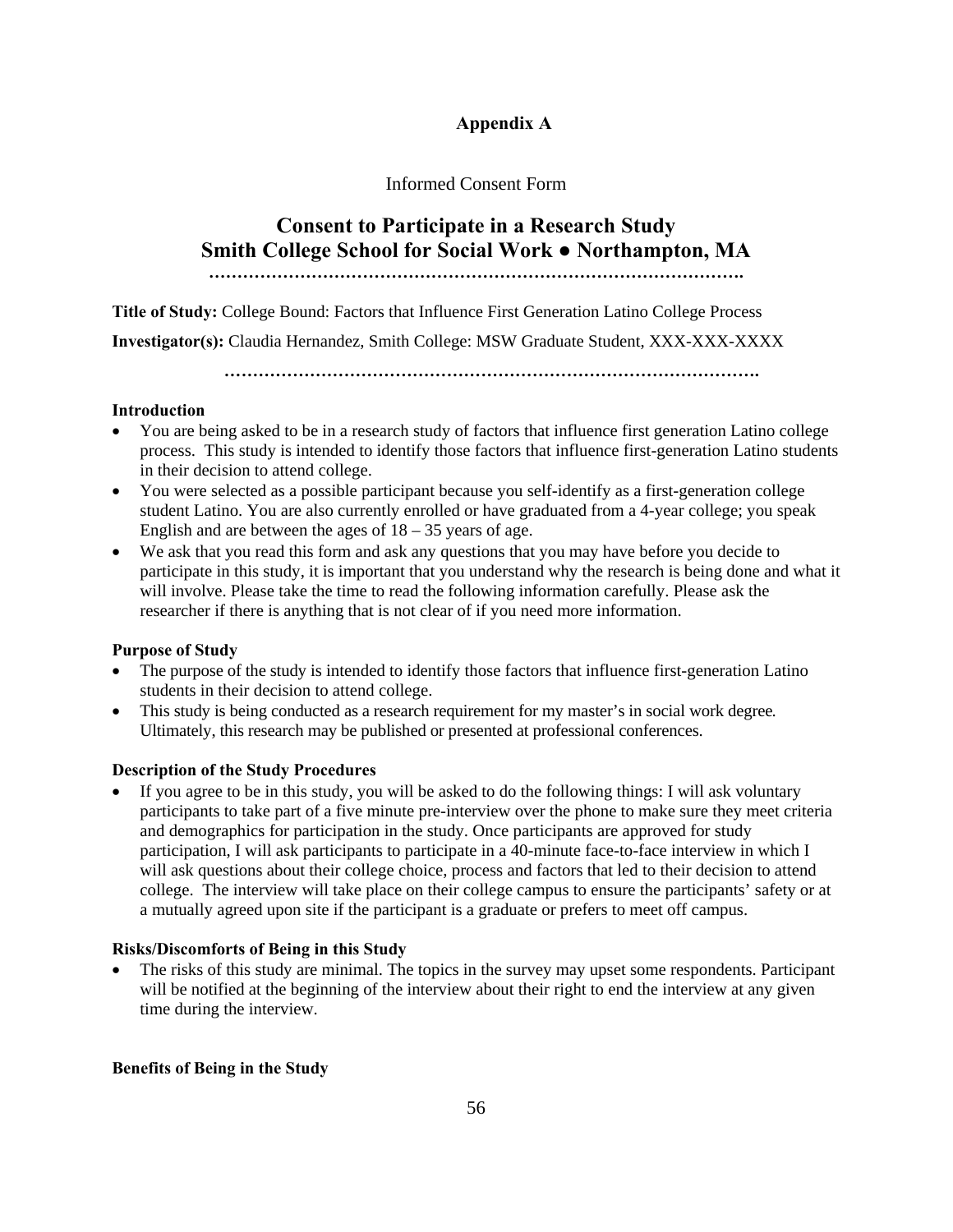- There will be no direct benefit to you for your participation in this study. However, we hope that the information obtained from this study will provide valuable information that can help parents, high school counselors, college counselors, teachers and administrators in how to better support Latino students to attend college, provide resources about college, and in identifying what type of support is needed to encourage and support Latino students to succeed and graduate from college.
- The benefits to social work/society: The results of this study will provide insight into the challenges and obstacles faced by Latino students in college process and choice. Social workers, society and government entities will be better informed about what influences Latino students, positively or negatively, to attend college, what additional resources are needed, and how best to ensure their success and graduation.

## **Confidentiality**

Your participation will be kept confidential. For the purposes of this research project your comments will be reported in collective form without identifying you specifically. Your personal identify will be protected in all data reporting. Every effort will be made by the researcher to preserve your confidentiality including the following:

- Notes, interview transcriptions, and transcribed notes and any other identifying participant information will be kept in a locked file cabinet in the personal possession of the researcher. When no longer necessary for research, all materials will be destroyed.
- The researcher and the members of the researcher's committee will review the researcher's collected data. Information from this research will be used solely for the purpose of this study and any publications that may result from this study. All participants involved in this study will not be identified by name and their confidentiality will be maintained.
- Each participant has the opportunity to obtain a transcribed copy of his or her interview. Participants should tell the researcher if a copy of the interview is desired.
- All research materials including recordings, transcriptions, analyses and consent/assent documents will be stored in a secure location for three years according to federal regulations. In the event that materials are needed beyond this period, they will be kept secured until no longer needed, and then destroyed. All electronically stored data will be password protected during the storage period. We will not include any information in any report we may publish that would make it possible to identify you.

## **Payments/gift**

You will not receive any financial payment for your participation.

## **Right to Refuse or Withdraw**

 The decision to participate in this study is entirely up to you. You may refuse to take part in the study at any time (up to the date noted below) without affecting your relationship with the researchers of this study or Smith College. Your decision to refuse will not result in any loss of benefits (including access to services) to which you are otherwise entitled. You have the right not to answer any single question, as well as to withdraw completely up to the point noted below. If you choose to withdraw, I will not use any of your information collected for this study. You must notify me of your decision to withdraw by email or phone by April 20, 2014. After that date, your information will be part of the thesis, dissertation or final report.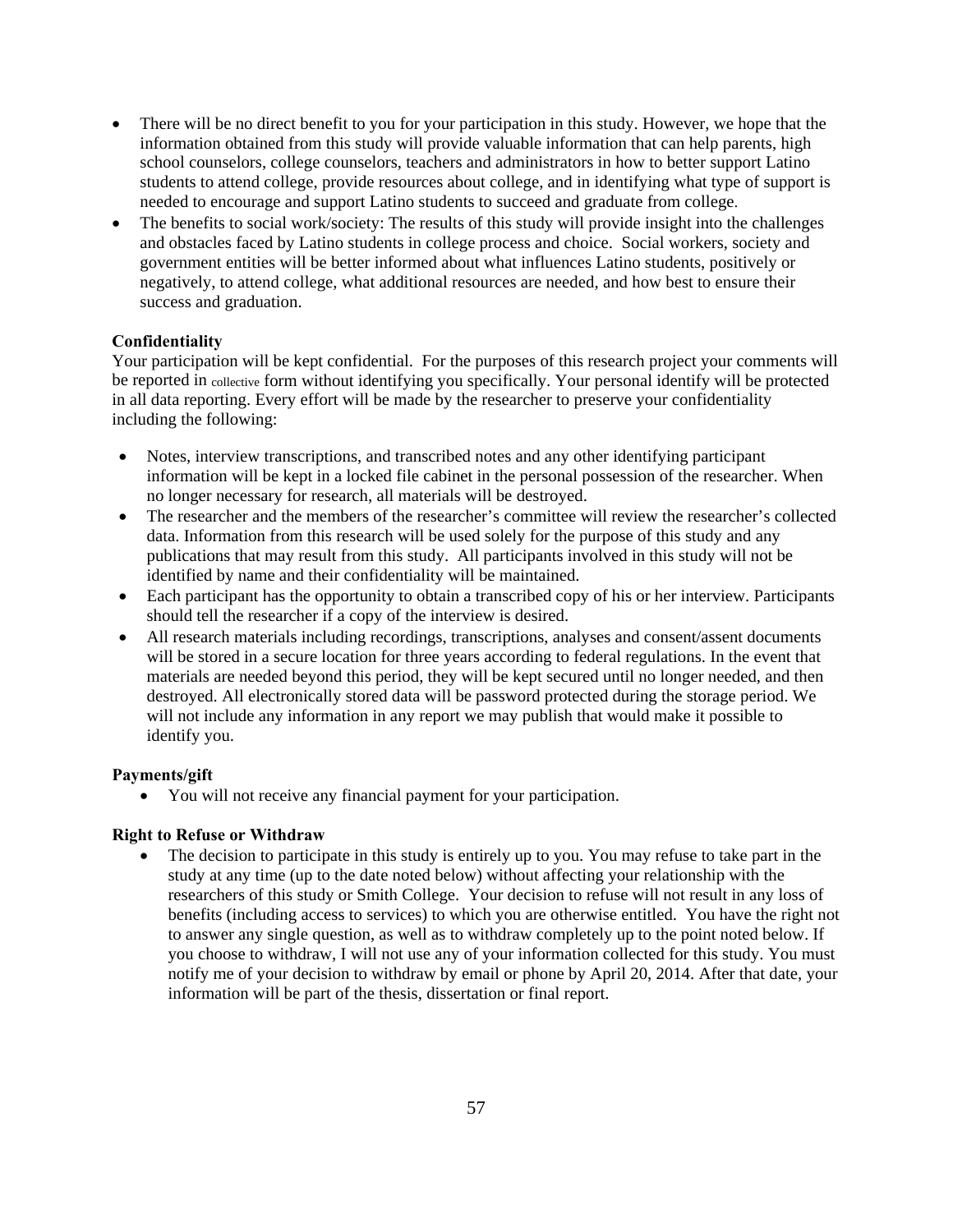#### **Right to Ask Questions and Report Concerns**

• You have the right to ask questions about this research study and to have those questions answered by me before, during or after the research. If you have any further questions about the study, at any time feel free to contact me, Claudia Hernandez at chernandez@smith.edu or by telephone at XXX-XXX-XXXX. If you would like a summary of the study results, one will be sent to you once the study is completed. If you have any other concerns about your rights as a research participant, or if you have any problems as a result of your participation, you may contact the Chair of the Smith College School for Social Work Human Subjects Committee at (413) 585-7974.

## **Consent**

 Your signature below indicates that you have decided to volunteer as a research participant for this study, and that you have read and understood the information provided above. You will be given a signed and dated copy of this form to keep.

**………………………………………………………………………………….**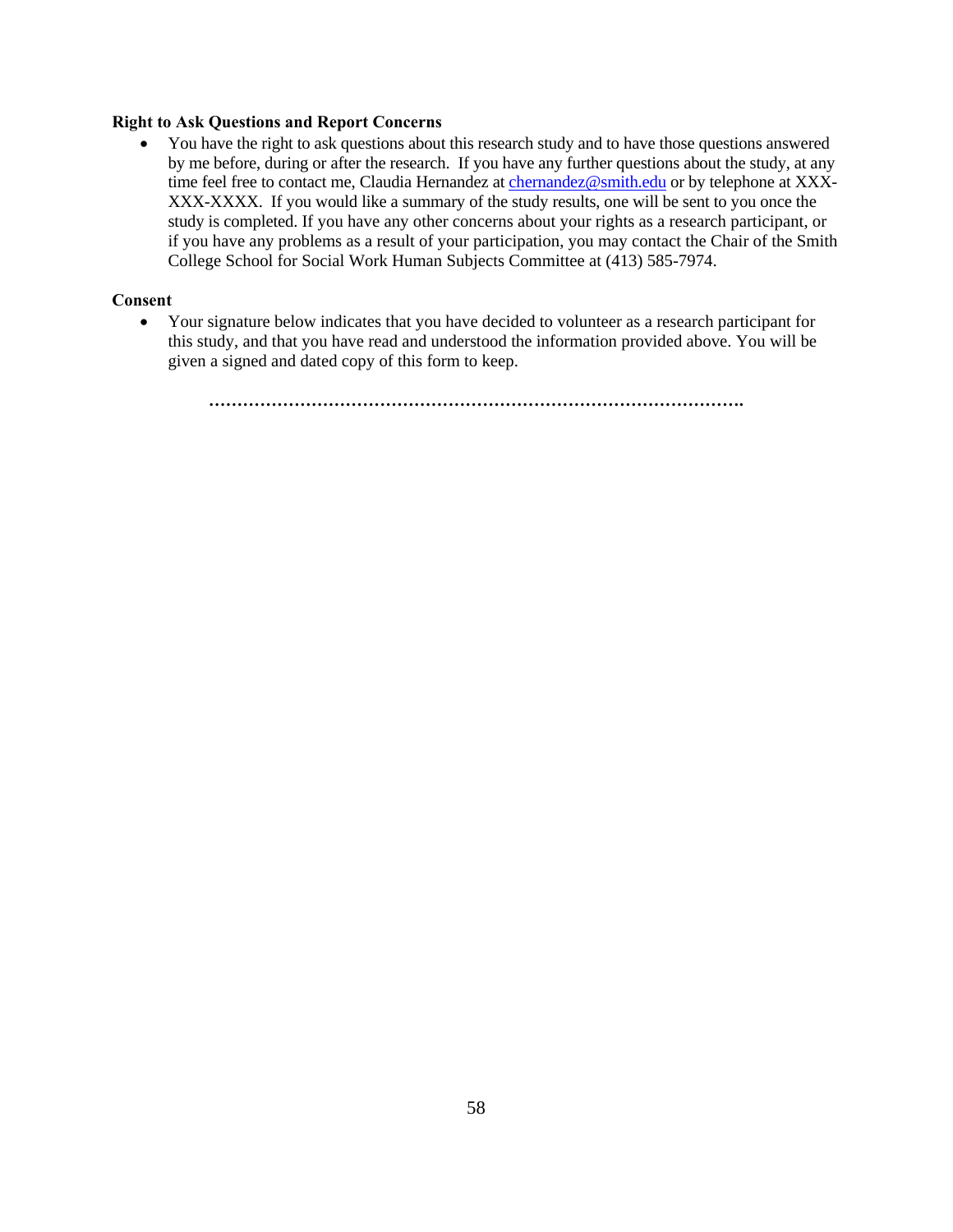## **Appendix B**

Consent to Audio or Videotape

|                                                                                                      | [if using audio or video recording, use next section for signatures:] |
|------------------------------------------------------------------------------------------------------|-----------------------------------------------------------------------|
|                                                                                                      |                                                                       |
| 1. I agree to be [audio $\Box$ or video $\Box$ ] taped for this interview: Please check your choice. |                                                                       |
|                                                                                                      |                                                                       |
|                                                                                                      |                                                                       |
|                                                                                                      | Date: $\frac{1}{\sqrt{1-\frac{1}{2}}\cdot\frac{1}{2}}$                |
|                                                                                                      |                                                                       |
| 2. I agree to be interviewed, but I do not want the interview to be taped:                           |                                                                       |
|                                                                                                      |                                                                       |
|                                                                                                      |                                                                       |
|                                                                                                      |                                                                       |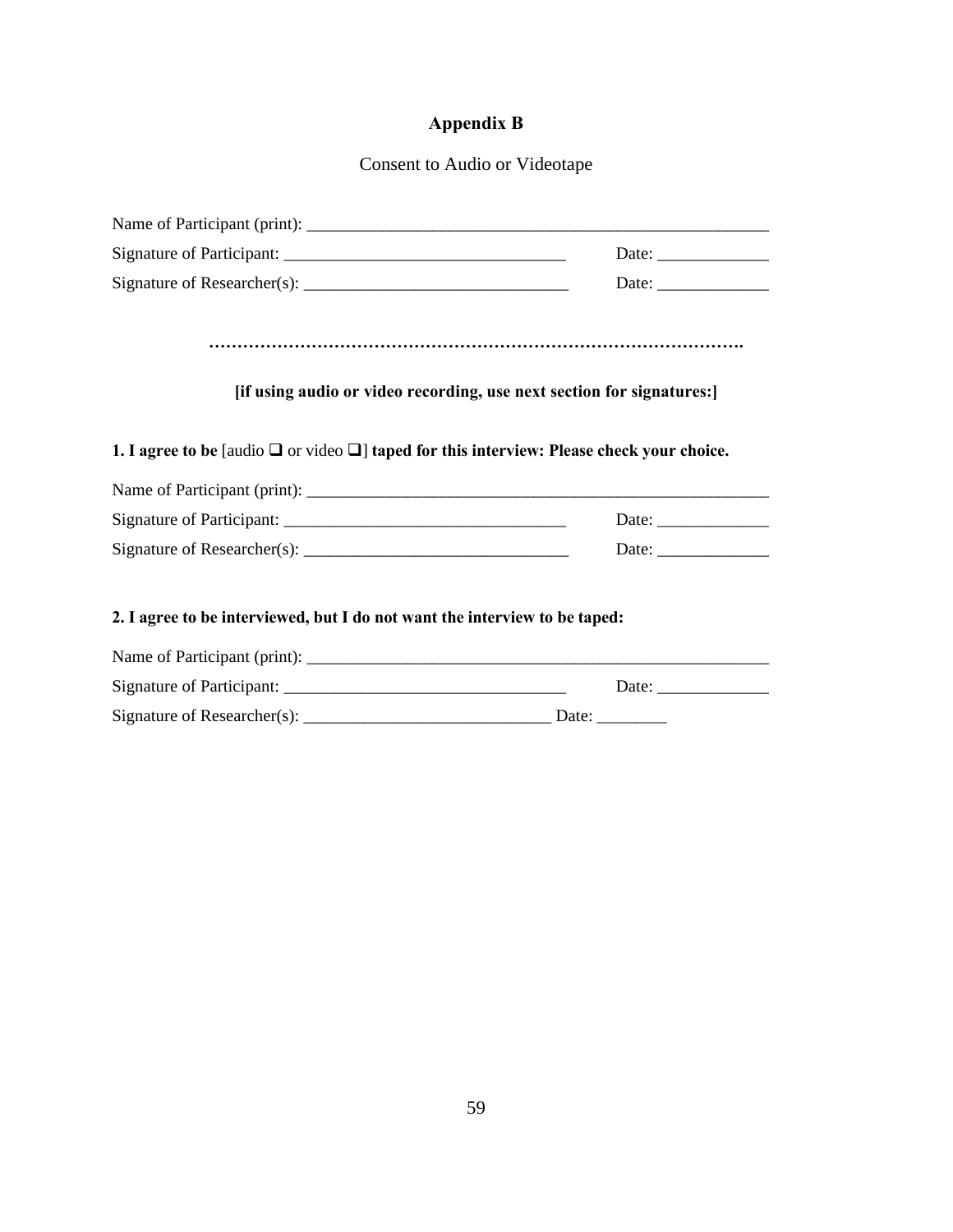## **Appendix C**

## Interview Guide

## Screening Questions:

Screening questions focused on identifying qualifying factors for the study. Further demographic information was collected during second interview.

- Are you willing to voluntarily participate in a study on Factors that Influence First Generation Latino College Process**?**
- Do you understand that your participation is strictly voluntary and that you will not be compensated?
- Do you self-identify as Latino? What ethnicity/ethnicities do you identify with?
- How many are in your immediate family? Did anyone in your family go to college?
- Are you currently enrolled in a four-year college OR have you graduated from a four-year college?
- Is English your primary or secondary language?
- Are you between the ages of 18 to 35 years of age?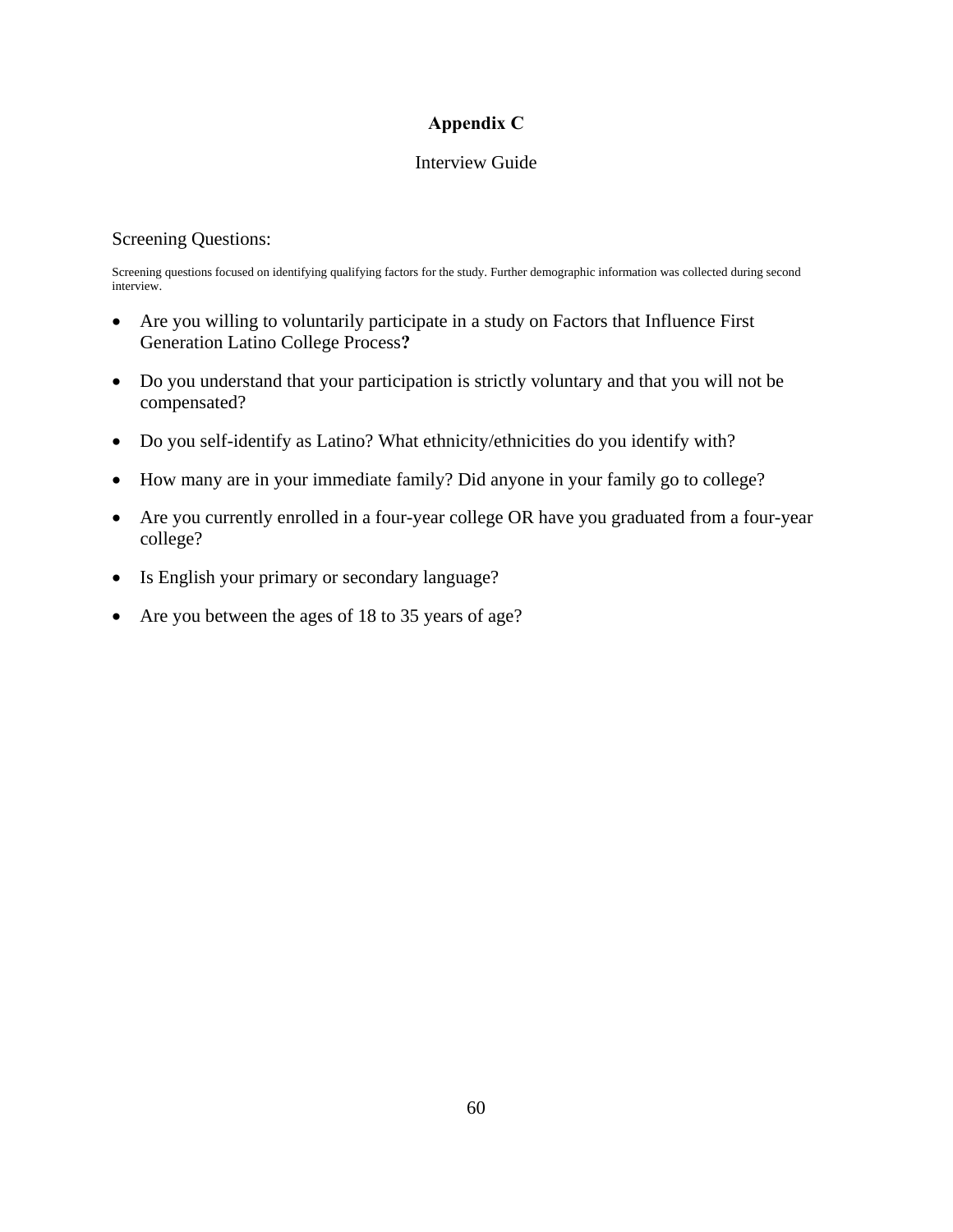## **Appendix D**

## Demographic Questions

Demographic Questions:

- How old are you?
- What is your gender?
- What is your place of birth?
- What is you marital status?
- Do you have children? If so, how many?
- Is English your primary or secondary language?
- What is your educational background?
- Did you obtain a high school diploma or GED?
- Are you currently a full-time college student?
- Are you currently working?
- How do you define your income/family's income?

a. >15,000 b. 15,001‐25,000 c. 25,001‐30,000 d. 30,001‐35,000

e. 35,001-45,000 f. 45,001-55,000 g. 55,001 or greater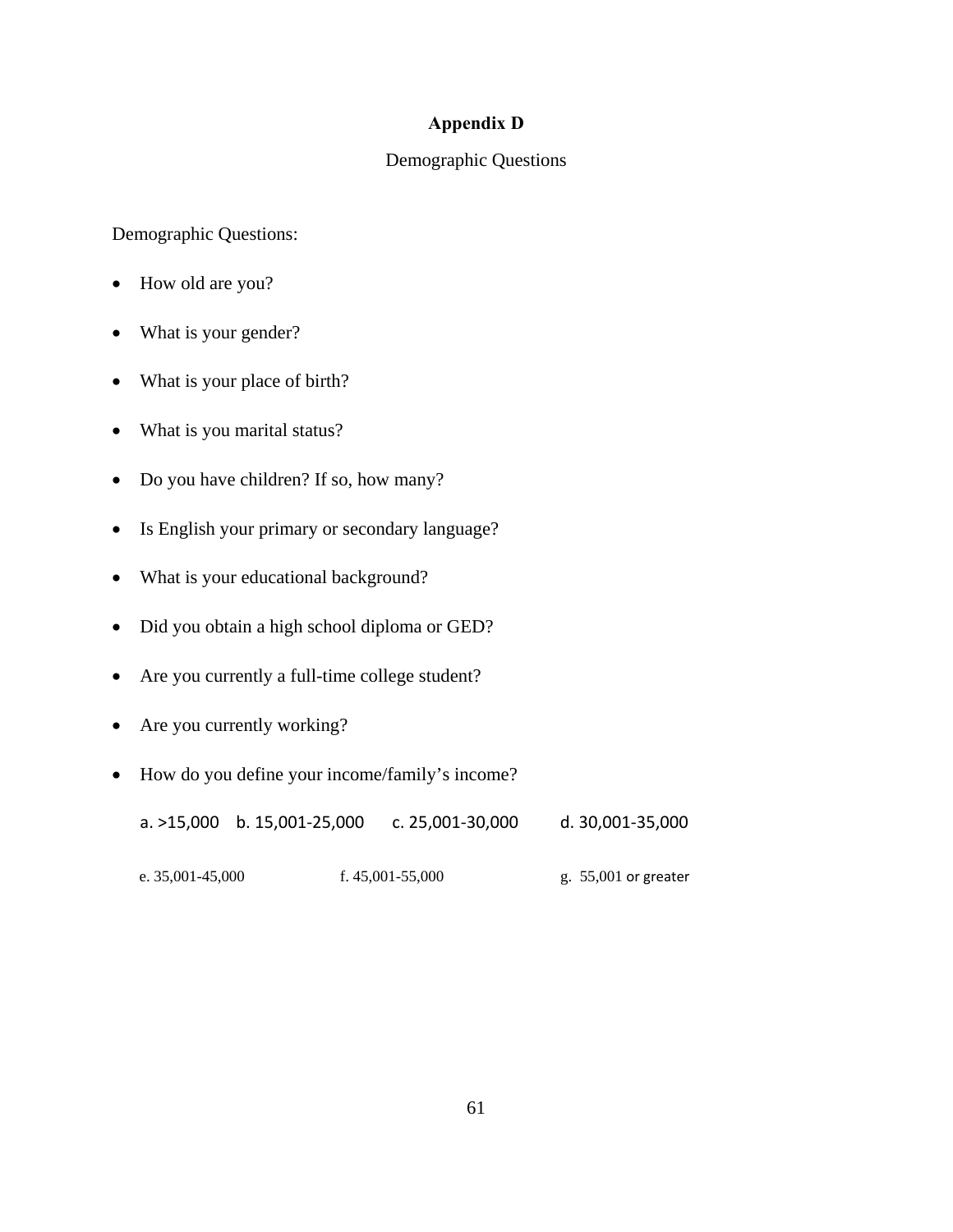## **Appendix E**

#### Interview Questions

Interview Questions:

- What would you say was the biggest factor in choosing to attend college?
- When did you decide to go to college? Why did you decide to go to college?
- What type of challenges have you encountered as a first generation college student?
- How do you define success?
- Did your parents expect you to go to college? Were they influential in your decision to attend college?
- What kind of messages did you receive from high school about attending college?
- Did your high school provide you with information about college? Four-year colleges? In what form? From whom? When?
- Did you have a mentor in high school?
- Did you talk to your friends about college? How did they impact your decision?
- Was financial aid a factor in your decision to attend college?
- How did your family influence your financial aid decisions?
- What were factors in choosing your college?
- Did you feel you were prepared for the college you chose? How did you feel about transition to college? Do/did you have a tutor(s) in college? Do/did you have a mentor in college?
- Did you know anyone prior to attending your college who went to that college or was going to go there? Did you know anyone at the other colleges you considered? Was that a concern for you?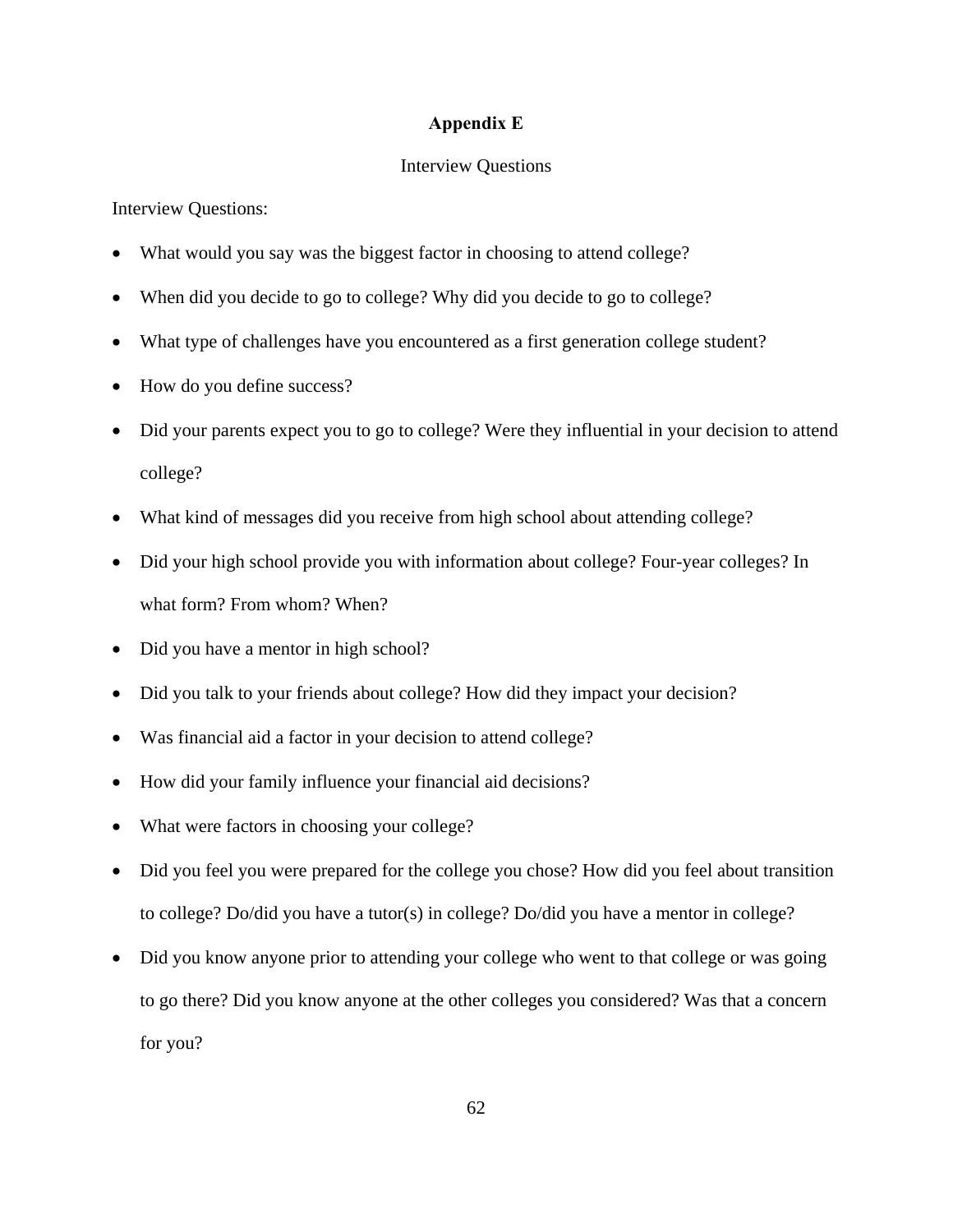- Did you apply for financial aid? Were you offered financial aid?
- What kind of financial aid: grants, loans, work-study, etc? Did anyone discuss financial aid with you? Did you accept financial aid?
- Did you apply to any other colleges? If so, which ones? Which ones were you accepted to? What was your first choice college? Did you visit any of these or other colleges?
- Did anyone influence your college choice? If so, what affect do you feel their influence had on you? Who did you talk to even if it didn't affect your college choice?
- Were you able to enroll at your first choice college? If not, what was your first choice?
- Did race or ethnicity factor into your choice of college? Did you choose to or not to go to any schools based on their racial makeup? Why?
- If you were choosing what college to attend today, would you choose a different college? If so, which one? Why? Why not the college you currently attend?
- If you could go to any college, which one would you go to?
- What would have to be different for you to go there?
- What do you think Latino students need to know about college?
- How can going to college be made easier for Latino students? What supports are needed? What has worked for you that you think would work for others?
- Is there anything else you would like to add that was not covered during this interview that would be helpful for this study?